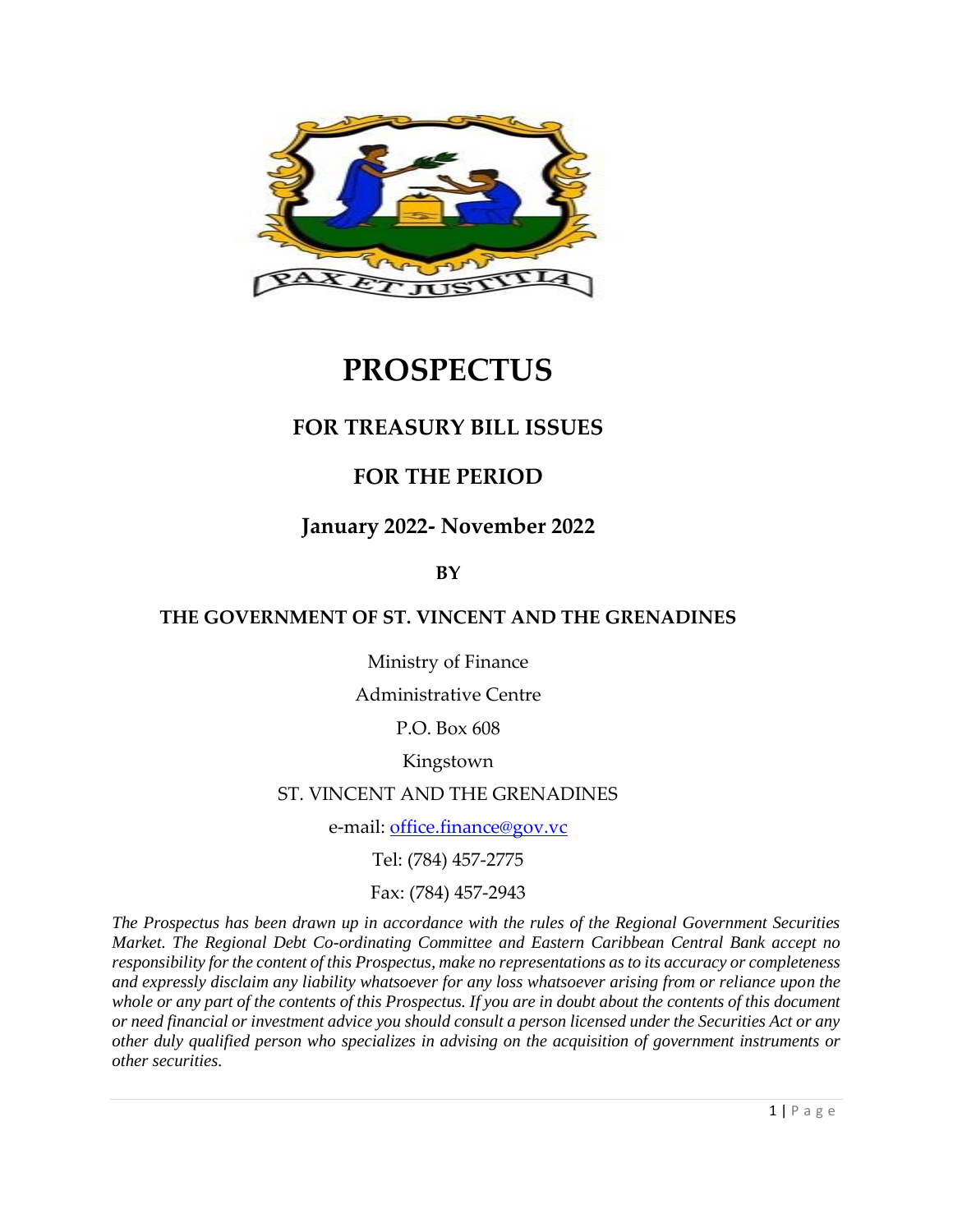# TABLE OF CONTENTS

| $2   P \text{ a g e}$ |
|-----------------------|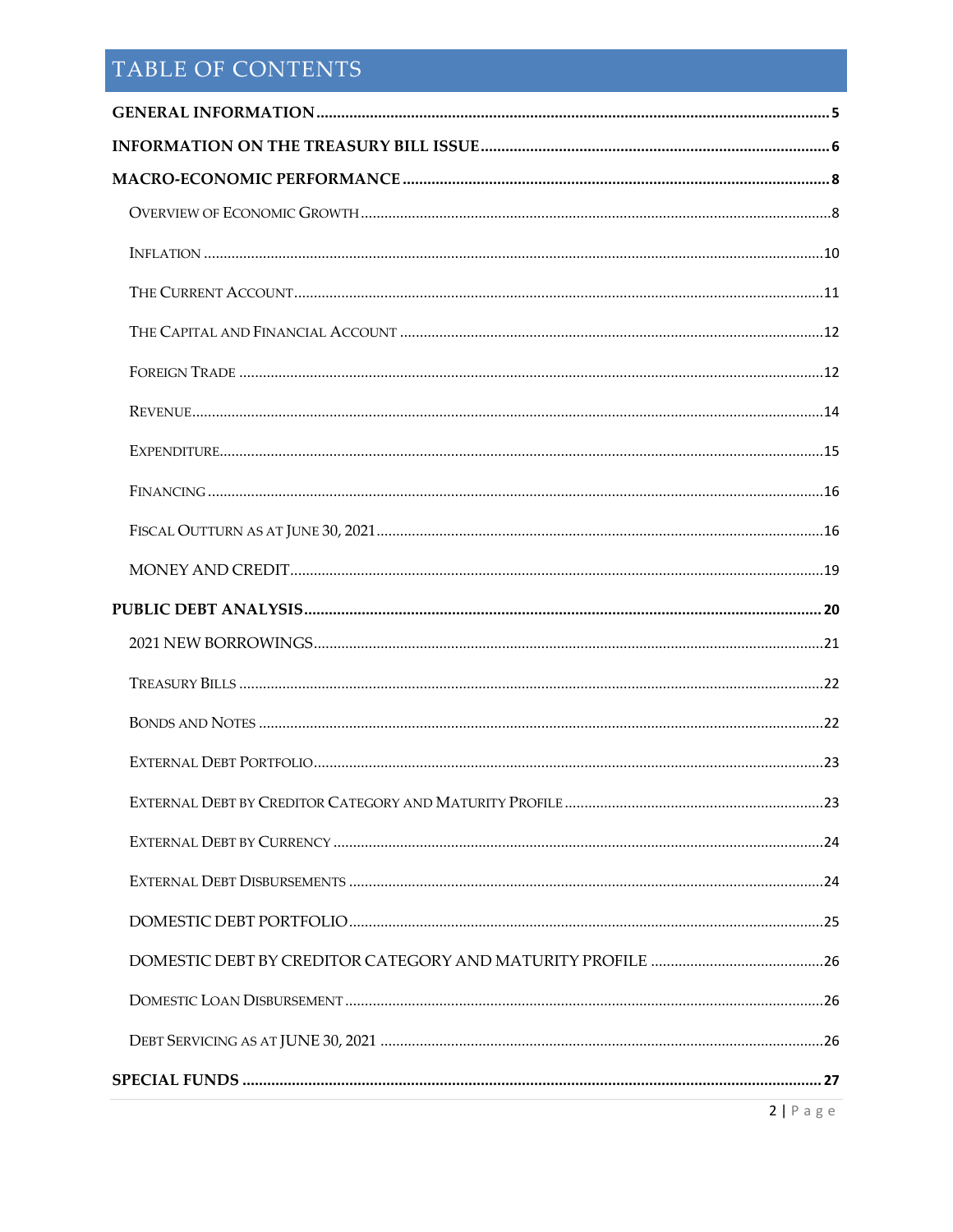| SECURITY ISSUANCE PROCEDURES, CLEARING AND SETTLEMENT, REGISTRATION OF |  |
|------------------------------------------------------------------------|--|
|                                                                        |  |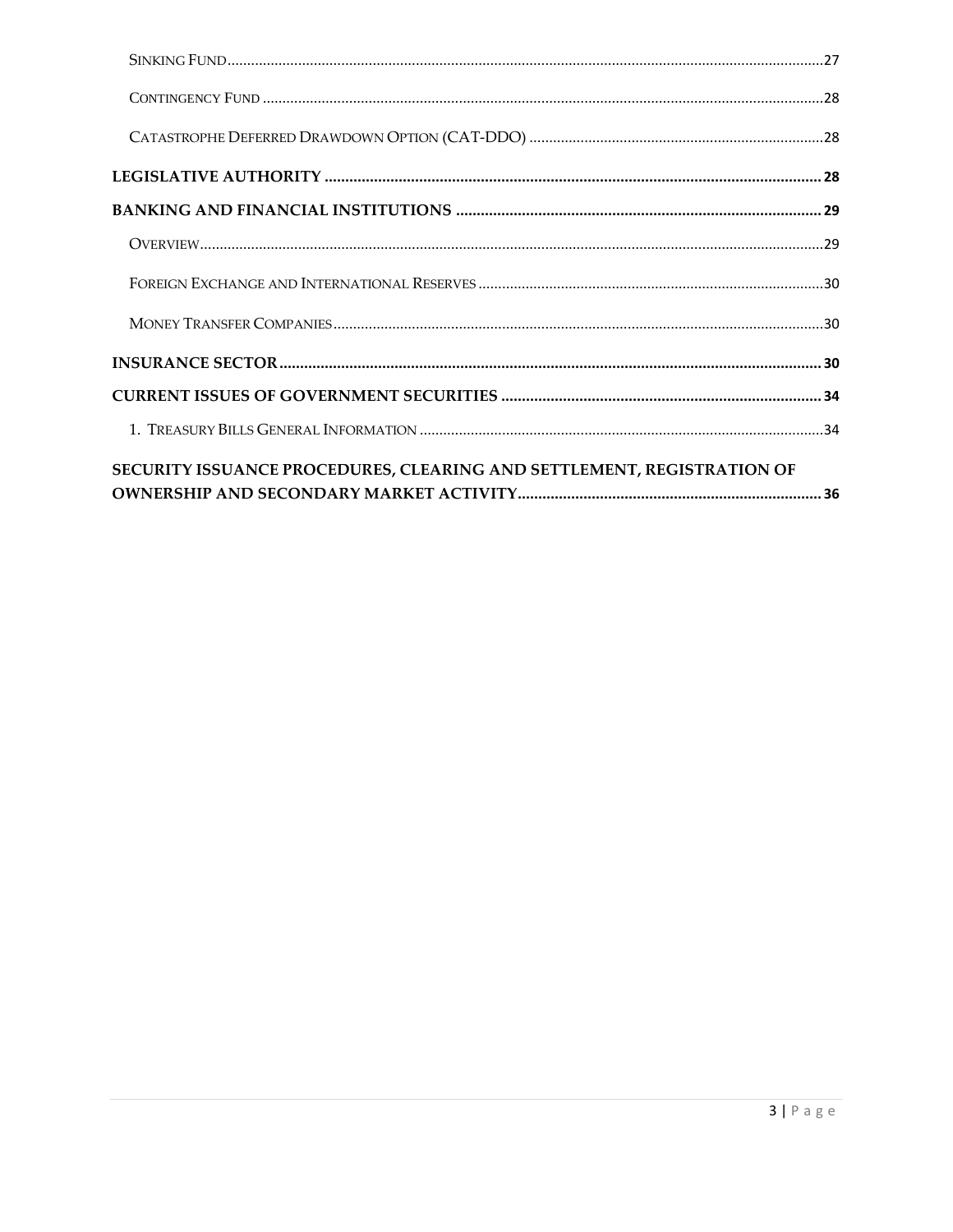During December 2021 to November 2022, the Government of St. Vincent and the Grenadines is seeking to issue the following government securities on the Regional Government Securities Market.

91 Day Treasury Bills

**Twenty-eight million dollars (EC\$28.0m) in each of twelve (12) issues**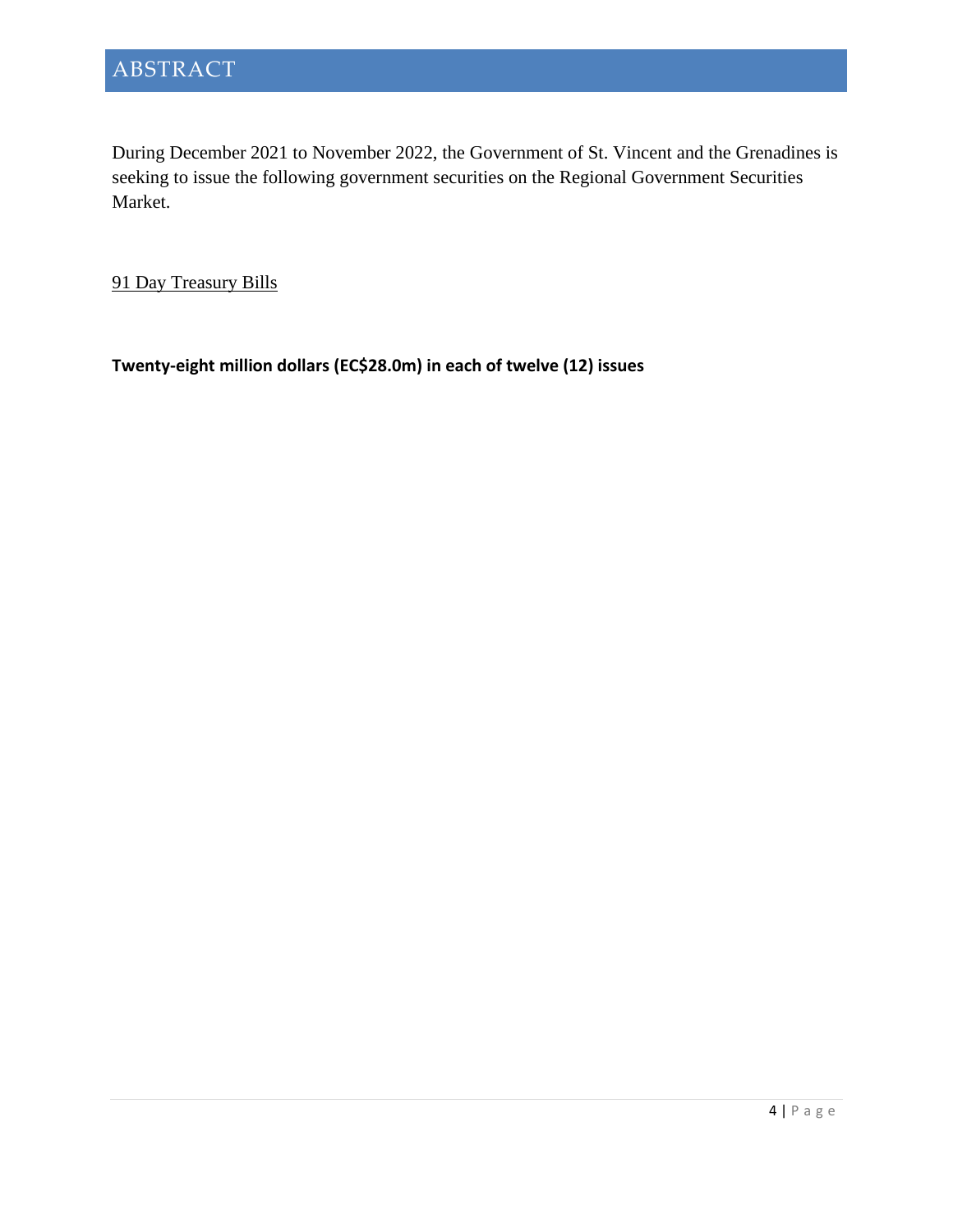# <span id="page-4-0"></span>GENERAL INFORMATION

| <b>Issuer:</b>                                                                                                | The Government of St. Vincent and the Grenadines                       |  |  |  |
|---------------------------------------------------------------------------------------------------------------|------------------------------------------------------------------------|--|--|--|
| Address:<br>The Ministry of Finance, Economic Planning, Sustainable<br>Development and Information Technology |                                                                        |  |  |  |
|                                                                                                               | <b>Administrative Centre</b>                                           |  |  |  |
|                                                                                                               | P.O. Box 608                                                           |  |  |  |
|                                                                                                               | <b>Bay Street</b>                                                      |  |  |  |
|                                                                                                               | Kingstown                                                              |  |  |  |
|                                                                                                               | St. Vincent and the Grenadines                                         |  |  |  |
| E-mail:                                                                                                       | office.finance@gov.vc                                                  |  |  |  |
| <b>Telephone No.:</b>                                                                                         | (784) 457-2775                                                         |  |  |  |
| <b>Facsimile No.:</b>                                                                                         | $(784)$ 457-2943                                                       |  |  |  |
| <b>Contact Persons:</b>                                                                                       | Hon. Camillo Gonsalves, Minister of Finance                            |  |  |  |
|                                                                                                               | Mr. Edmond Jackson, Director General, Ministry of Finance              |  |  |  |
|                                                                                                               | Ms. Debbie Antoine, Accountant General                                 |  |  |  |
|                                                                                                               | Mr. Harold Lewis, Debt Manager                                         |  |  |  |
|                                                                                                               | Date of Publication: November 29, 2021                                 |  |  |  |
| <b>Purpose of Issue:</b>                                                                                      | To refinance the existing issues of Treasury Bills issued on the       |  |  |  |
|                                                                                                               | Primary Market via the Regional Government Securities Market<br>(RGSM) |  |  |  |
| <b>Amount of Issue:</b>                                                                                       | Twelve issues of XCD 28.0 million each                                 |  |  |  |

**Legislative Authority:** The Finance Administration Act (FAA) Cap 252 governs and authorises borrowing and the Treasury Bills Act Cap 444 governs the Issuance.

*This Prospectus is issued for the purpose of giving information to the public. The Government of St. Vincent and the Grenadines accepts full responsibility for the accuracy of the information given, and confirm having made all reasonable enquiries, that to the best of its knowledge and belief there are no other facts, the omission of which would make any statement in this prospectus misleading. All analyses and references made to currency, unless otherwise stated, refers to the Eastern Caribbean Dollar.*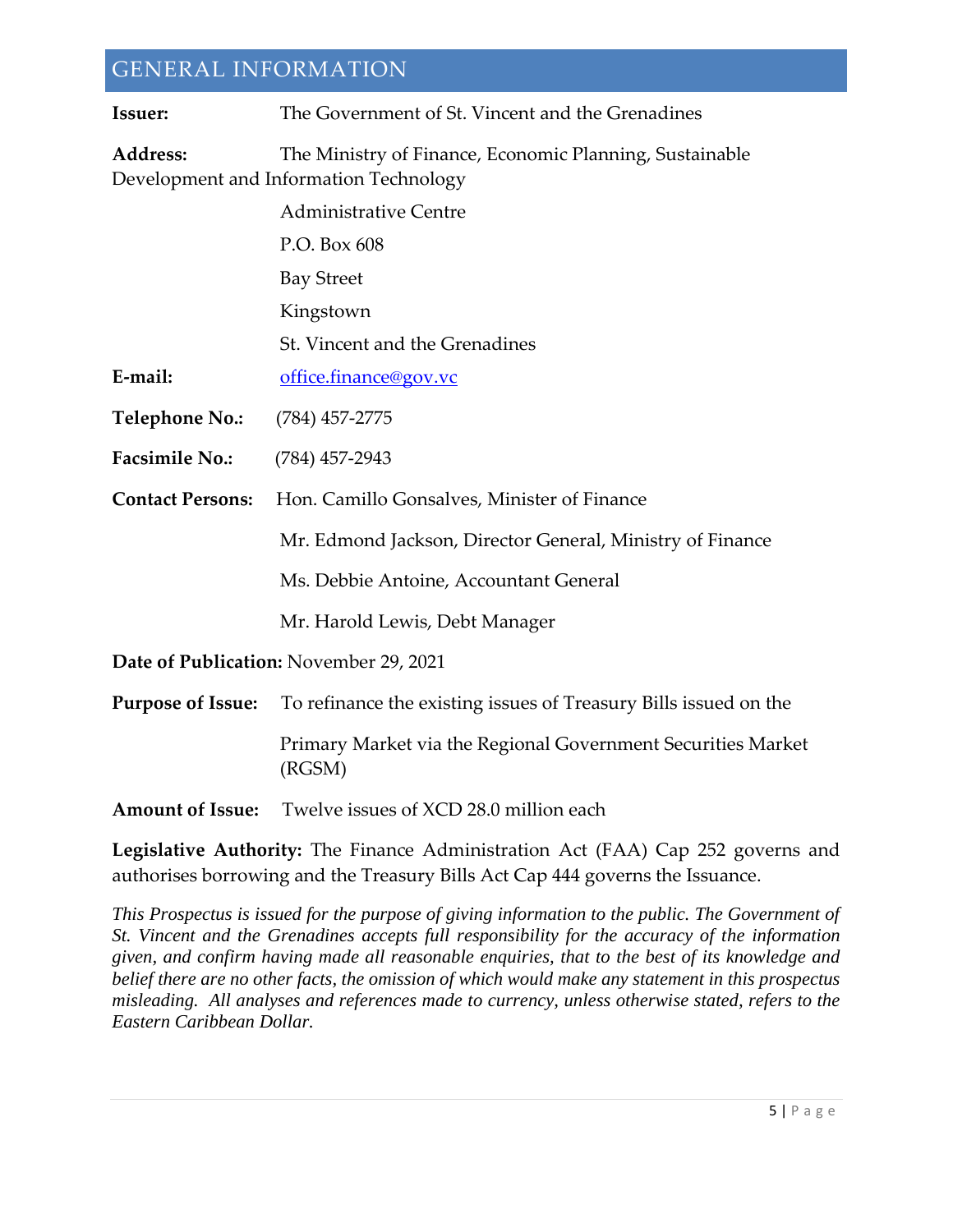<span id="page-5-0"></span>**a.** The Government of St. Vincent and the Grenadines (GOSVG) proposes to auction twelve \$28,000,000.00 91-day Treasury Bills during the period January to December 2022. The treasury bills will be issued on the Regional Government Securities Market and made available for trading as they will be listed on the ECSE:

| Instrument       |                         |          | Interest<br>Rate |            |                       |                        |                       |
|------------------|-------------------------|----------|------------------|------------|-----------------------|------------------------|-----------------------|
| ID               | Issue                   | Amount   | Ceiling          | Tenor      | <b>Auction Date</b>   | <b>Settlement Date</b> | Maturity date         |
| VCB190422        | Treasury<br>Bill        | \$28.0 M | 3.50%            | 91<br>Days | January 17, 2022      | January 18, 2022       | April 19, 2022        |
| <b>VCB190522</b> | Treasury<br>Bill        | \$28.0 M | 3.50%            | 91<br>Days | February 16, 2022     | February 17, 2022      | May 19, 2022          |
| VCB150622        | Treasury<br>Bill        | \$28.0 M | 3.50%            | 91<br>Days | March 15, 2022        | March 16, 2022         | June 15, 2022         |
| VCB210722        | Treasury<br><b>Bill</b> | \$28.0 M | 3.50%            | 91<br>Days | April 20, 2022        | April 21, 2022         | July 21, 2022         |
| <b>VCB230822</b> | Treasury<br><b>Bill</b> | \$28.0 M | 3.50%            | 91<br>Days | May 23, 2022          | May 24, 2022           | August 23,<br>2022    |
| VCB160922        | Treasury<br><b>Bill</b> | \$28.0 M | 3.50%            | 91<br>Days | June 16, 2022         | June 17, 2022          | September 16,<br>2022 |
| <b>VCB251022</b> | Treasury<br><b>Bill</b> | \$28.0 M | 3.50%            | 91<br>Days | July 25, 2022         | July 26, 2022          | October 25,<br>2022   |
| <b>VCB241122</b> | Treasury<br><b>Bill</b> | \$28.0 M | 3.50%            | 91<br>Days | August 24, 2022       | August 25, 2022        | November 24.<br>2022  |
| <b>VCB211222</b> | Treasury<br><b>Bill</b> | \$28.0 M | 3.50%            | 91<br>Days | September 20,<br>2022 | September 21,<br>2022  | December 21.<br>2022  |
| VCB300123        | Treasury<br>Bill        | \$28.0 M | 3.50%            | 91<br>Days | October 28, 2022      | October 31, 2022       | January 30,<br>2023   |
| <b>VCB280223</b> | Treasury<br>Bill        | \$28.0 M | 3.50%            | 91<br>Days | November 28,<br>2022  | November 29,<br>2022   | February 28,<br>2023  |
| VCB240323        | Treasury<br><b>Bill</b> | \$28.0 M | 3.50%            | 91<br>Days | December 22, 2022     | December 23,<br>2022   | March 24,<br>2023     |

#### **Table 1: Calendar of Issues**

**Source: CIDMU, Ministry of Finance**

- **b.** The price of the issue will be determined by a competitive Uniform Price Auction with open bidding.
- **c.** The bidding period(s) will start at 9:00 am and end at 12:00 noon on auction days.
- **d.** Each investor is allowed one (1) bid with the option of increasing the amount being tendered for until the close of the bidding period or reducing the interest rate.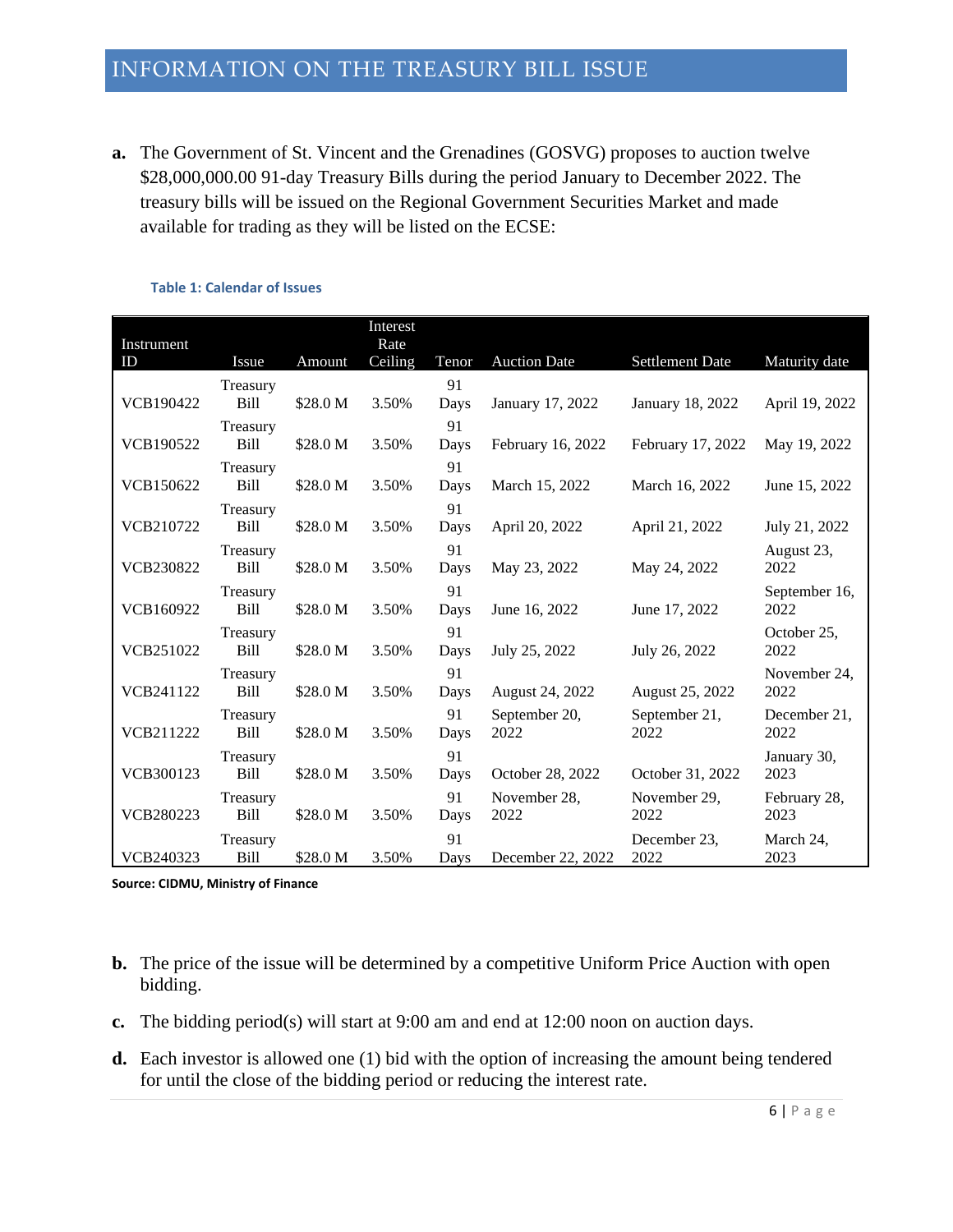- **e.** The minimum bid quantity is \$5,000.00.
- **f.** The bid multiplier will be set at \$1,000.
- **g.** The date of issue for each auction is equivalent to the stated settlement date of that auction
- **h.** The instruments would be issued at a discount with face value repaid on maturity
- **i.** Yields will not be subject to any tax, duty or levy of the participating Governments of the Eastern Caribbean Currency Union (ECCU).
- **j.** The Government of St. Vincent and the Grenadines has maintained a rating of B3 stable by Moody's Investor Service
- **k.** The Treasury Bills will be issued on the Regional Government Securities Market (RGSM) and traded on the Eastern Caribbean Securities Exchange (ECSE).
- **l.** Investors can participate in the issue through the services of any of the Licensed Intermediaries who are members of the Eastern Caribbean Securities Exchange.

### **The Current List of Licensed Intermediaries are:**

- Bank of Nevis Limited
- Bank of St. Vincent and the Grenadines Ltd.
- Bank of St. Lucia Ltd.
- St. Kitts Nevis Anguilla National Bank Limited
- First Citizens Investment Services Ltd. Located in Saint Lucia
- Grenada Co-operative Bank Limited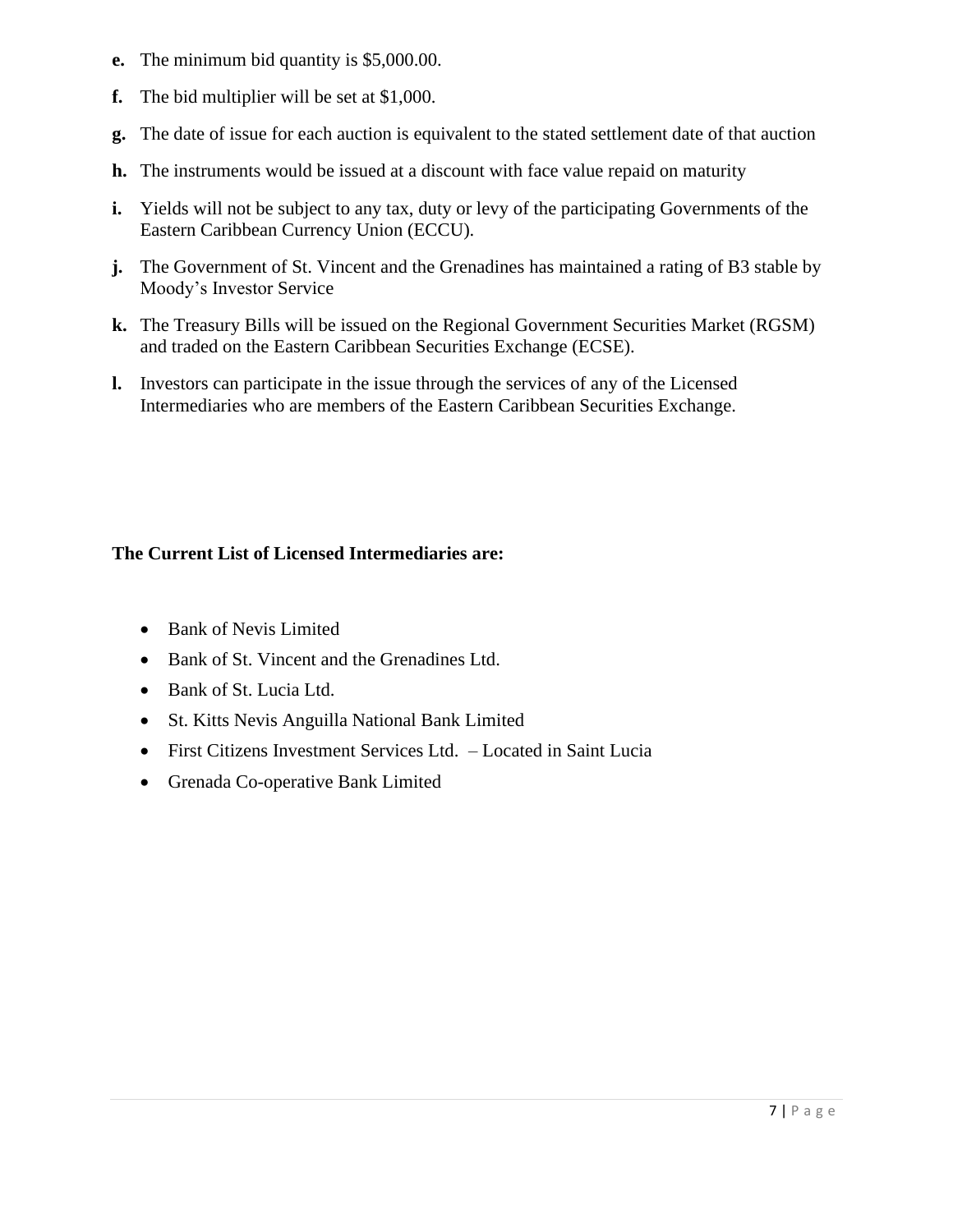#### <span id="page-7-1"></span><span id="page-7-0"></span>OVERVIEW OF ECONOMIC GROWTH

Preliminary data for 2021 indicate that real output growth is estimated at -3.6 percent compared to pre-volcanic eruptions forecast of 5.0 percent growth. The deterioration in the economic outlook reflects the lingering economic challenges resulting from the COVID-19 pandemic and the impact of the April 2021 volcanic eruptions on the productive sectors and government spending. The reduction in economic activity is expected to be influenced mainly by major contractions in the Agriculture, Fishing, Transport and Storage, Manufacturing and Tourism sectors. The Construction sector is also expected to contribute to the reduction in growth.

Construction activity is expected to fall by 4.0 percent due to anticipated slowdown in activities in both the private and public sectors. Economic activity in the Manufacturing sector is expected to decline by 14.4 percent due mainly to a decrease in the production of brewery products as a result of internal technical issues and also lower flour production on account of a fall-off in demand for flour from the Grenada market.

Growth in the Agriculture sector is projected to further decline by 18.4 percent driven mainly by the devastation caused by the volcanic eruption and the impact of border closure and lockdowns in export markets. The above effects are expected to be particularly hard on the Other Crops subsector as projections are for a 24.1 percent decline in the subsector over the period. The Fishing sector is forecasted to decline by 10.0 percent as fish landings are expected to fall due to challenges attributed to water visibility given the recent eruptions and displacement of fishermen from the red zone.

Activity in the Tourism sector is also projected to fall by 29.5 percent in 2021. The forecasted drop is mainly on account of an estimated 56.0 percent decrease in stay over visitors as a result of the halt in regional and international flights due to the coronavirus pandemic. Cruise ship arrivals are also forecasted to decline by 100% percent as the second quarter of 2020 and onward saw a 100% cancellation of cruise ship calls and there is no expectation of the resumption of calls in 2021.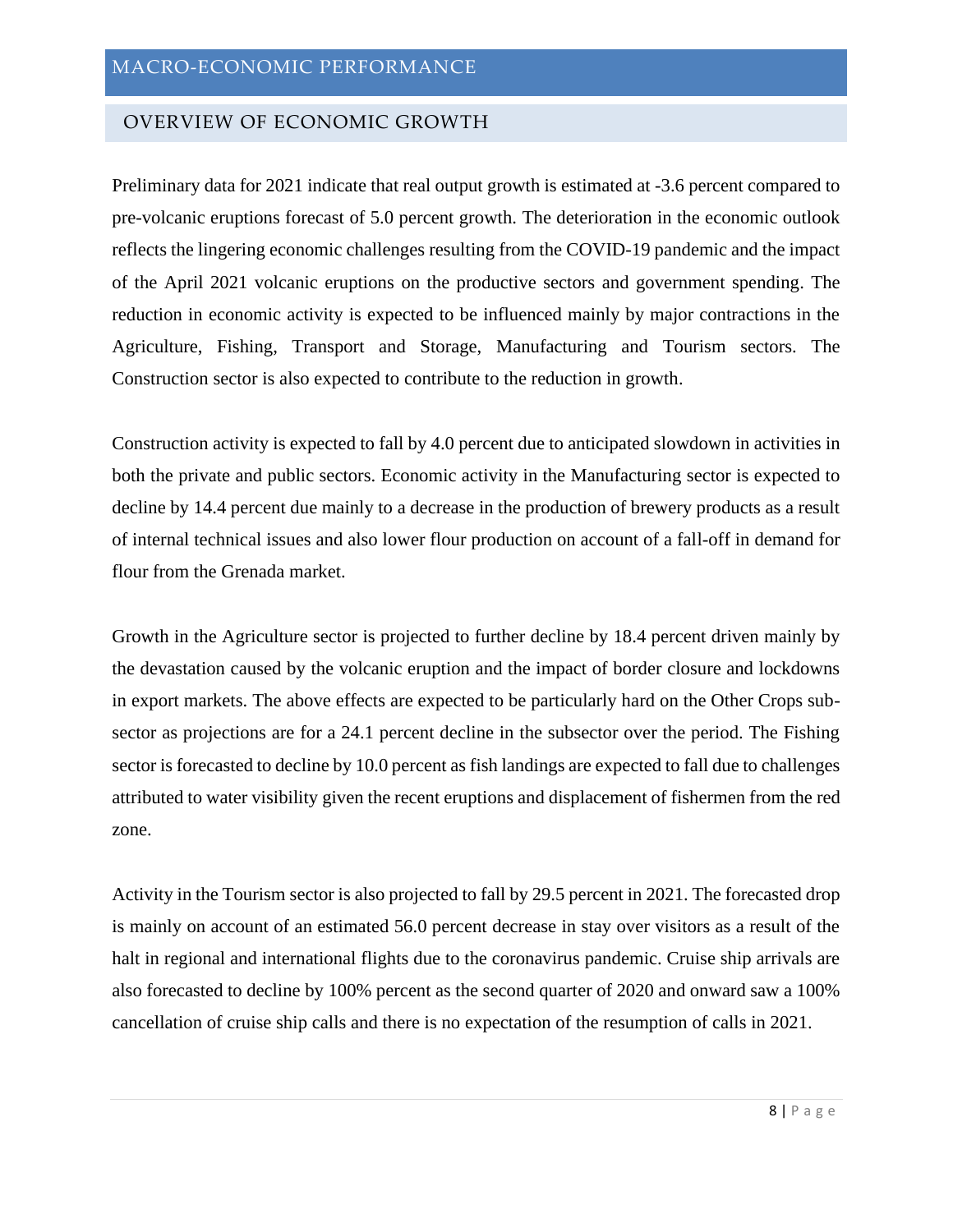# MEDIUM TERM GROWTH OUTLOOK

Over the medium term, real economic activity is projected to grow at an average 6.2 percent per annum largely reflecting the 9.5 percent rebound in economic activity anticipated for 2022. This outlook is expected to be supported mainly by buoyant economic activity in Agriculture, Tourism, Transport & Storage, and Fishing. Growth in Wholesale & Retail, Manufacturing and Construction sectors is also expected to contribute to the outlook.

Strong growth is projected in the agriculture sector, at an average of 8.2 percent over the medium term. This is expected mainly on account of the anticipated recovery in the production of other crops. The livestock subsector is forecasted to grow modestly over the period, at 1.7 percent per annum.

Activity in the tourism sector is expected to rebound over the medium term, with growth reaching 265.6 percent in 2022 and falling to 10.0 percent in 2024. It is anticipated that stayover visitors will return to pre-COVID-19 levels by 2023 and continue to grow thereafter. The projected increase in tourism activity is predicated on the anticipated return of regular international travel by 2023 along with the development of the local tourism industry. These developments include the construction and opening of hotels, such as the Marriot, Black Sands Resort and Holiday Inn Express. This will be supported by increased flights from international destinations such as the United States, Canada and the United Kingdom.

Value added in the construction sector is forecasted to increase in the medium term, at an average of 6.3 percent per year. This will be occasioned by the expected investments in tourism as well as the number of other projects in the Public Sector Investment Programme (PSIP) pipeline, including the Port Modernisation Project, the Modern Parliament Project, Modern High Court Complex, the School Improvement Programme, the Diamond Hotel Project and the Black Sands Resort Project are expected to contribute to growth in the sector.

Growth in the wholesale and retail trade sector is expected to average 4.7 percent per annum based on the anticipated improvement in the domestic economic activity. The manufacturing sector is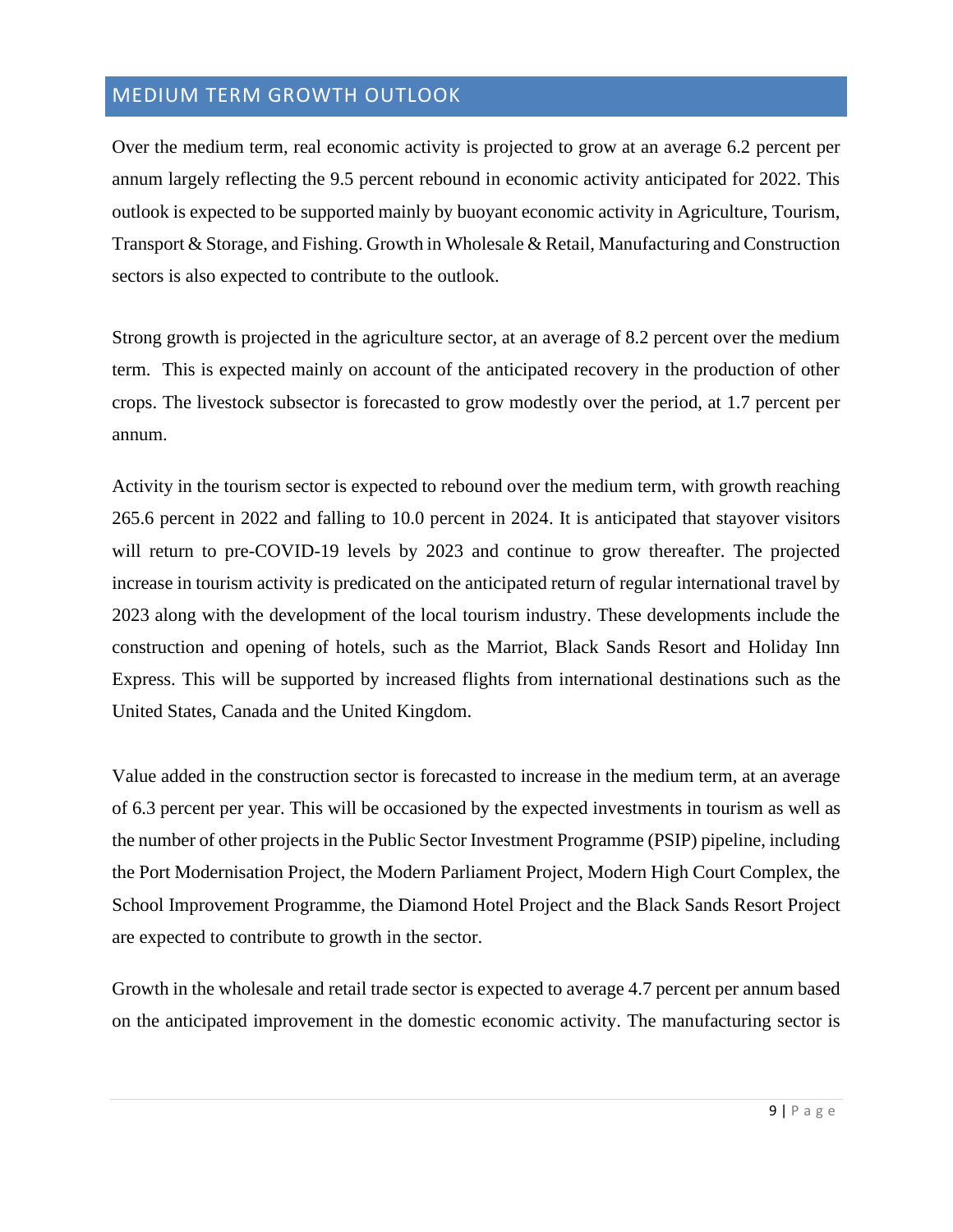expected to grow moderately at an average of 4.4 percent over the medium term mainly on account of proposed investment initiatives to increase output in the sector.

# <span id="page-9-0"></span>INFLATION

The annual average point-to-point inflation rate, as measured by the change in the consumer price index, averaged -0.6 percent in 2020 compared with the recorded average of 0.9 percent in 2019. The monthly inflation rates recorded positive values for the first four months of the year followed by negative values for the remainder. The highest inflation rate of 0.8 percent was recorded in the month of February and its lowest level rate of -1.6 in the month of July.





The average "All Items" index was recorded at 110.8 for 2020 compared to 111.4 for 2019. Six (6) groups recorded increases in 2020 compared to eight (8) groups in 2019, Within each group, specific items can be identified as having an upward or downward effect on the Index.

The "Health" index recorded an increase of 4.4 percent due mainly to higher prices for dental services and drugs used to treat hypertension. The 3.3 percent growth in the "Restaurants and Hotel" group was on account of price increases for school lunches, fish lunches at restaurants and accommodation at overseas university. Similarly, the "Food and Non-Alcoholic Beverages" index rose by 2.6 percent on account of increases in the prices for several items, including tomatoes,

**Source: Statistical Office, Ministry of Finance and Planning**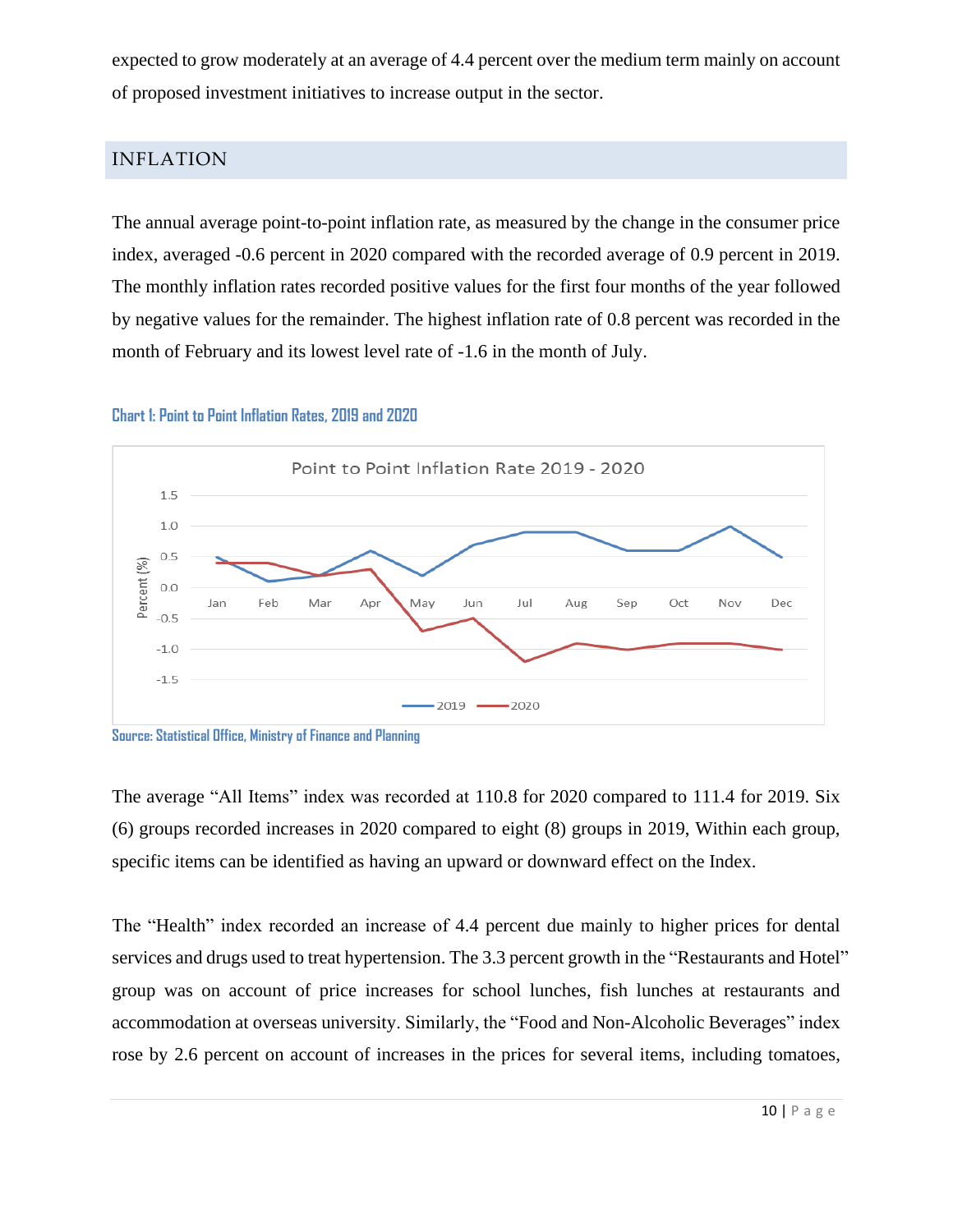ground cinnamon, yeast, etc. Three other groups experienced moderate increases, including "Miscellaneous Goods and Services" (0.6%) "Recreation and Culture" (0.8%) and "Alcoholic Beverages, Tobacco and Narcotics" (1.5%).

A downward movement of 5.0 percent was recorded for the group index "Transport" due mainly to a reduction in passenger airfare from St. Vincent and the Grenadines to several destinations. The 3.5 percent fall in the "Housing, Water, Electricity, Gas and Other Fuels" index was chiefly on account of a decrease in the price of electricity and cooking gas. The remaining groups experienced declines of less than 1.0 percent.

# BALANCE OF PAYMENTS<sup>1</sup>

### <span id="page-10-0"></span>THE CURRENT ACCOUNT

Preliminary data points to a deterioration in the current account deficit which increased to \$384.39 million (or 17.5 percent of GDP) in 2020 from \$215.92 million (or 10.1 percent of GDP) in 2019 influenced mainly by developments in the goods and services account. The merchandise trade deficit narrowed by 17.3 percent to \$573.65 million mainly on account of higher merchandise exports. On the services account, net inflows decreased by 80.9 percent to \$72.85 million largely attributed to a significant reduction in net inflows from travel reflective of the impact of the COVID-19 pandemic on travel globally.

Net inflows from primary income (\$6.37 million) and secondary income (\$110.04 million) moderated the current account deficit. The increase in receipts on the primary income account was due to a net inflow of investment income, while inflows in the secondary income account primarily comprised personal transfers between resident and non-resident households and inflows from current international cooperation.

<sup>1</sup> Preliminary data from the ECCB.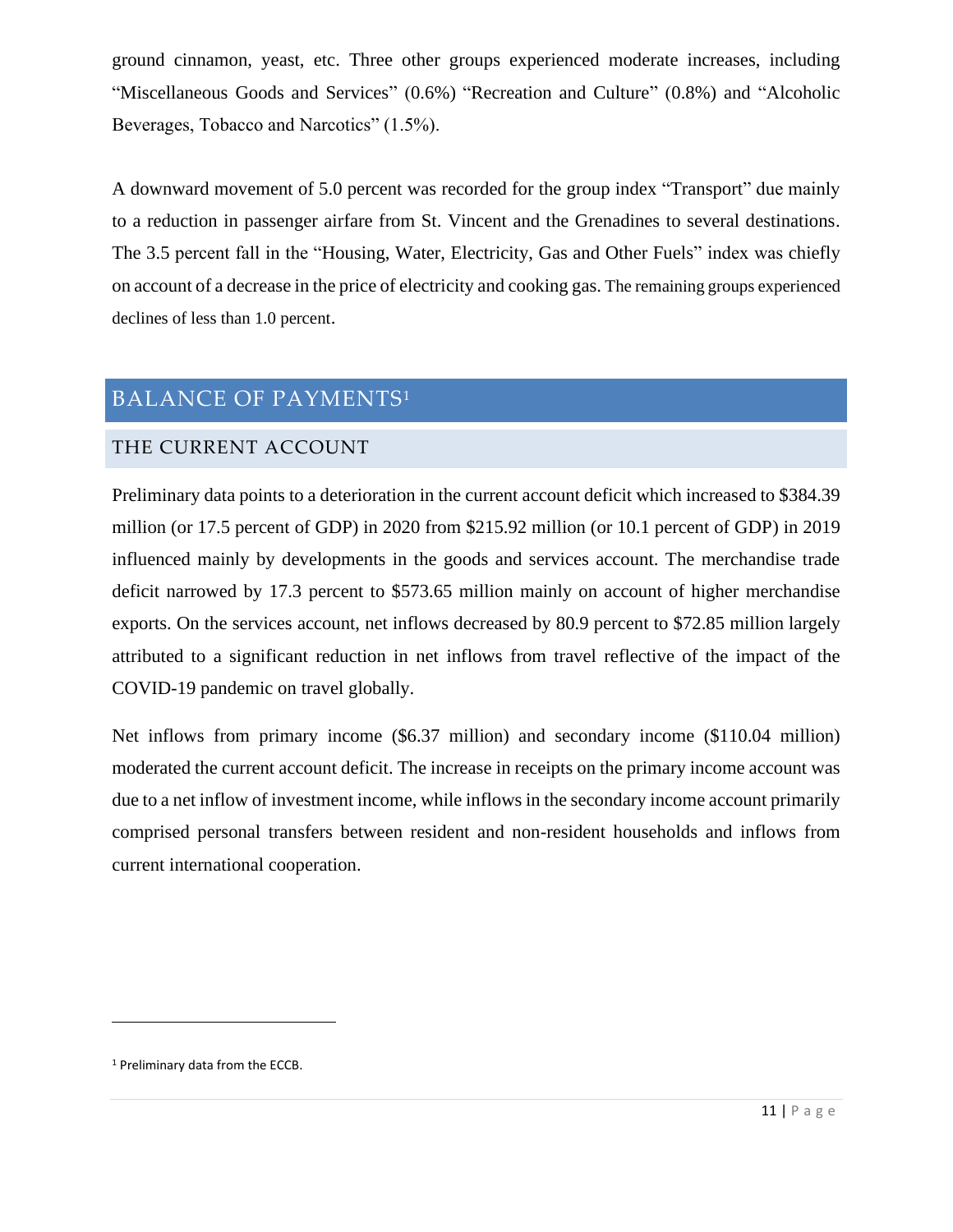### <span id="page-11-0"></span>THE CAPITAL AND FINANCIAL ACCOUNT

The capital and financial account recorded a reduced surplus of \$50.04 million in 2020 from a surplus of \$61.42 million in 2019 due to lower capital transfers recorded during the period. The balance on the current account along with the capital account balance yielded a net borrowing position of \$334.35 million (15.2 percent of GDP). This was \$179.85 million more than the net borrowing position recorded in 2020.

The financial account recorded a net borrowing position of \$202.63 million for 2020. This represents an increase of \$147.51 million when compared to the net borrowing position of \$55.12 million recorded in 2019. The main driver of this increase was due to the change in other investment which moved from a net lending position of \$57.08 million in 2019 to a net borrowing position of \$50.08 in 2020. Decreases in the net lending position of portfolio investment and reserve assets also contributed to the increase in the net borrowing position. The net borrowing position on the current and capital account of \$334.35 million was financed by a net borrowing position on the financial account of \$202.63 million. This gave rise to a net errors and omissions item of \$131.72 million. Net errors and omissions occur when a surplus/deficit in the current account together with the capital account is not offset by equally large capital inflows in the financial account.

# <span id="page-11-1"></span>FOREIGN TRADE

Merchandise Trade in St. Vincent and the Grenadines consists of a mix of exports and imports, with a heavier weighting on imports. Exports are mainly to countries such as the U.K., the U.S., Canada and countries within the CARICOM region and consist primarily of exports of agricultural and manufactured products. Items such as food, beverages, machinery and transport equipment, manufactured goods, chemicals, oils and fuels, are imported from countries such as the U.K., the U.S., CARICOM member countries and Japan.

Total export receipts grew by 334.6 percent to \$146.57 million, reflecting an increase in re-exports. Re-exports went up by \$44.82 million mainly related to the increase in the re-export of machinery and transport equipment. Meanwhile, domestic exports went down by 7.8 percent as most categories of imports saw decreases during the year. This was partially offset by greater exports of crude materials and miscellaneous manufactured articles. Import payments (f.o.b) fell by 4.1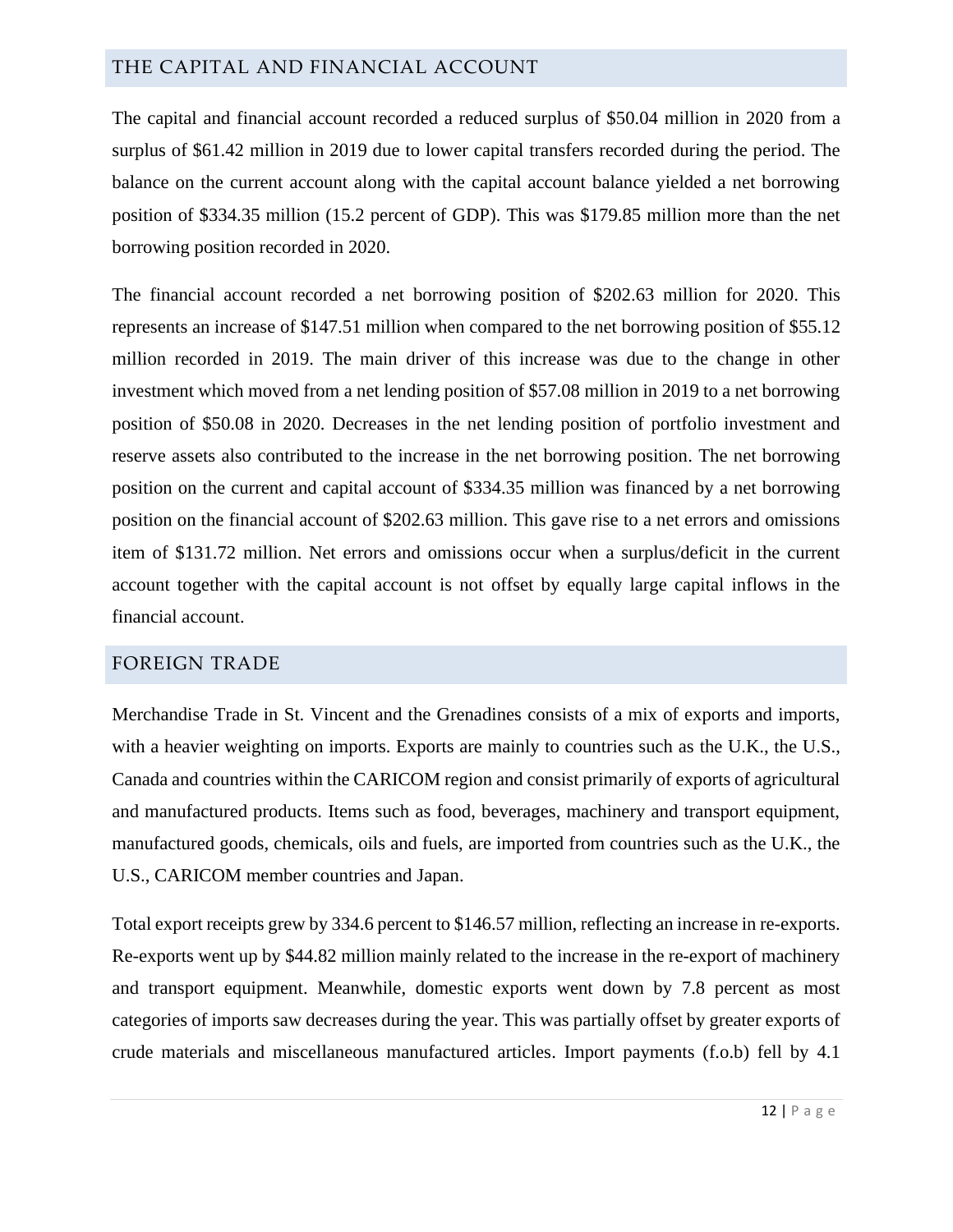percent to \$867.39 million, mainly on account of a 9.6 percent drop in the value of mineral fuel imports along with declines in most categories of imports.

# GOVERNMENT FISCAL OPERATIONS

The Central Government fiscal operations for the year ending December 31, 2020 deteriorated when compared to the previous year. Current Revenue increased by 0.8 percent to \$606.27 million, while Current Expenditure grew by 6.9 percent to \$641.81 million. Consequently, a current deficit of \$35.55 million was recorded, compared to a surplus of \$1.28 million for the same period in 2019. The Overall Balance also worsened, moving from a deficit of \$66.03 million in 2019 to a deficit of \$124.46 million.

|                                          | <b>Budget</b> | Actual   | Actual  | %         |
|------------------------------------------|---------------|----------|---------|-----------|
|                                          | 2020          | 2020     | 2019    | Change    |
|                                          | \$ m          | \$m      | \$m     |           |
| <b>Current Revenue</b>                   | 680.04        | 606.27   | 601.72  | 0.8       |
| of which:                                |               |          |         |           |
| Taxes on Income & Profits                | 162.00        | 143.36   | 140.29  | 2.2       |
| <b>Taxes on Property</b>                 | 47.49         | 40.83    | 27.11   | 50.6      |
| <b>Taxes on Goods &amp; Services</b>     | 195.16        | 185.82   | 186.49  | (0.4)     |
| <b>Taxes on International Trade</b>      | 176.29        | 153.79   | 160.10  | (3.9)     |
| Sale of Goods & Services                 | 73.76         | 61.43    | 65.70   | (6.5)     |
| <b>Current Expenditure</b>               | 677.93        | 641.81   | 600.44  | 6.9       |
| of which:                                |               |          |         |           |
| <b>Compensation Employees</b>            | 330.21        | 323.65   | 304.15  | 6.4       |
| Use of Goods & Services                  | 101.01        | 89.78    | 79.63   | 12.7      |
| <b>Interest Payments</b>                 | 68.16         | 51.61    | 55.90   | (7.7)     |
| <b>Transfers</b>                         | 178.56        | 176.76   | 160.75  | 10.0      |
| <b>Current Balance</b>                   | 2.10          | (35.55)  | 1.28    | (2,875.3) |
| <b>Primary Balance (net CCF)</b>         | (176.82)      | (72.85)  | (10.12) | (619.7)   |
| <b>Capital Expenditure</b>               | 310.77        | 211.18   | 159.56  | 32.4      |
| Of which:                                |               |          |         |           |
| Capitalisation of Contingency Fund (CCF) | 12.85         | 12.85    | 13.95   | (7.9)     |
| <b>Capital Revenue</b>                   | 63.68         | 109.41   | 78.30   | 39.7      |
| <b>Overall Balance (net CCF)</b>         | (244.98)      | (124.46) | (66.03) | (88.5)    |

#### **Table 2: Summary of fiscal operations for the year ended December 31, 2020**

**Source: ERPU, Ministry of Finance**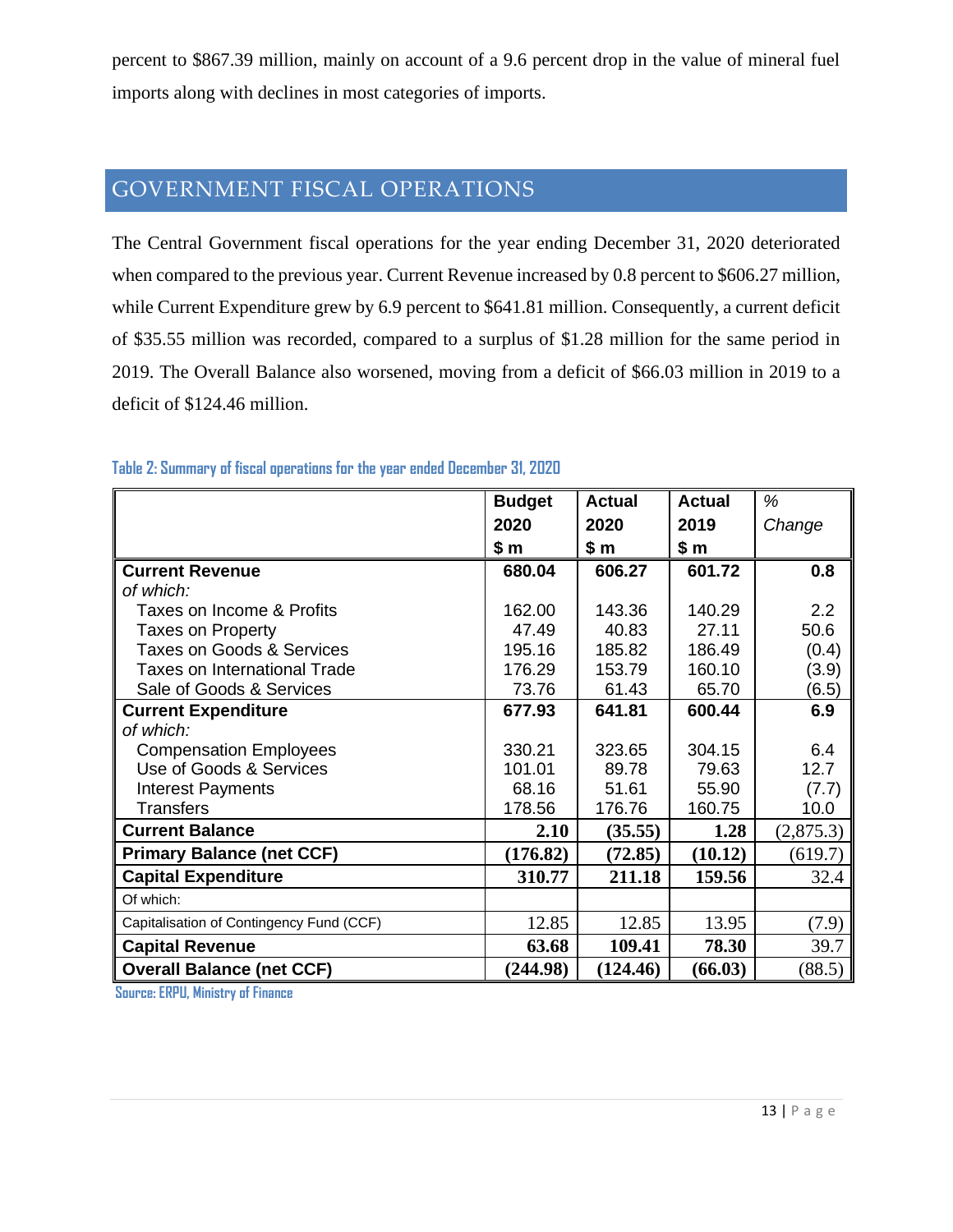#### <span id="page-13-0"></span>REVENUE

Receipts from Taxes on Income and Profits increased by 2.2 percent to \$143.36 million due to higher collections from Personal Income Tax and Corporate Income Tax. Collections of Personal Income Tax went up 2.3 percent. This was impacted by the 2.0 percent salary increase paid to public servants from January 2020. The 3.5 percent increase in Corporate Income Tax was mainly due to higher reported profits from some large companies.

Revenue from Taxes on Property increased by 50.6 percent to \$40.83 million during the period. This resulted mainly from higher receipts of Alien Land Holding Licence (which amounted to \$11.80 million, compared to \$4.57 million in 2019) and Stamp Duty on Property (which went up by 38.0 percent). The boost in collections in the above categories was due to greater land sales during the period.

As at December 31, 2020, Taxes on Goods and Services totalled \$185.82 million, a 0.4 percent decrease when compared to 2019. Lower collections from Value Added Tax, Insurance Premium Tax, Telecomm Broadcast Licence, Yacht Licences, Merchant Shipping (International) Fees and Interest Levy all contributed to the performance of this category. The most significant contributor to the decrease was the Value Added Tax, which fell by 8.7 percent. The drop in VAT revenue mainly reflects large one-off receipts of arrears in December 2019 which were not repeated in 2020. Increased takings were recorded for Excise Duties and Motor Vehicle Licence. Most notably, Excise Duty went up by 31.6 percent mainly as a result of accounting issues as a significant amount of petroleum products imported in 2019 was paid for in 2020.

Revenue from International Trade Taxes fell by 3.9 percent, to \$153.78 million. Under this rubric, revenue collection from all major subcomponents decreased; VAT receipts went down by 3.5 percent, Import Duty decreased by 4.4 percent and Vehicle Surtax fell by 6.6 percent. A 4.3 percent drop in the importation of vehicles was mainly responsible for reduced collection of Vehicle Surtax. The lower receipt for VAT and Import Duty was mainly attributable to a 4.1 percent fall in merchandise imports during the period.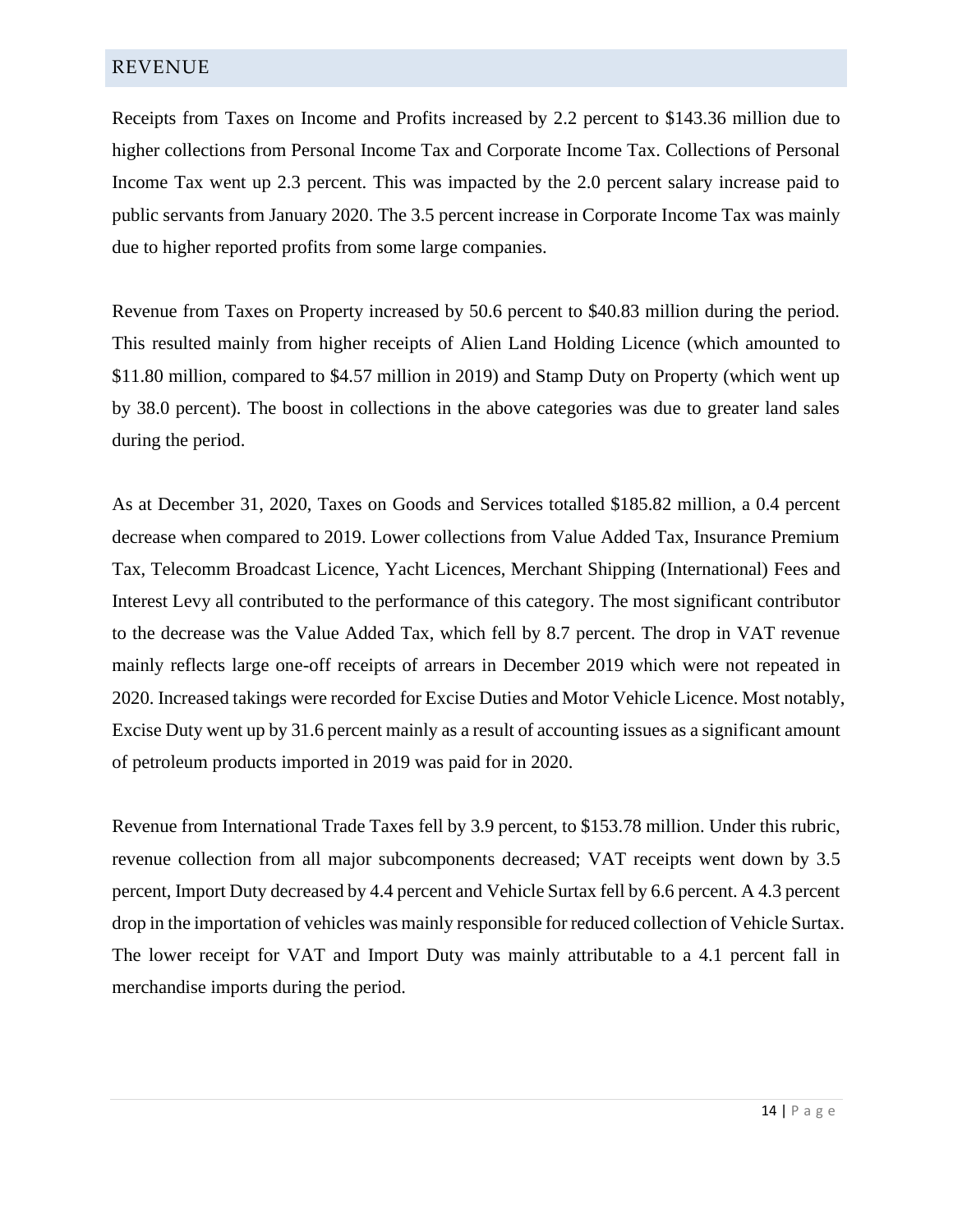Revenue from Sales of Goods and Services grossed \$61.43 million. This represents a 6.5 percent fall in the amount collected in 2020 as three major subcategories saw reductions in revenue. CIPO Registration Fees, Driver's Licence and Customs Service Charge declined by 3.4 percent, 6.7 percent and 6.4 percent, respectively. Conversely, revenue from International Financial Services went up by 3.7 percent to \$2.87 million. The decline in revenue from Sales of Goods and Services is reflective of a slowdown in business activity during the period.

Capital revenue as at December 31, 2020 amounted to \$109.41 million, up from the \$78.30 million collected over the corresponding period in 2019. This was driven, in the main, by Other Capital Receipts which moved from \$3.11 million in 2019 to \$44.91 million in 2020. This movement reflected the sale of the Buccament Bay Resort in the amount of \$34.30 million and \$10.00 million drawn down from the contingencies fund to aid in financing the Government's COVID-19 response package. Revenue from grants fell by 32.5 percent to \$50.04 million.

#### <span id="page-14-0"></span>EXPENDITURE

As at December 31, 2020, Current Expenditure amounted to \$641.81 million. This figure represents an increase of 6.9 percent when compared to the amount spent during the same period in 2019. Payment of Wages and Salaries amounted to \$309.37 million and the Employer's Social Security Contribution to \$14.28 million, these were responsible for the overall 6.4 percent increase in Compensation of Employees. The 2.0 percent salary enhancement paid to public servants from January 2020 would have contributed to the increased spending on Wages & Salaries. Changes in increments and allowances and the filling of critical public sector posts also added to the growth in Wages and Salaries.

Interest Payments decreased during the period by 7.7 percent to \$51.56 million as a result of reduced payments on both the domestic and external components of the debt. The domestic and external interest payments fell by 8.2 percent and 6.7 percent, respectively. A deferral of payments on some domestic debt instruments would have contributed to the lower interest payment. Outlays on Transfers increased by 10.0 percent to \$176.76 million mainly based on higher amounts expended on Social Assistance Benefits (47.6 percent) driven by the government's COVID-19 response package. Grants to Other Agencies and pension benefits declined, by 2.7 percent and 3.8 percent respectively, moderating the increase in transfers.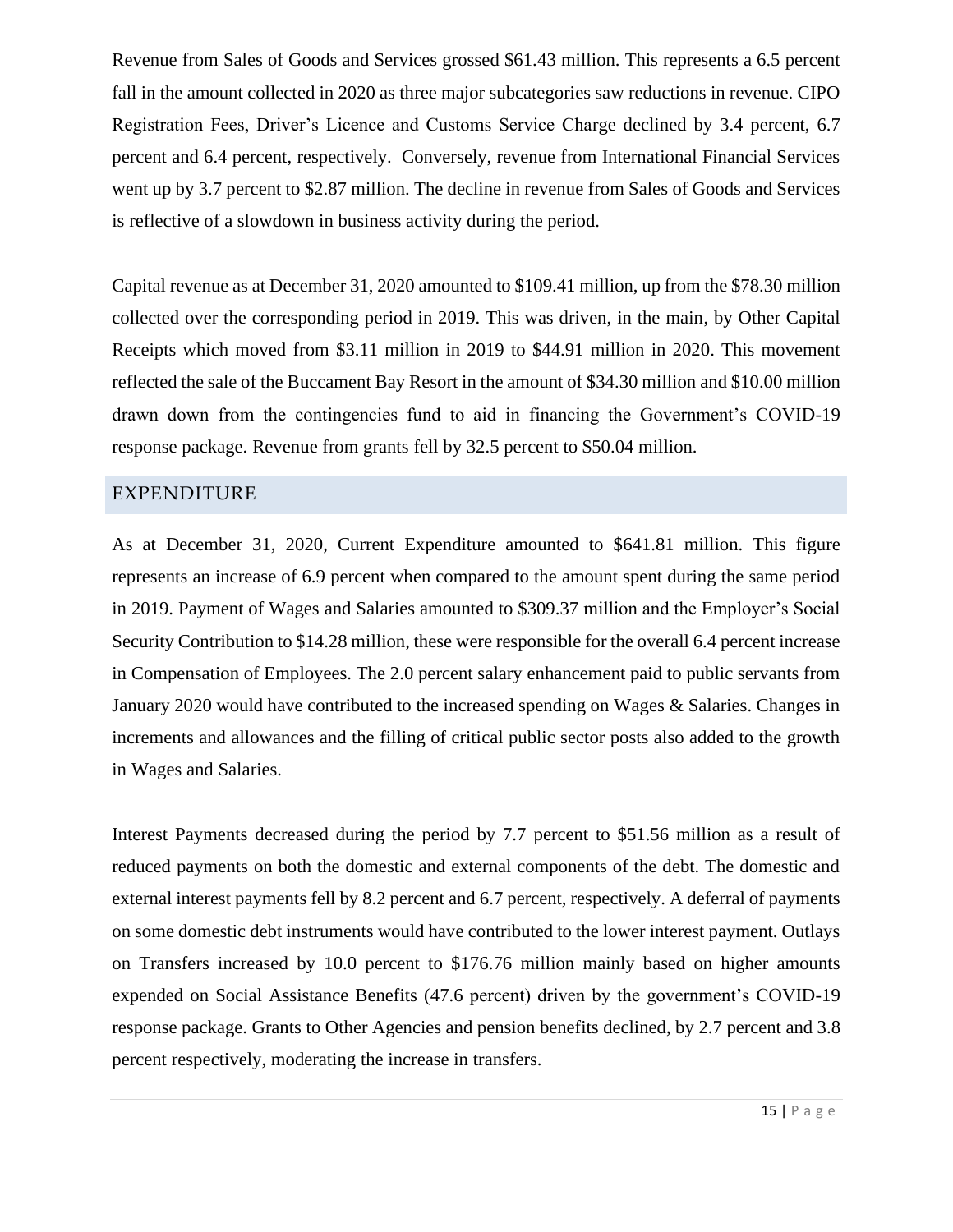Capital Expenditure for the period amounted to \$211.18 million, up 32.4 percent from the \$159.56 million recorded for the same period in 2019. Some of the larger items of capital expenditure include the Regional Disaster Vulnerability Reduction Project (\$31.72 million), the Acquisition of Buccament Bay Resort (\$31.44 million), Mobile Devices for Online Learning (\$8.49 million), the Caribbean Communication Infrastructure Project (\$7.67 million), the Road Rehabilitation and Repair Programme (\$7.82 million) and the Housing Rehabilitation Program (\$7.4 million).

### <span id="page-15-0"></span>FINANCING

Below is a summary of the Central Government financing for the year ended December 31, 2020 with comparative figure for the same period in 2019.

**Table 3: Central Government Financing 2020**

|                                  | Actual<br>2020 | <b>Actual</b><br>2019 |
|----------------------------------|----------------|-----------------------|
| <b>OVERALL BALANCE</b>           | (124.46)       | (66.03)               |
| <b>FINANCING</b>                 |                |                       |
| <b>NET EXTERNAL</b>              | 74.07          | (40.40)               |
| Loan Disbursement                | 126.38         | 113.41                |
| Loan Amortisation                | (52.31)        | (73.04)               |
|                                  |                |                       |
| <b>NET DOMESTIC</b>              | 50.39          | (63.4)                |
| Loan Disbursement                | 120.00         | 186.87                |
| Loan Amortisation                | (73.08)        | (79.58)               |
| <b>Sinking Fund Contribution</b> | (45.00)        | (32.37)               |
| Change in Cash                   | 51.39          | (40.10)               |
| <b>Other Domestic</b>            | 9.93           | 13.95                 |

**Source: Ministry of Finance, ERPU**

# <span id="page-15-1"></span>FISCAL OUTTURN AS AT JUNE 30, 2021

Preliminary data as at June 30, 2021 indicated that the Central Government fiscal operations improved when compared to the same period in 2020. Current Revenue increased by 14.1 percent to \$322.82 million, while Current Expenditure grew by 2.9 percent, to \$316.08 million. Consequently, the Current balance recorded a surplus of \$6.73 million compared to a deficit of \$24.35 million recorded in 2020. The Overall Balance also improved, moving from a deficit of \$51.69 million in 2020 to a deficit of \$12.64 million in 2021.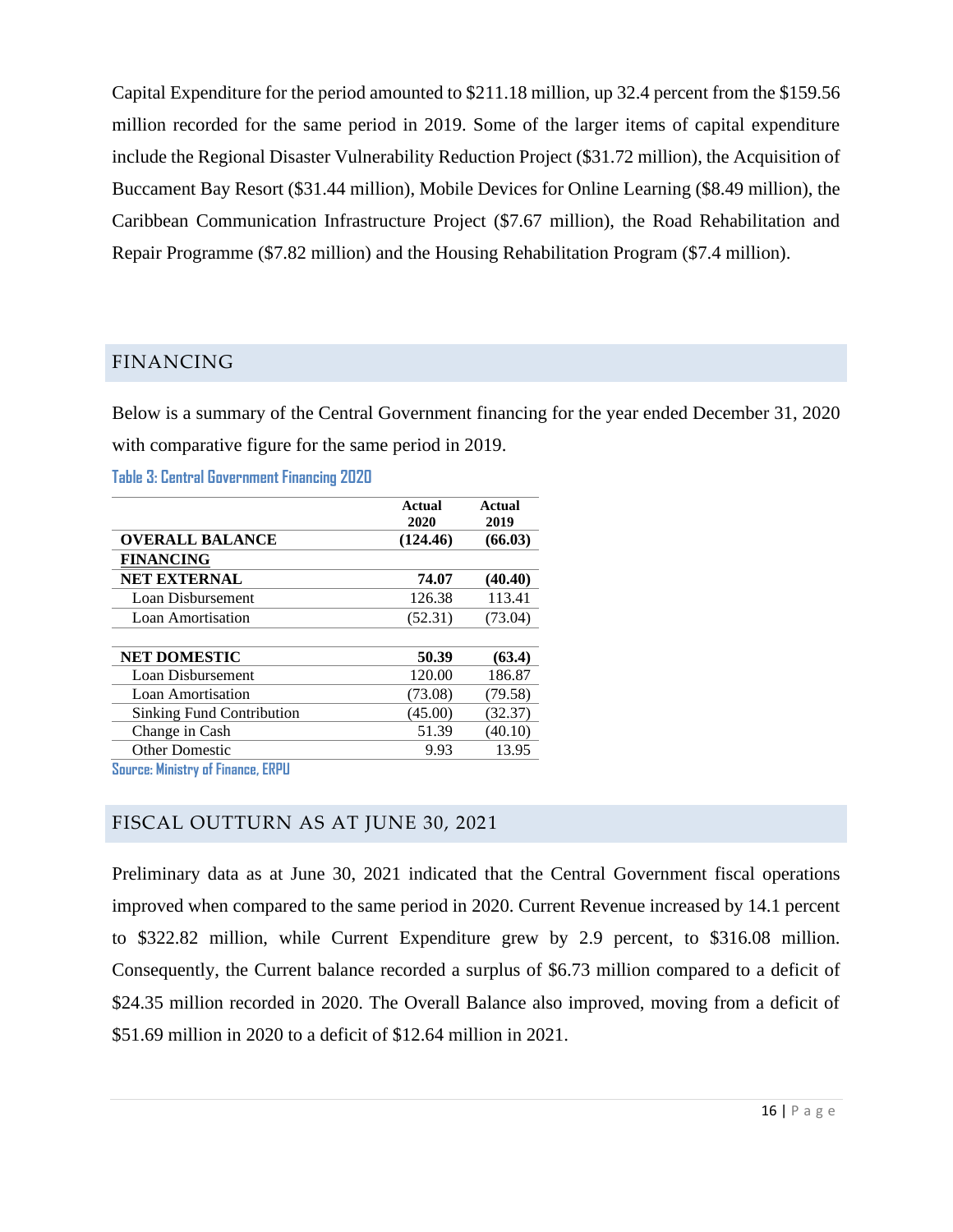|                                          | <b>Budget</b> | Actual  | <b>Actual</b> | %      |
|------------------------------------------|---------------|---------|---------------|--------|
|                                          | 2021          | 2021    | 2020          | Change |
|                                          | \$ m          | \$ m    | \$ m          |        |
| <b>Current Revenue</b>                   | 296.01        | 322.82  | 282.84        | 14.1   |
| of which:                                |               |         |               |        |
| Taxes on Income & Profits                | 70.93         | 67.15   | 66.70         | 0.7    |
| <b>Taxes on Property</b>                 | 14.57         | 60.80   | 11.22         | 441.8  |
| Taxes on Goods & Services                | 92.56         | 87.11   | 96.99         | (10.2) |
| <b>Taxes on International Trade</b>      | 76.14         | 70.25   | 68.84         | 2.1    |
| Sale of Goods & Services                 | 35.62         | 29.49   | 28.63         | 3.0    |
| <b>Current Expenditure</b>               | 338.81        | 316.08  | 307.19        | 2.9    |
| of which:                                |               |         |               |        |
| <b>Compensation Employees</b>            | 171.05        | 166.29  | 158.77        | 4.7    |
| Use of Goods & Services                  | 41.96         | 37.36   | 37.41         | (0.1)  |
| <b>Interest Payments</b>                 | 35.39         | 23.59   | 25.23         | (6.5)  |
| <b>Transfers</b>                         | 90.41         | 88.84   | 85.78         | 3.6    |
| <b>Current Balance</b>                   | (42.80)       | 6.73    | (24.35)       | 127.7  |
| <b>Primary Balance (net CCF)</b>         | (55.24)       | 10.95   | (26.45)       | 141.4  |
| <b>Capital Expenditure</b>               | 57.84         | 71.53   | 42.10         | 69.9   |
| Of which:                                |               |         |               |        |
| Capitalisation of Contingency Fund (CCF) | 6.43          | 7.02    | 7.01          | 0.0    |
| <b>Capital Revenue</b>                   | 10.01         | 45.14   | 7.75          | 482.4  |
| <b>Overall Balance (net CCF)</b>         | (90.63)       | (12.64) | (51.69)       | 75.6   |

 **Table 4: Summary of Fiscal Outturn June 2021 compared with June 2020**

 **Source: Ministry of Finance, ERPU**

Receipts from Taxes on Income and Profits increased marginally by 0.7 percent to \$67.15 million due to higher collections from Non-Resident (Withholding) Tax. Revenue from Non-Resident (Withholding) Tax went up by 25.1 percent when compared to the same period in 2020 mainly on account of arrears collected during the period. Collection of Personal Income tax and Corporate Income Tax decreased by 0.6 percent and 3.4 percent, respectively, reflecting lower or loss of incomes for some individuals and lower reported profitability of some businesses.

As of June 30, 2021, Taxes on Goods and Services which totaled \$87.11 million, decreased by 10.2 percent. This was mainly as a result of a 10.9 percent decline in the receipts from Value Added Tax and is reflective of the overall decline in economic activity that is projected for the year 2021. Excise Duty (on imports) fell by 16.0 percent largely owing to timing issues in the recording of payments for petroleum products. Revenue from Yacht Licence and Excise Duty on Domestic Transactions also fell by 83.6 percent and 2.9 percent, respectively. The 83.6 percent decline in collections from Yacht Licence reflects the continued fall in yacht arrivals. However, the fall in revenue from Taxes on Goods and Services was moderated by higher receipts from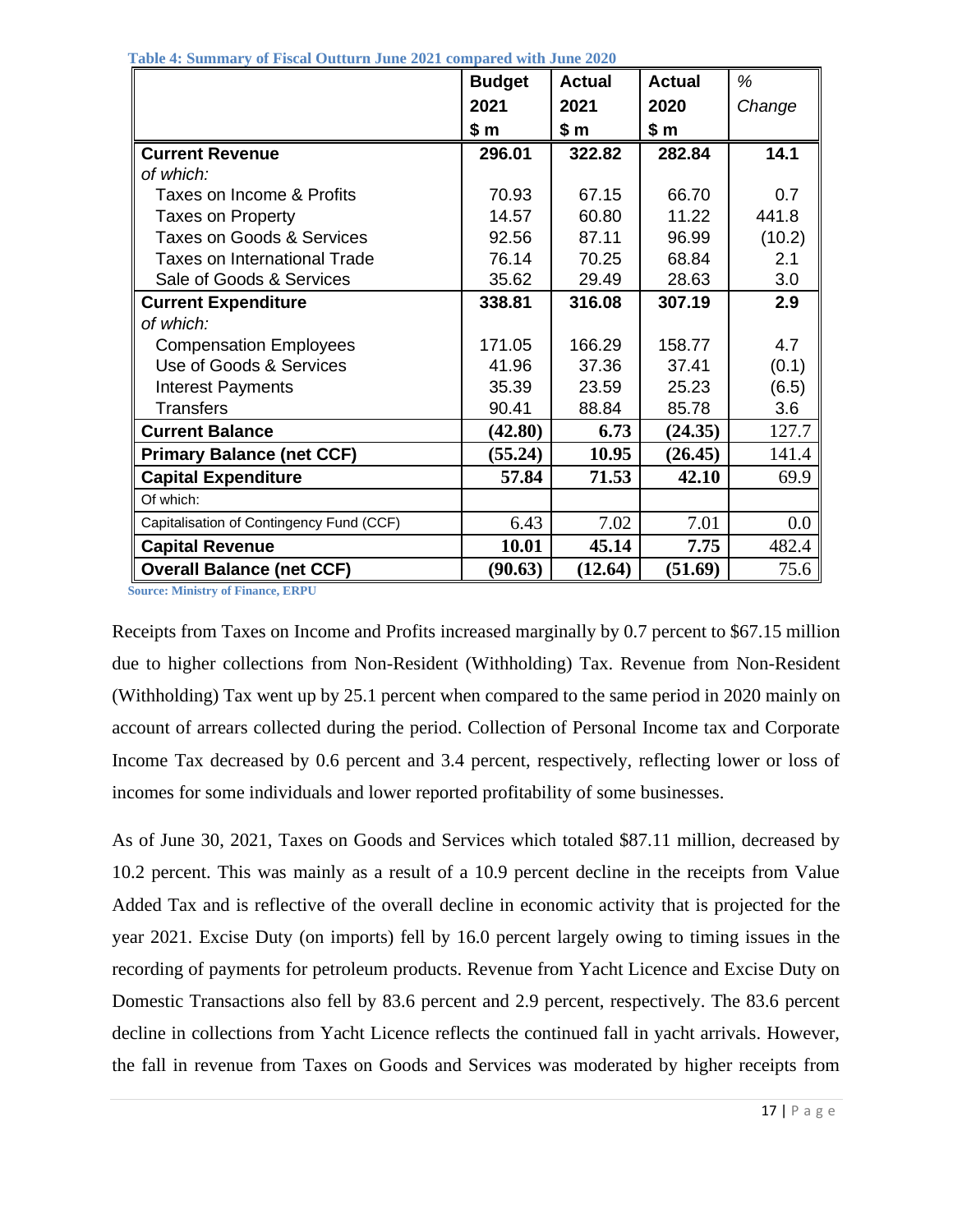Insurance Premium Tax, Motor Vehicle Licence, Telecommunications and Broadcast Licence, Merchant Shipping International Fees and the Interest Levy.

Revenue from International Trade Taxes went up by 2.1 percent, to \$70.25 million. This was mainly as a result of growth in collections of Import Duty and VAT which increased by 1.5 percent and 2.7 percent, respectively while receipts from Vehicle Surtax fell by 0.3 percent. The increase in revenue from Import Duty and VAT was as a result of the 11.0 percent rise in merchandise imports during the period. Revenue from Vehicle Surtax went down on account of the 4.4 percent drop in the importation of vehicles.

Takings from Sales of Goods and Services grossed \$29.49 million representing a 3.0 percent growth on the amount collected in 2020. This was mainly related to a 3.7 percent increase in collections from Customs Service Charge, which brought collections to \$18.18 million. The higher receipts from Customs Service Charge is related to the implementation of the 1.0 percentage point increase in the rate effective June 1, 2021. Collection from all other major subcomponents decreased; International Financial Services, CIPO Registration Fees and Driver's Licences declined by 3.3 percent, 29.8 percent, 2.0 percent and 1.3 percent, respectively.

Capital revenues as of June 30, 2021 amounted to \$45.14 million, up from the \$7.75 million collected in the corresponding period in 2020. This was due mainly to the \$31.81 million collected under Other Capital Receipts during the period. Other Capital Receipts included \$15.00 million drawn down from the Contingencies Fund and other funds received from donors to facilitate the government's disaster response programme.

Current Expenditure amounted to \$316.08 million, as at June 30, 2021. This figure represents an increase of 2.9 percent when compared to the amount spent during the same period in 2020. Payment of Wages and Salaries amounted to \$158.72 million and the Employer's Social Security Contribution to \$7.58 million, these were responsible for the overall 4.7 percent increase in Compensation of Employees. The growth in spending on Wages and Salaries was mainly due to changes in increments and allowances during the period.

Interest Payments decreased during the period by 6.5 percent to \$23.59 million as a result of reduced payments on the external component of the debt which fell by 32.4 percent due to some extent by the relief granted to the Government's as a result of participating in the G20 Debt Service Suspension Initiative. Conversely, Domestic interest payments increased by 9.2 percent due to the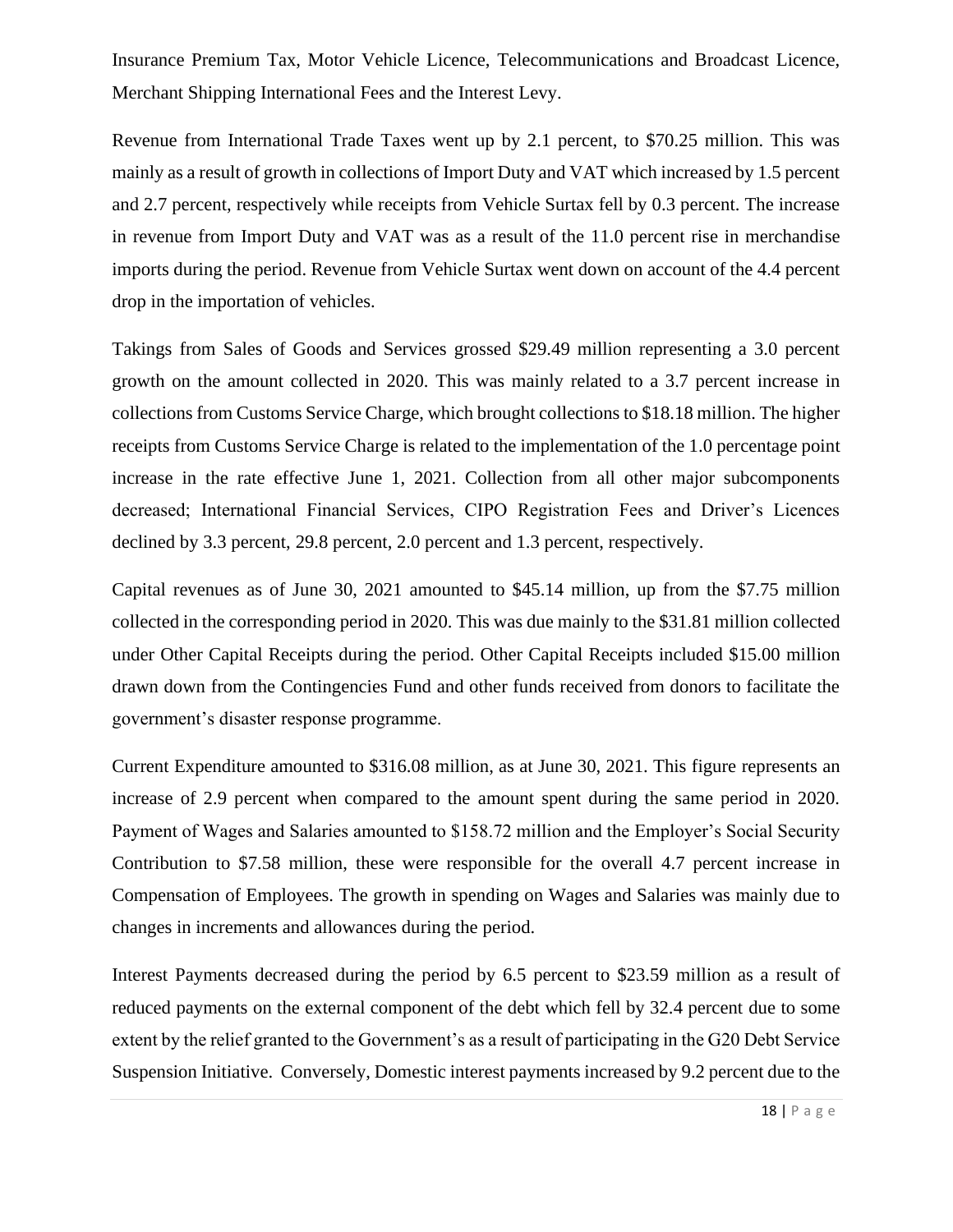contraction of new debt. Outlays on Transfers went up by 3.6 percent to \$88.84 million mainly as higher amounts were expended on Grants to Other Agencies (4.8 percent) and Social Assistance Benefits (14.8 percent). Preliminary data indicates that Capital Expenditure for the period amounted to \$71.53 million, up from the \$42.10 million recorded for the same period in 2020. The improvement in capital spending was mainly related to the La Soufriere volcano disaster relief and reconstruction programmes (\$23.06 million), Regional Disaster Vulnerability and Risk Reduction Programme (\$10.64 million) and Capitalisation of the Contingencies Fund (\$7.01 million).

#### <span id="page-18-0"></span>MONEY AND CREDIT

The total monetary liabilities (M2) of the banking system grew by 9.9 percent to \$1,720.30 million during 2019. The expansion in M2 reflected mainly developments in quasi money, which grew by 8.6 percent to \$580.45 million, reflecting an increase in Private Sector Savings Deposits (5.4 percent and Private Sector Foreign Currency Deposits (71.3 percent). In contrast, Private Sector Time Deposits fell by 4.9 percent to \$0.10 million.

The proportion of narrow money (M1) fell from 33.0 percent in 2018 to 32.5 percent in 2019 however there was an increase of 12.5 percent of narrow money to \$580.45 million in 2019. This was primarily on account of increases in private sector demand deposits (10.0 percent). Currency with the public went up by 22.4 percent while EC\$ Cheques and Drafts Issued grew by 6.7 percent.

Private sector credit fell by 0.3 percent during 2019 driven by the decrease in credit to non-bank financial institutions. Despite the decrease, lending to households, which accounts for more than three quarters of private sector credit, grew at a reduced rate of 0.4 percent during the period. Loans extended to businesses increased by 4.7 percent to \$170.50 million, and the Central Government's net indebtedness decreased by 62.1 percent to \$40.30 million in 2019.

An analysis of the distribution of bank credit by economic activity revealed that outstanding loans declined by 1.9 percent to \$1,199.60 million during 2019, following a 0.7 percent growth recorded during 2018. The contraction in credit was mainly attributable to declines of 16.9 and 80.9 percent in the Government & Statutory Bodies and Financial Institutions sectors, respectively. Credit to other sectors such as Tourism and Construction & Land Development also experienced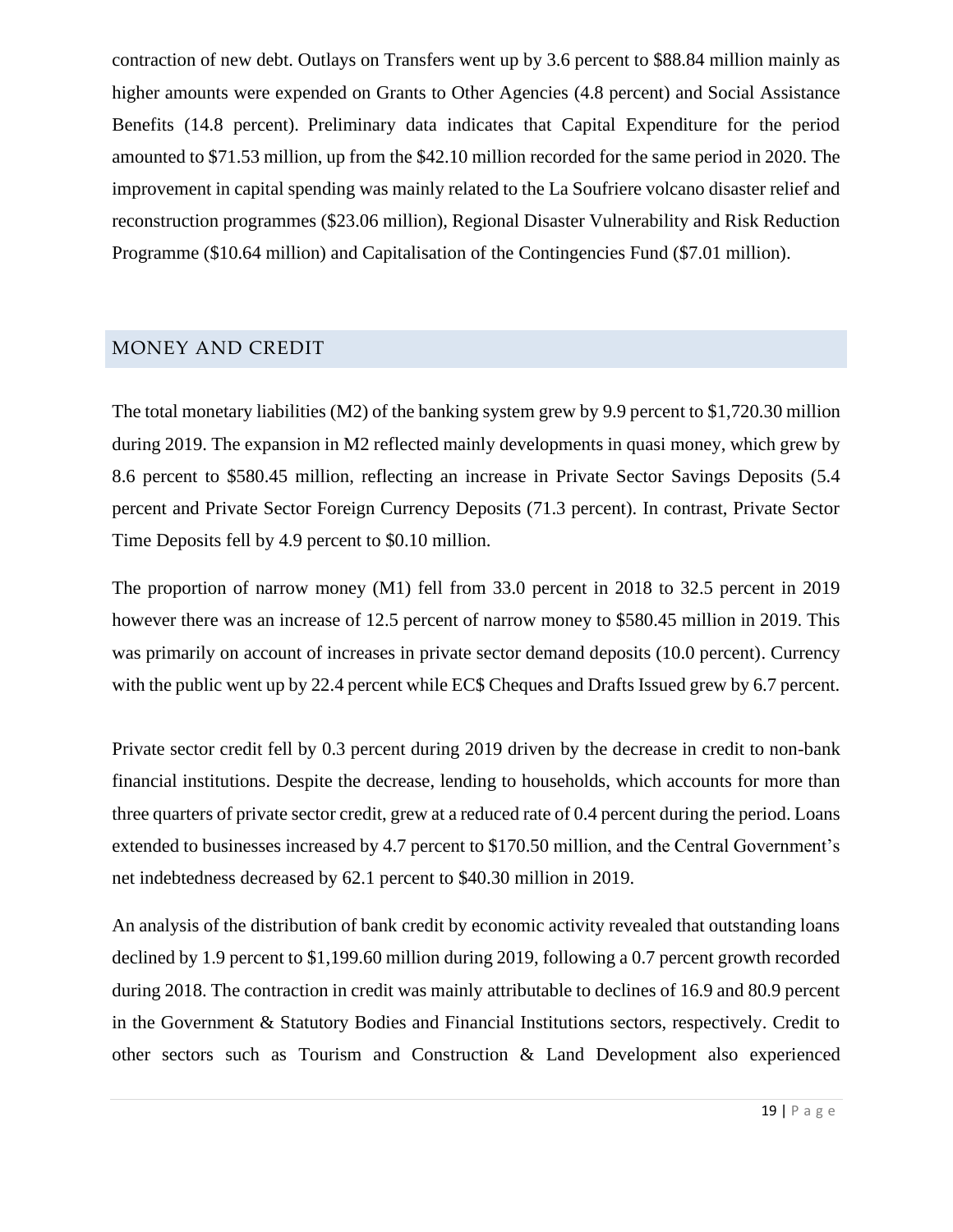contractions in credit. Activities in the category of personal lending decreased with contraction of 0.1 percent. Within the personal sector category, credit extended to home construction and renovation decreased by 31.2 percent while house and land purchases increase by 6.0 percent.

Net foreign assets of the banking system increased by 37.9 percent to \$826.50 million in 2019, up from the 1.4 percent decline realised during 2018. This expansion was fuelled by an increase in Commercial Bank net foreign assets which grew significantly from \$144.19, to \$308.62 million while the imputed share of reserves of St Vincent and the Grenadines held at the Central Bank rose by 13.9 percent.

Liquidity in the commercial banking system rose during 2019 as evidenced by an increase in the ratio of liquid assets to total deposits plus liquid liabilities, which rose by 4.0 percentage points to 47.1 percent. The ratio of liquid assets to total assets also increased to 41.7 percent in 2019 from 38.1 percent in 2018, still well below the maximum threshold of 75.0 to 85.0 percent.

# <span id="page-19-0"></span>**PUBLIC DEBT ANALYSIS**

Preliminary total public debt<sup>2</sup> as at June 30, 2021 stood at \$1.972 billion or 92.5 percent of GDP  $^3$ . . Central Government total debt amounted to \$1.817 billion or 85.2 percent of GDP while Government Guaranteed debt amounted to 154.7 million or 7.3 percent of GDP. Central Government debt comprised 92.2 percent of total debt while the remaining 7.8 percent was debt owed by Public Corporations and guaranteed by the government.

Domestic debt accounted for \$564.40 million or 26.5 percent of GDP or 28.6 percent of total

#### *TABLE 5: TOTAL PUBLIC DEBT*

| <b>SM</b>     |          |
|---------------|----------|
| <b>Jun-21</b> | $Jun-20$ |
|               |          |
| 537.9         | 520.0    |
| 26.5          | 27.6     |
| 564.4         | 547.6    |
|               |          |
| 1279.5        | 1068.7   |
| 128.1         | 134.8    |
| 1407.6        | 1203.5   |
| 1972.1        | 1701.7   |
| 1817.4        | 1455.6   |
| 154.7         | 246.2    |
|               |          |

<sup>&</sup>lt;sup>2</sup> The classification of the debt stock is based on residency criterion.

<sup>3</sup> 2021 Medium term Economic and Fiscal outlook GDP is \$2131.89 million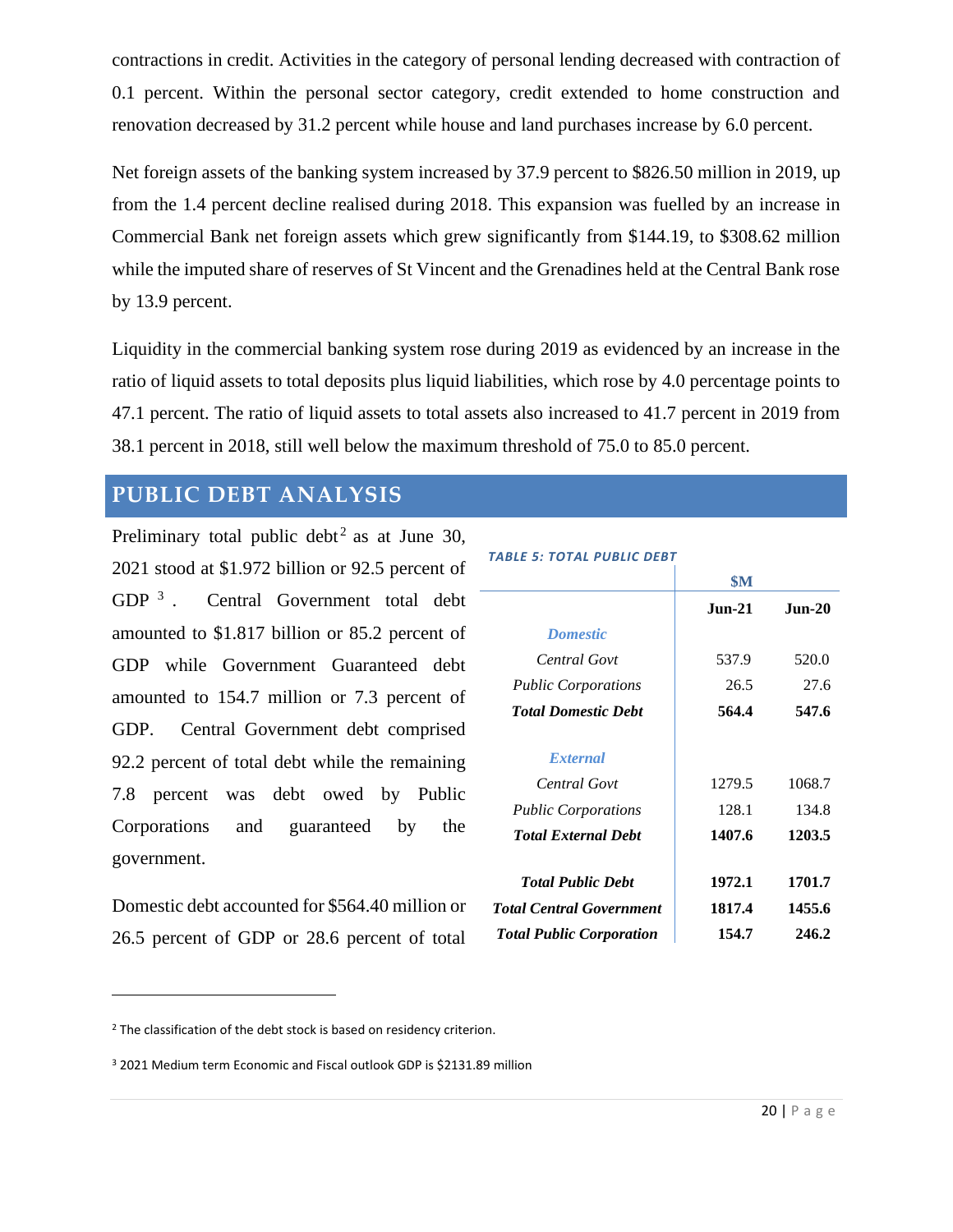debt. External debt accounted for \$1.407 billion or 66.0 percent of GDP and 71.4 percent of the total debt.

Domestic Public debt increased by 3.1 percent in June 2021. Increases in balances on accounts payables and treasury bills were the main contributors. All other domestic instruments recorded a decline in their balances. Securities continue to account for the greatest proportion of the domestic debt portfolio totaling \$282.1 million or 50.0 percent of the total domestic debt. Short term obligations amounted to \$120.1 million or 21.3 percent of the total domestic portfolio. Domestic public corporation's debt amounted to 26.5 million a decreased of 4.0 percent compared to the previous year to date balance.

External Public debt increased by 17.0 percent to \$1.407 billion driven by the contraction of new loans and disbursement on existing loans, see appendix 3. External loan disbursements were \$101.70 million with 98.0 percent from multilateral and or bilateral creditors. Of this amount 69.5 percent was from International Development Association, 24.6 percent was from CDB. Disbursements from OPEC and Kuwait accounted for the remaining disbursements.

#### <span id="page-20-0"></span>**2021 NEW BORROWINGS**

New borrowings contracted in 2021 to date amounted to \$102.1 million. Total Central government new contracted debt amounted to USD \$96.6 million and Public Corporation's new borrowings amounted to USD \$5.4 million. The details are as follows:

Central Government:

- ➢ USD 13,447,052 million from CDB for School Improvement Project.
- ➢ USD 20,000,000 million from Export Import Bank of China for a Modern Court House.
- ➢ USD \$11,612,305 million from the IMF for a Rapid Credit Facility- Volcano Relief loan.
- ➢ USD \$50,000,000 million from IDA for a Supplementary Financing to the Second Fiscal Resilience Development Policy Financing with CAT-DDO.
- ➢ USD \$1,573,000 million from CDB for Project Management Support for the Ministry of Transport and Works lands and Physical Planning.

Public Corporation:

➢ USD \$5,453,300 million from CDB to Vinlec for Battery Storage and Grid connected Solar PV.

Total disbursements from new borrowings amounted to USD\$12,667,090 or XCD\$34,201,143 million.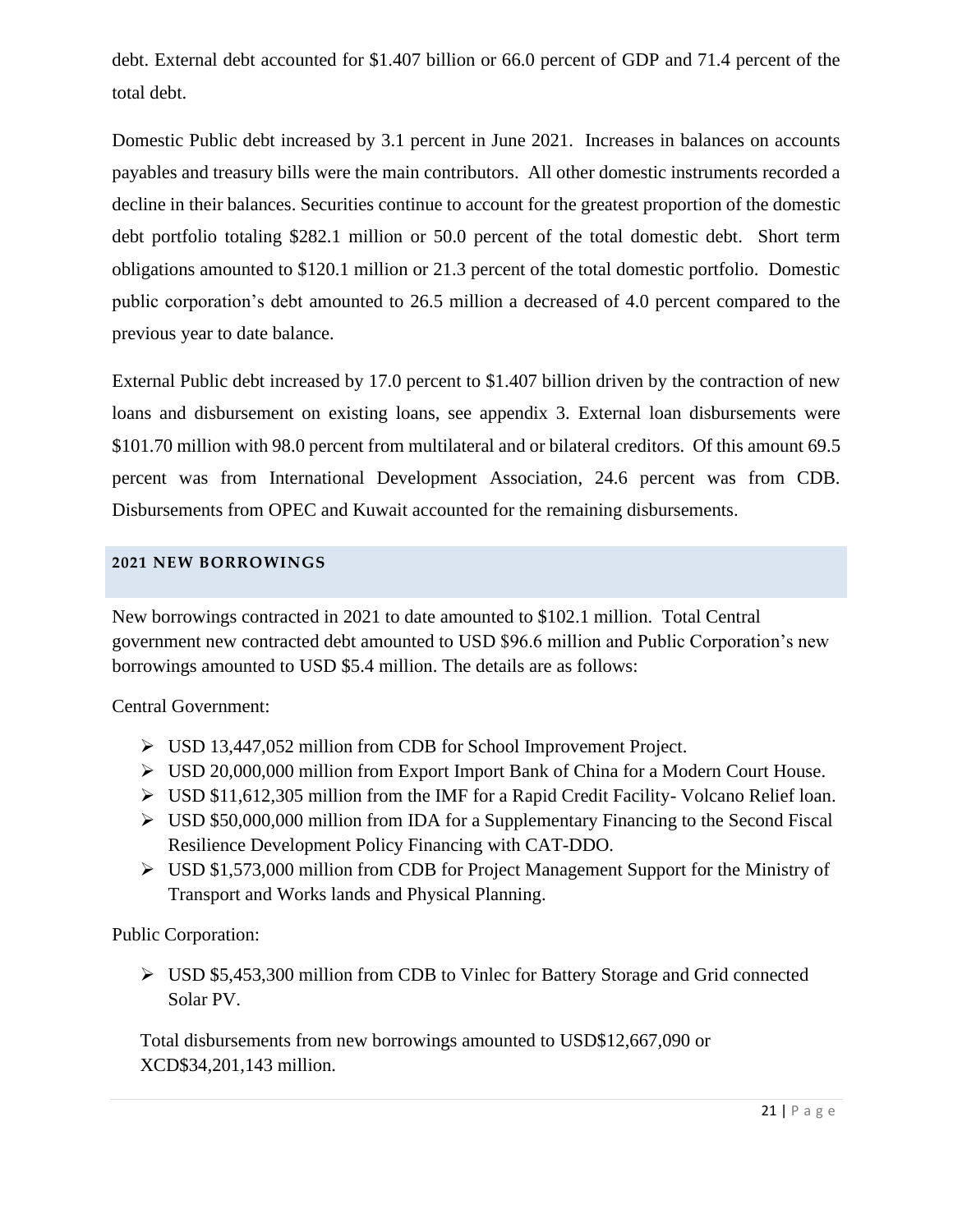#### <span id="page-21-0"></span>TREASURY BILLS

To date the government has successful re-issued 10 treasury bills, one per month receiving a sum of \$222.5 million (discounted value of t-bills) from investors and paying out \$222.86 million in principal and \$1.14 million in interest upon maturity. The average yield on these bills was 2.6 percent. After the April 09, 2021 volcanic eruption however, the subsequent t.bill issuances closed at the interest rate ceiling of 3.5 percent. It was noteworthy to mention that October's t.bill issuance closed at 100 Basis Point lower.

#### <span id="page-21-1"></span>BONDS AND NOTES

Act No. 19 of 2020 passed in the house on the 28<sup>th</sup> December, 2020 authorized the government to borrow an amount not exceeding \$125.0 million to fund this year's Public Sector Investment Programme. At the end of September 2021, the government had issued \$45.95 million in amortized bonds and notes through private placement. The low issuance rate can be attributed to general investor hesitancy due to the lingering effects of the COVID-19 coupled by the new concerns emanating from the impact of the eruption. We are continuously monitoring the market and would adjust our issuances strategy accordingly in response to market demand. Bullet bonds repaid during the period amounted to \$19.3 million.

| <b>Instrument</b><br><b>Type</b> | <b>Creditor</b>                          | Amt<br>(M \$) | <b>Tenor</b> | Rate                 | <b>Issue Date</b>   | <b>Maturity Date</b> |
|----------------------------------|------------------------------------------|---------------|--------------|----------------------|---------------------|----------------------|
| <b>Bond</b>                      | Private Placement<br>(Various Investors) | 13.030        | 5 years      | 5.50                 | January 29,<br>2021 | January 29, 2026     |
| <b>Bond</b>                      | Private Placement<br>(Various Investors) | 15.000        | 15 years     | 2.0/6.5 <sup>4</sup> | March 26, 2021      | March 26, 2036       |
| <b>Bond</b>                      | Private Placement<br>(Various Investors) | 10.000        | 5 years      | 5.50                 | March 26, 2021      | March 26, 2026       |

#### **Table 6: Securities issued during 2021**

<sup>4</sup> This instrument has a step up interest rate. Beginning at 2.0 percent for the first two years then 6.5 percent thereafter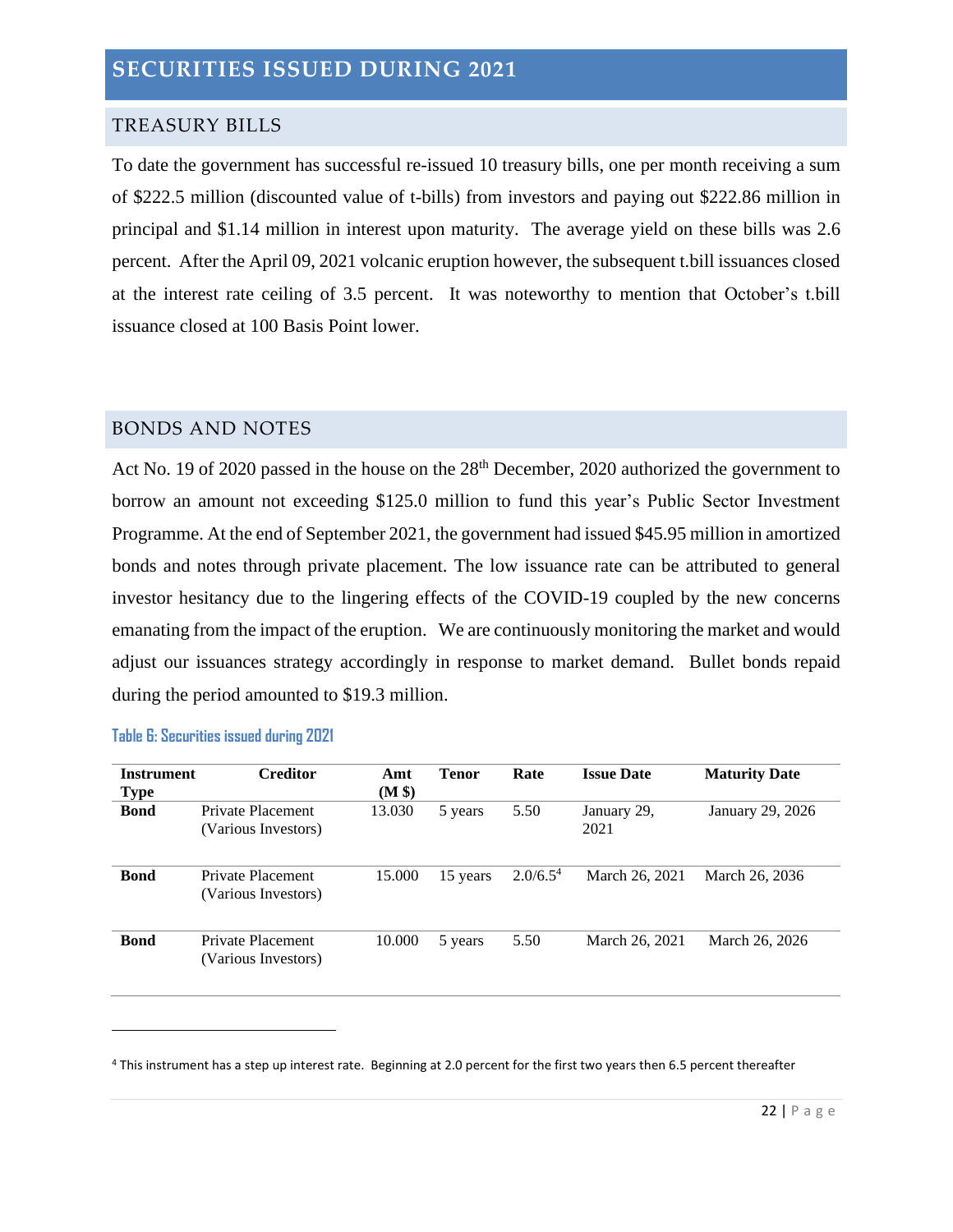|             | <b>Total</b><br>*Issued for the acquisition of property | 45.922 |         |      |                     |                  |
|-------------|---------------------------------------------------------|--------|---------|------|---------------------|------------------|
| <b>Bond</b> | Private Individual -<br>IADC Debt*                      | 0.569  | 5 years | 2.00 | September<br>1,2021 | September 1,2026 |
| <b>Bond</b> | Private Placement<br>(Various Investors)                | 7.323  | 5 years | 5.50 | April 6,2021        | April 6, 2026    |

**Source: CIDMU, Ministry of Finance**

# <span id="page-22-0"></span>External Debt Portfolio

As at June 30, 2021, total public external debt stock stood at \$1.40 billion compared with \$1.20 billion for same period 2020. Central Government and Public Corporation external debt represented 90.9 percent and 9.1 percent of total debt respectively. Total loans accounted for 85.8 percent of the portfolio; securities 10.3 percent; and treasury bills the remaining 3.8 percent. Fixed rate instruments constitute 69.5 percent of the portfolio with the remaining 30.5 percent being variable rate instruments. The average time to maturity of the total external portfolio is 10.5 years with 11.7 percent of the portfolio maturing in one year. Average time to refixing is 8.45 years with 40.3 percent of the portfolio due for refixing in one year.

# <span id="page-22-1"></span>External Debt by Creditor Category and Maturity Profile

The majority of the external public sector debt was contracted on concessional terms from multilateral and bilateral sources. Multilateral creditors accounted for 62.1 percent while bilateral creditors and securities' holders held 22.5 percent and 15.4 percent respectively. The maturity profile of the debt continued to be dominated by long-term loans with 63.8 percent of the portfolio maturing in over ten years. Instruments with remaining maturity between 5-10 years accounted for 21.9 percent while instruments with remaining maturity less than 5 years accounted for 14.3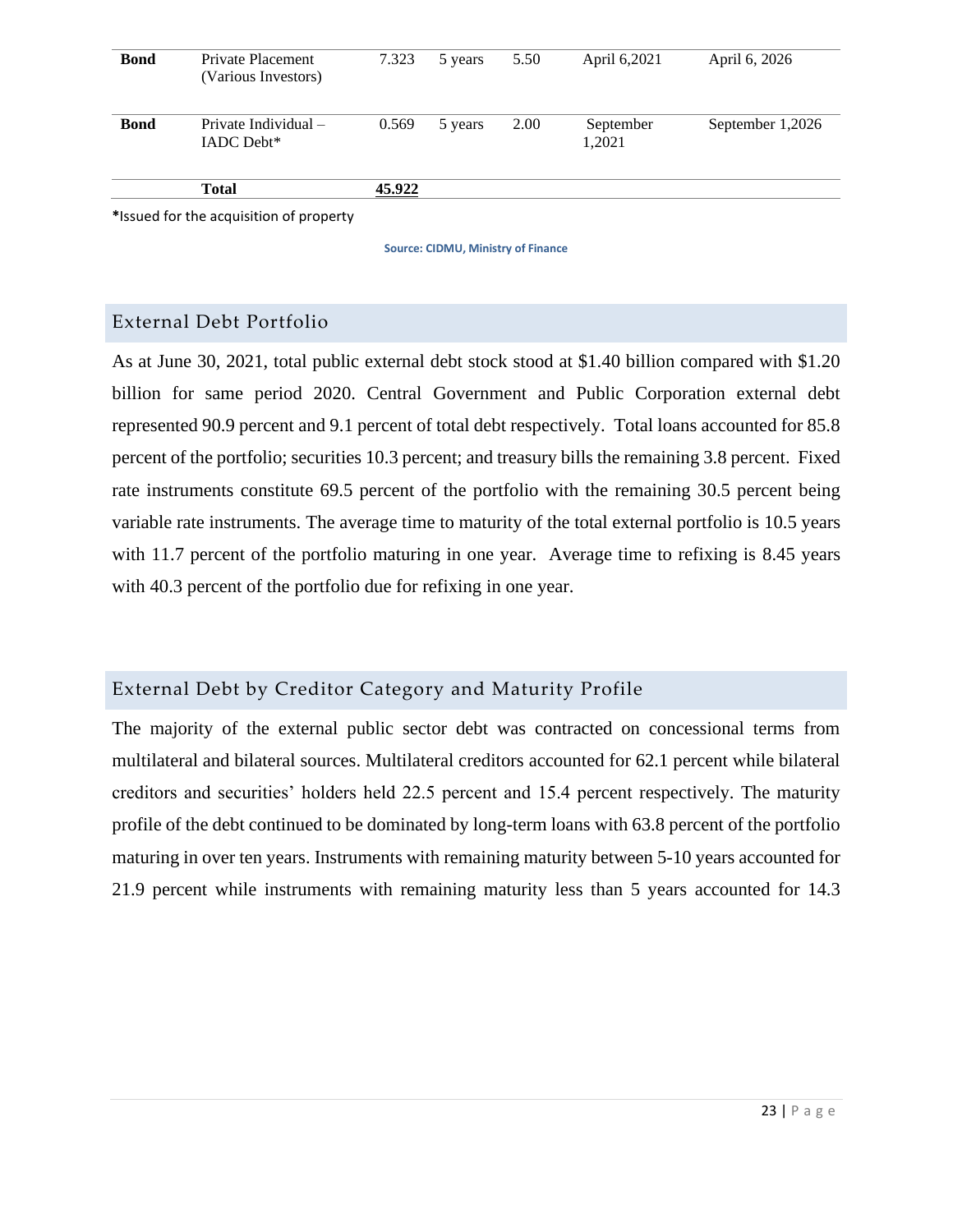percent which would include instruments that were maturing in less than one year included \$53.8 million in treasury bills.

## <span id="page-23-0"></span>External Debt by Currency

The currency composition continued to weigh in favour of the  $\text{USD}^5$  currency with 66.1 percent of the total debt being denominated in this currency. XCD denominated debt accounted for 15.4 percent of the outstanding stock of debt. When combined, the XCD and USD denominated debt accounted for 81.5 percent of the total debt. Debt contracted in Special Drawing Rights (XDR) accounted for 17.2 percent, the remaining 1.3 percent consisted of Kuwait Dinars (KWD), Trinidad and Tobago Dollars (TTD) and Euro (EUR).

### <span id="page-23-1"></span>External Debt Disbursements

External Debt disbursement for the first half of 2021 stood at \$115.0 million comprising of both loans in the amount of \$112.1 million and grants of \$2.9 million. The funds were channeled to finance a number of projects such as disaster management, education development, health, tourism, agriculture and COVID-19 response. Of the total external disbursements, 77.6 percent was sourced from IDA/World Bank with 62.0 percent of this given for budget support in the form of a Second Fiscal Resilience Development Policy Financing. A total of 18.8 percent of the disbursements was from the CDB.

#### **Table 7: Total Disbursements as at 30 June 2021**

|                                                           | XCD \$    |
|-----------------------------------------------------------|-----------|
| <b>Caribbean Development Bank</b>                         |           |
| NDM- Disaster Risk Reduction & Climate Change Adaptation  | 2,736,447 |
| NDM Disaster Risk Reduction and Adaptation                | 204,746   |
| NDM - Rehabilitation and Reconstruction                   | 1,066,503 |
| NDM - Hurricane Tomas/North Wd. Highway                   | 151,187   |
| <b>TECHVOC Education and Training Development</b>         | 279,368   |
| NDM - Rehabilitation and Reconstruction (Floods Dec 2013) | 659.494   |

<sup>5</sup> Since July 07, 1976, the XCD has been pegged to the USD at an exchange rate of US\$1.00 being equivalent to EC\$2.70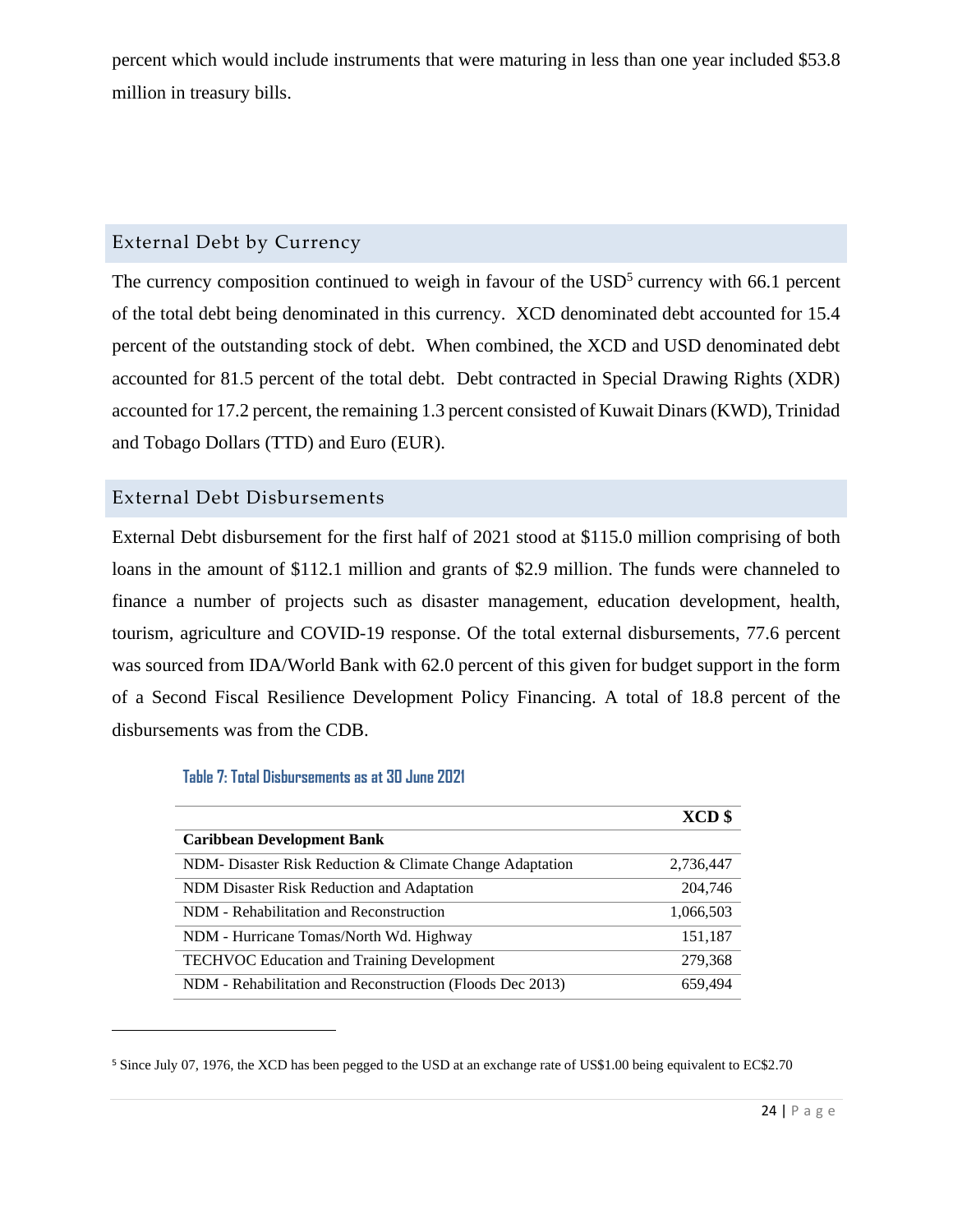| Energy Efficiency Measures and Solar Photovoltaic Plant | 548,420     |
|---------------------------------------------------------|-------------|
| Sandy Bay Sea Defence Resilience Project                | 78,024      |
| Coronavirus Disease 2019 Emergency Response             | 12,515,495  |
| Port Modernization Project                              | 174,151     |
| School Improvement Project                              | 2,644,925   |
| <b>Total</b>                                            | 21,058,760  |
|                                                         |             |
| <b>World Bank (IDA)</b>                                 |             |
| Regional Disaster Vulnerability Reduction Project       | 24,710,609  |
| Second Fiscal Resilience Development Policy Financing   | 54,000,000  |
| Caribbean Communication Infrastructure Program (CARCIP) | 4,023,787   |
| SVG Regional Health OECS Project                        | 398,520     |
| SVG Digital Caribbean Project                           | 3,937,950   |
| <b>Total</b>                                            | 87,070,866  |
|                                                         |             |
| <b>OPEC</b>                                             |             |
| Agriculture and Feeder Road                             | 1,491,034   |
| <b>Total</b>                                            | 1,491,034   |
|                                                         |             |
| <b>Kuwait</b>                                           |             |
| Agriculture and Feeder Road                             | 2,528,726   |
| <b>Total</b>                                            | 2,528,726   |
|                                                         |             |
| <b>Total Loan disbursements</b>                         | 112,149,386 |
|                                                         |             |
| <b>Grants</b>                                           |             |
| Regional Disaster Vulnerability Reduction Project       | 2,610,204   |
| Operational Assessment of SVG Port Authority            | 264,614     |
| <b>Total Grants</b>                                     | 2,874,818   |

**Source: CIDMU, Ministry of Finance**

#### <span id="page-24-0"></span>DOMESTIC DEBT PORTFOLIO

Total domestic debt for the period stood at \$564.4 million compared with \$547.6 million for same period 2020. This represented an increase in total domestic debt of 3.1 percent. The largest material changes to the portfolio were increases in accounts payables and treasury bills by 58.8 percent and 54.6 percent respectively. All other central government and public corporation's instruments declined.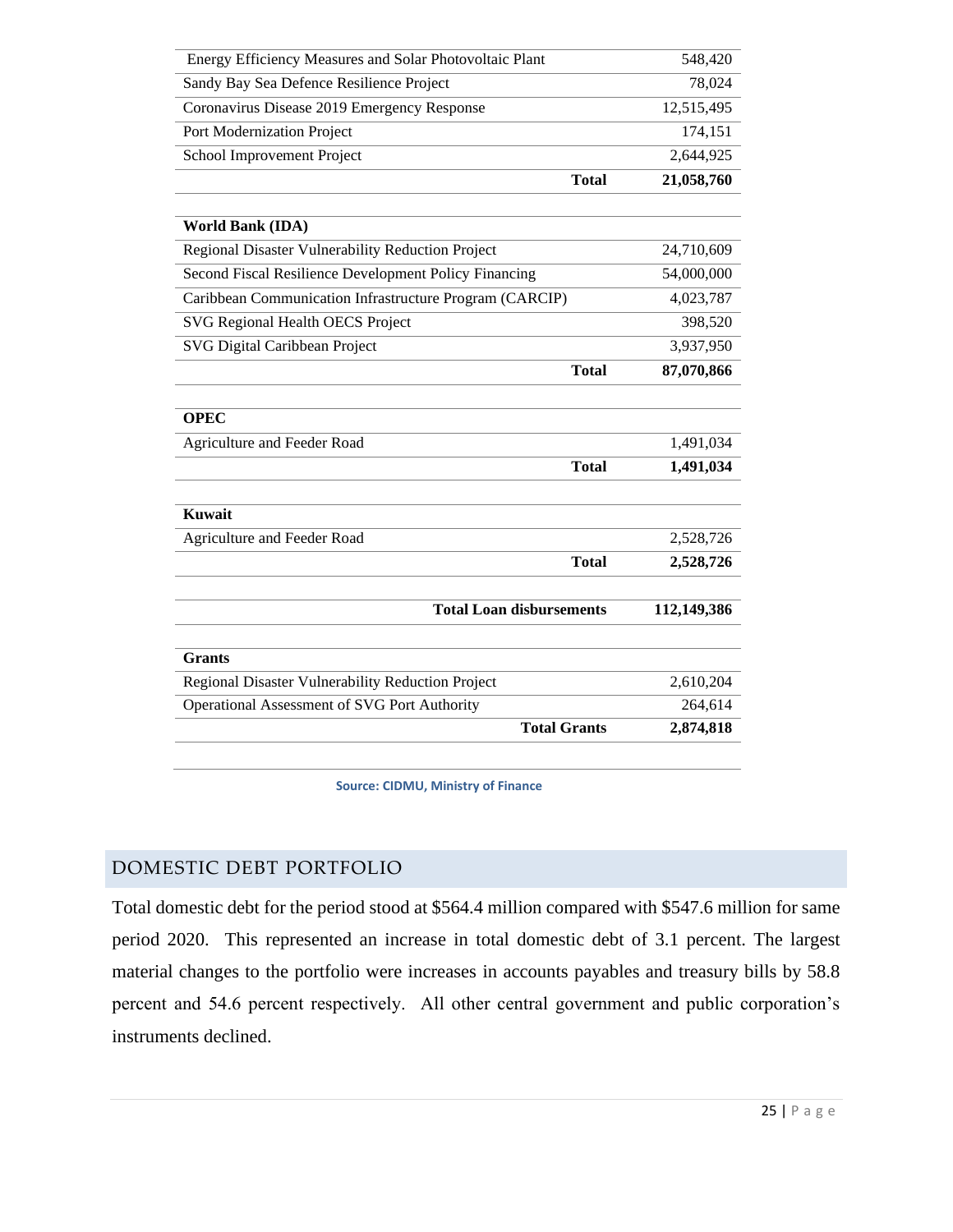A total of \$537.9 million or 95.3 percent of total domestic debt was held by Central Government while the remaining 4.7 percent was held by the Public Corporations, these amounts represented 25.2 percent and 1.2 percent of GDP respectively.

### <span id="page-25-0"></span>DOMESTIC DEBT BY CREDITOR CATEGORY AND MATURITY PROFILE

The domestic portfolio continues to be dominated by domestic securities. Securities comprised 55.3 percent of the total domestic portfolio. Commercial debt owed to Bank of St. Vincent and the Grenadines amounted to 22.6 percent. Debt owed to the National Insurance Services (NIS) amounted to 6.1 percent, while accounts payables and Insurance Deposits accounted for 9.2 percent and 3.9 percent respectively. The remaining 2.9 percent is debt to the ECCB and the St. Vincent Electricity Company.

Instruments with remaining maturity less than one year<sup>6</sup> accounted for 34 percent of the portfolio. Debt with remaining maturity between 1-5 years accounted for 22.0 percent, debt with remaining maturity between 5 and 10 years accounted of 34.8 percent while debt with maturity 10 years and over accounted for 9.2 percent.

# <span id="page-25-1"></span>DOMESTIC LOAN DISBURSEMENT

There were no domestic loans contracted during the first half of the year.

# <span id="page-25-2"></span>DEBT SERVICING AS AT JUNE 30, 2021

Total Central Government Debt servicing at the end of QTR 2 totaled \$90.6 million or 28.1 percent of current revenue. External debt servicing represented 25.5 percent and domestic debt servicing accounted for 74.5 percent respectively of the total debt servicing.

<sup>6</sup> Includes \$27.7 million in bullet bonds due to mature in July 2020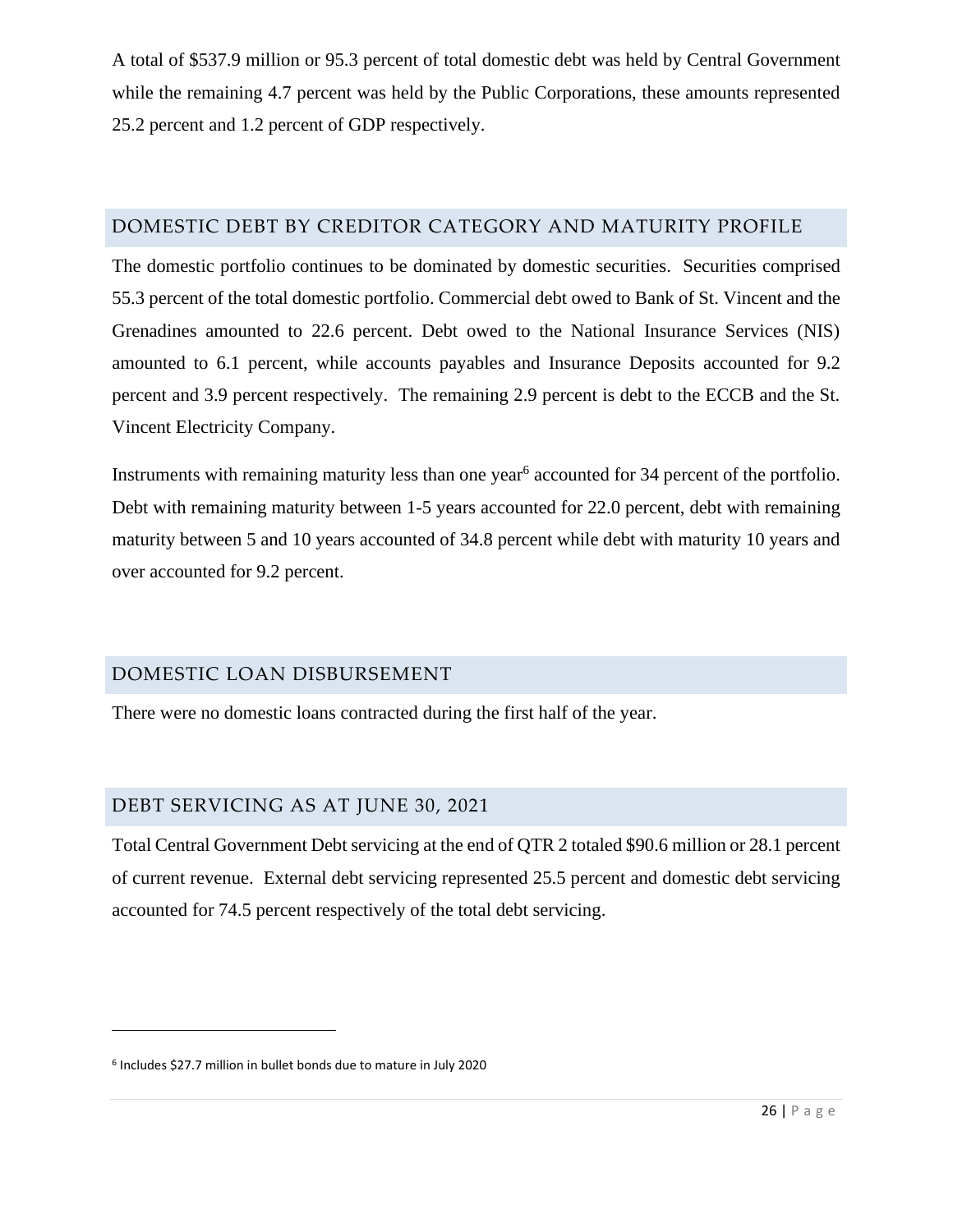|                                                                | $21$ -Jun | $20 - Jun$ | Change        |  |  |
|----------------------------------------------------------------|-----------|------------|---------------|--|--|
|                                                                | \$Μ       | \$M        | $\frac{0}{0}$ |  |  |
| Central<br>Government<br>Debt<br>Servicing                     | 90.64     | 92.46      | $-1.97$       |  |  |
| External                                                       | 23.13     | 40.00      | $-42.18$      |  |  |
| <i>Interest</i>                                                | 6.44      | 9.53       | $-32.42$      |  |  |
| Amortization                                                   | 16.69     | 30.47      | $-45.22$      |  |  |
|                                                                |           |            |               |  |  |
| Domestic                                                       | 67.51     | 52.46      | 28.69         |  |  |
| <i>Interest</i>                                                | 17.15     | 15.70      | 9.24          |  |  |
| Amortization                                                   | 50.36     | 36.76      | 37.00         |  |  |
| <b>Sinking Fund</b><br>Contributions                           | 3.50      | 4.33       | $-19.17$      |  |  |
| Current<br>Revenue                                             | 322.82    | 282.839    | 14.1          |  |  |
| <b>Total Central</b><br>Govt Debt<br>Servicing<br>/Revenue (%) | 28.08%    | 32.69%     | 4.61          |  |  |

**Table 8: Summary of Central Government Debt Servicing as at June 30, 2021**

**Source: CIDMU, Ministry of Finance**

# <span id="page-26-0"></span>SPECIAL FUNDS

#### <span id="page-26-1"></span>SINKING FUND

Most of the bonds in the portfolio are amortized with allocations for payments provided annually from the Consolidated Fund. Where the bonds are not amortized, a Sinking Fund is established for redemption at maturity. The Sinking Fund is funded by annual contributions allocated from the Consolidated Fund to achieve the targeted level at maturity. In 2021, \$19.5 million was contributed to this fund to date, \$19.3 million of this was used by the government to repay bullet bonds that matured. The remaining balance in the Fund as at  $30<sup>th</sup>$  September, 2021 is \$100,600.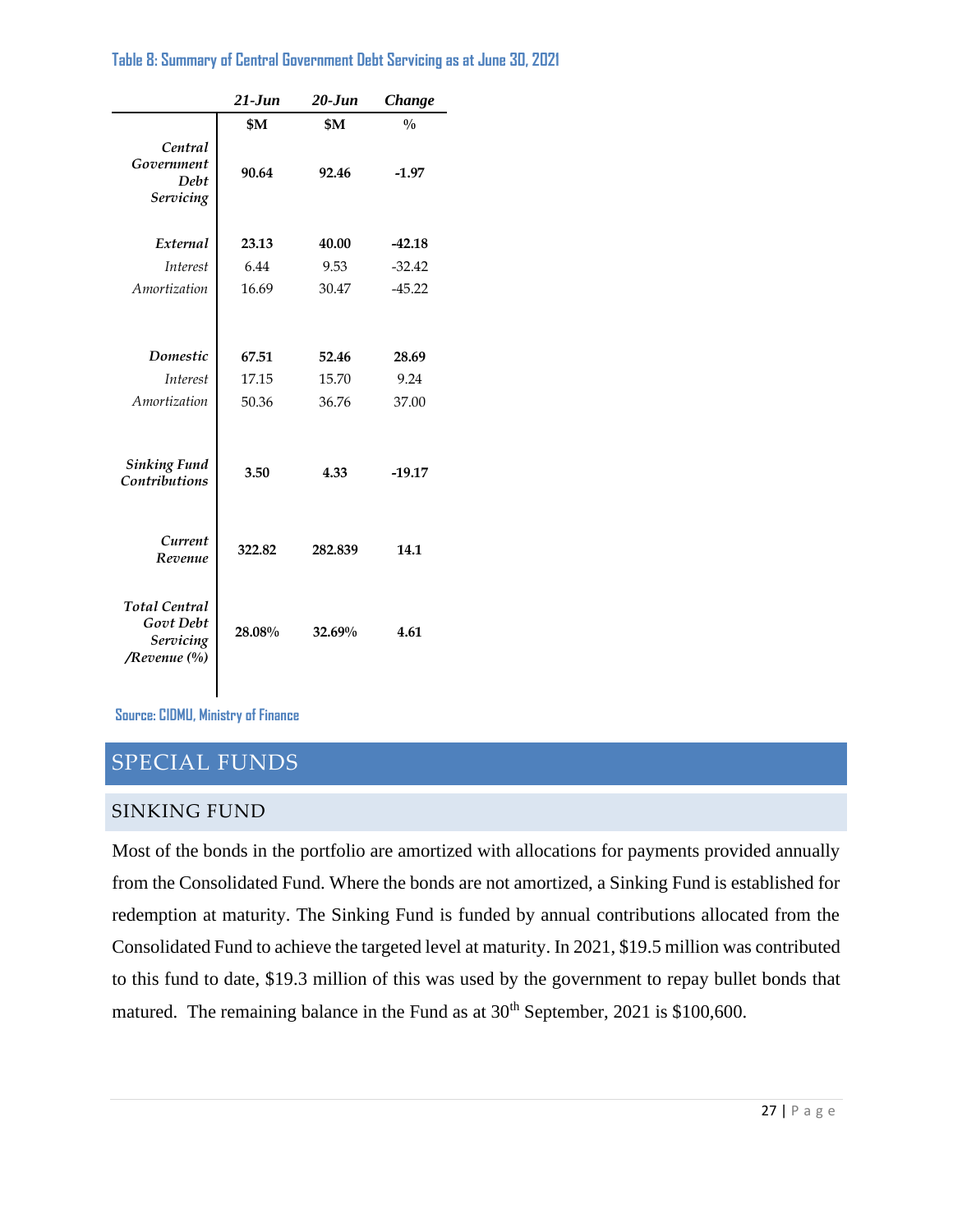#### <span id="page-27-0"></span>CONTINGENCY FUND

This is a disaster based contingency fund that was established as part of the suite of disaster risk financing mechanisms used to leverage disaster risk financing. The Fund is financed by an increase in the Value Added Tax (VAT) from 15.0 percent to 16.0 percent; that is, a 1.0 percentage point disaster levy is imposed on consumption within the state. In 2021, \$7.0 million was contributed to this fund to date, \$15.0 million of this was used by the government as Volcano relief and the remaining balance in the Fund as at  $30<sup>th</sup>$  September, 2021 is \$13.5 million.

In the fiscal year 2019, the Finance Administration (Contingencies Fund) Regulation was passed in Parliament and the regulation governs the purpose for which the Fund may be utilized; minimum capital requirements; the management and control of the Fund; and the principles that must guide the investment of Fund resources.

### <span id="page-27-1"></span>CATASTROPHE DEFERRED DRAWDOWN OPTION (CAT-DDO)

The CAT-DDO is another layer of leveraging disaster risk financing and represents an add on to the Second Fiscal Reform and Resilience Development Policy Credit secured by the government from the International Development Association, in the amount of USD 20.0 million, that can be used to respond to an imminent or occurring disaster. The trigger for this financing can be a natural disaster or a public health emergency.

The Volcanic eruption on the 9th April 2021 triggered a disbursement from the CAT-DDO in the amount of \$USD 20.0 million.

# <span id="page-27-2"></span>LEGISLATIVE AUTHORITY

The primary legislation which governs and explicitly authorizes the Government to borrow is the *Finance Administration Act (FAA) Cap 252.* The Act stipulates that no money shall be raised on the credit of the Government except under the authority of the Finance Administration Act or another Act of Parliament or a resolution of the House of Assembly<sup>7</sup>. The Minister of Finance

<sup>7</sup> Sec 44, Finance Administration Act Cap 252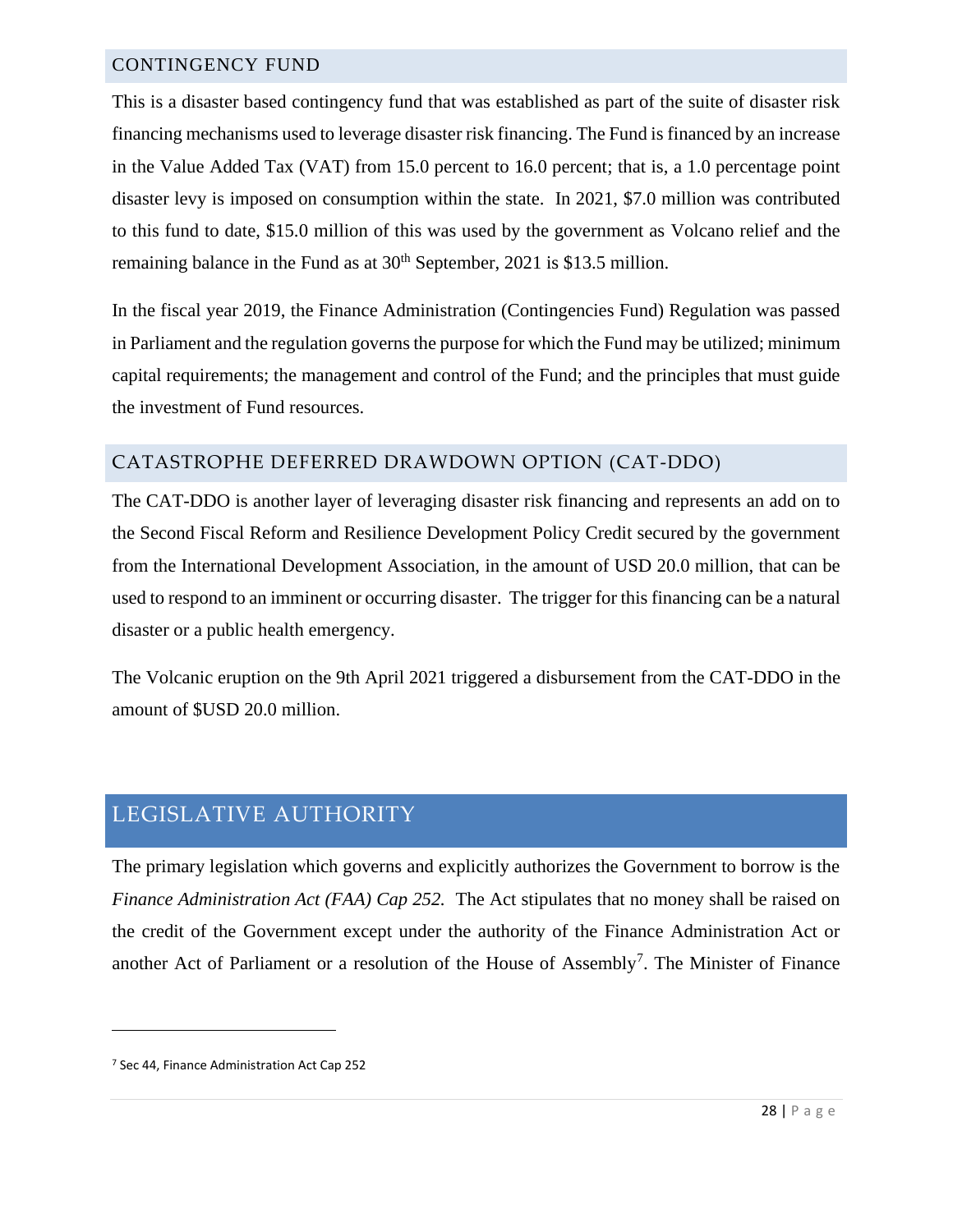when authorized by resolution of the House of Assembly may borrow money in a financial year "to meet current requirements from a bank or other financial institution by means of advances to an amount not exceeding in the aggregate the sum specified in the resolution."

*The Treasury Bills Act Cap 444* governs the issuance of the T-bills within St. Vincent and the Grenadines. The Act authorizes the Minister of Finance to borrow money by the issue of Treasury Bills. Further the Minister may direct that the Treasury Bills be issued by the Accountant General or by a financial institution outside St. Vincent and the Grenadines. Section 3 (4) of the Treasury Bills Act provides that the principal sum of T-bills outstanding at any one time, shall not exceed 15.0 percent of the estimated annual current revenue of St. Vincent and the Grenadines for the current financial year.

In relation to the authority to borrow from multilateral institutions, the Caribbean Development Bank Loans Act Cap 89 covers all loans from the CDB and the International Financial Organizations Act Cap 100 authorizes the Minister of Finance to sign agreements with the World Bank and the International Monetary Fund. Similar acts authorizing borrowing from other multilaterals also exist including OPEC Fund for International Development. There is no Act that limits the amount that can be borrowed by the government.

The Government Guarantee of Loans Act Cap 255 gives government the authority to guarantee loans by lending agencies to corporations. The current limit specified for all guarantees issued by government is \$300.0 million.

# <span id="page-28-0"></span>BANKING AND FINANCIAL INSTITUTIONS

### <span id="page-28-1"></span>OVERVIEW

The financial sector in St. Vincent and the Grenadines consists of four banks: the Bank of St. Vincent and the Grenadines, as well as branches of three foreign banks including CIBC First Caribbean International, Royal Bank of Canada and Republic Bank; twenty-two active Insurance Companies, four credit unions; a Building and Loan Society (BLS), eighteen registered Friendly Societies and four Money Services Businesses. The banks are regulated by the ECCB while the non-banking institutions, including the credit unions, BLS, the insurance companies and Money Services Business are regulated by the Financial Services Authority.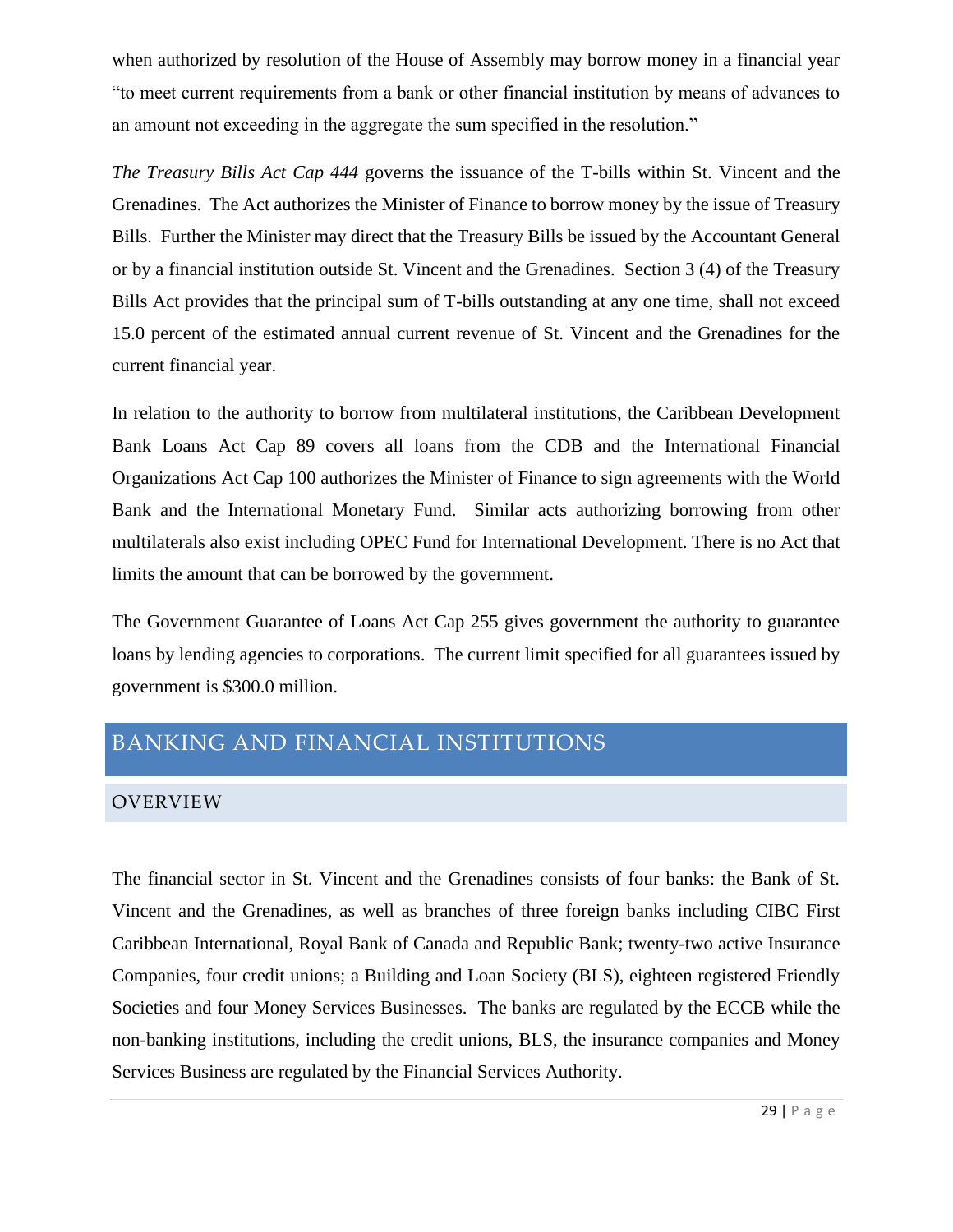## <span id="page-29-0"></span>FOREIGN EXCHANGE AND INTERNATIONAL RESERVES

The ECCU of which St Vincent and the Grenadines is a member, has adopted a fixed exchange rate regime whereby exchange rates for the sale of EC dollars into other currencies are determined by the ECCB. Since 1976, the EC dollar has been pegged to the U.S. dollar at a rate of EC\$2.70 to U.S.\$1.00.

### <span id="page-29-1"></span>MONEY TRANSFER COMPANIES

The Money Transfer business is governed by the Money Services Business Act, Cap 260 of the 2009 Revised Laws of St. Vincent and the Grenadines. The Financial Services Authority (FSA) is responsible for the general administration of this Act and the supervision of these operations.

"Money services business" includes (a) the business of providing (i) transmission of money or monetary value in any form, (ii) check cashing, (iii) currency exchange, (iv) issuance or sale of money orders or traveler's checks; and (v) any other services that may be specified by notice published in the Gazette; or (b) the business of operating as agents for money transfer business and their principals.

In addition to Massy Remittances Services (St. Vincent) Ltd. the following companies currently act as agents for money transfer businesses and their principals:

Grace Kennedy Money Transfer - Western Union

Going Places Money Transfer - MoneyGram

Postal Corporation - MoneyGram

# <span id="page-29-2"></span>INSURANCE SECTOR

The domestic insurance sector continues to be a significant component of the insurance industry and the non-bank financial sector in St. Vincent and the Grenadines, comprising insurance companies and intermediaries and pension fund plans. Companies conducting business are either indigenous or domestically incorporated in CARICOM countries and operating through local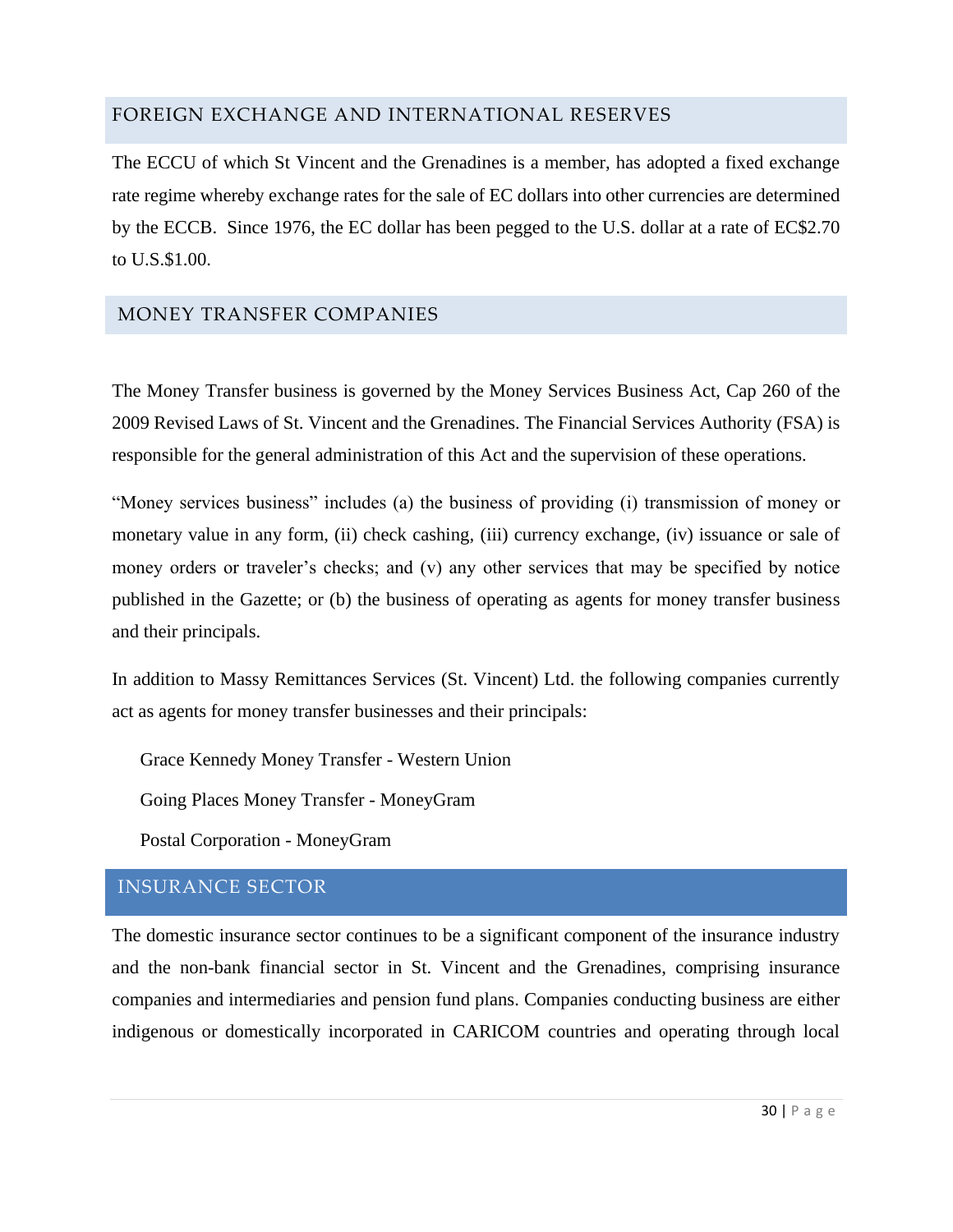agencies or branches. Insurance business is written directly with those companies or through the use of brokers and agents.

The sector is governed by the Insurance Act, Chapter 306 of the Laws of St. Vincent and the Grenadines, Revised Edition 2009 ("the Act") and the Motor Vehicle Insurance (Third Party Risk) Act Chapter 309 of the 2009 Revised Laws of St. Vincent and the Grenadines. The Financial Services Authority ("FSA") established by Act #33 of 2011 is responsible for the regulatory and supervisory frameworks of the sector. The Insurance laws and Regulation apply equally to both domestic and CARICOM-based companies.

As at December 31, 2020, there were twenty-four (24) companies registered under Section 8 of the Act, to conduct insurance business in St. Vincent. Of these companies, British American Insurance Company ("BAICO") and CLICO International Life Insurance Company ("CLICO") remained under Judicial Management.

There were fourteen (14) insurance companies registered to undertake short-term (also referred to as Property and Casualty) insurance business. Four (4) of these companies were locally incorporated while the other ten (10) were branches and agencies of CARICOM-based/ foreign owned companies. Ten (10) companies were registered to undertake long-term insurance business. Of these ten (10), two (2) were registered to write life business only, while the other eight (8) were registered to conduct business in both segments of the market.

| <b>Short</b> –Term(only)                                                                                                                                            | Long-Term(only)                                                                                                                        | Long & Short-Term/<br>Composite*                                                              |
|---------------------------------------------------------------------------------------------------------------------------------------------------------------------|----------------------------------------------------------------------------------------------------------------------------------------|-----------------------------------------------------------------------------------------------|
| <b>Locally Incorporated</b><br><b>Metrocint General</b><br>Insurance Company Ltd.<br>St. Hill Insurance<br>Company Ltd.<br><b>St. Vincent Insurances</b><br>Limited | $\triangleright$ Demerara Mutual<br>Life Assurance<br>Society Ltd.<br><b>CUNA Caribbean</b><br><b>Insurance Society</b><br>(OECS) Ltd. | Sagicor Life<br>Inc.<br>Sagicor Life<br>➤<br>$(EC)$ Inc.<br>Guardian Life of<br>the Caribbean |

**Table 9: Registered Insurance Companies**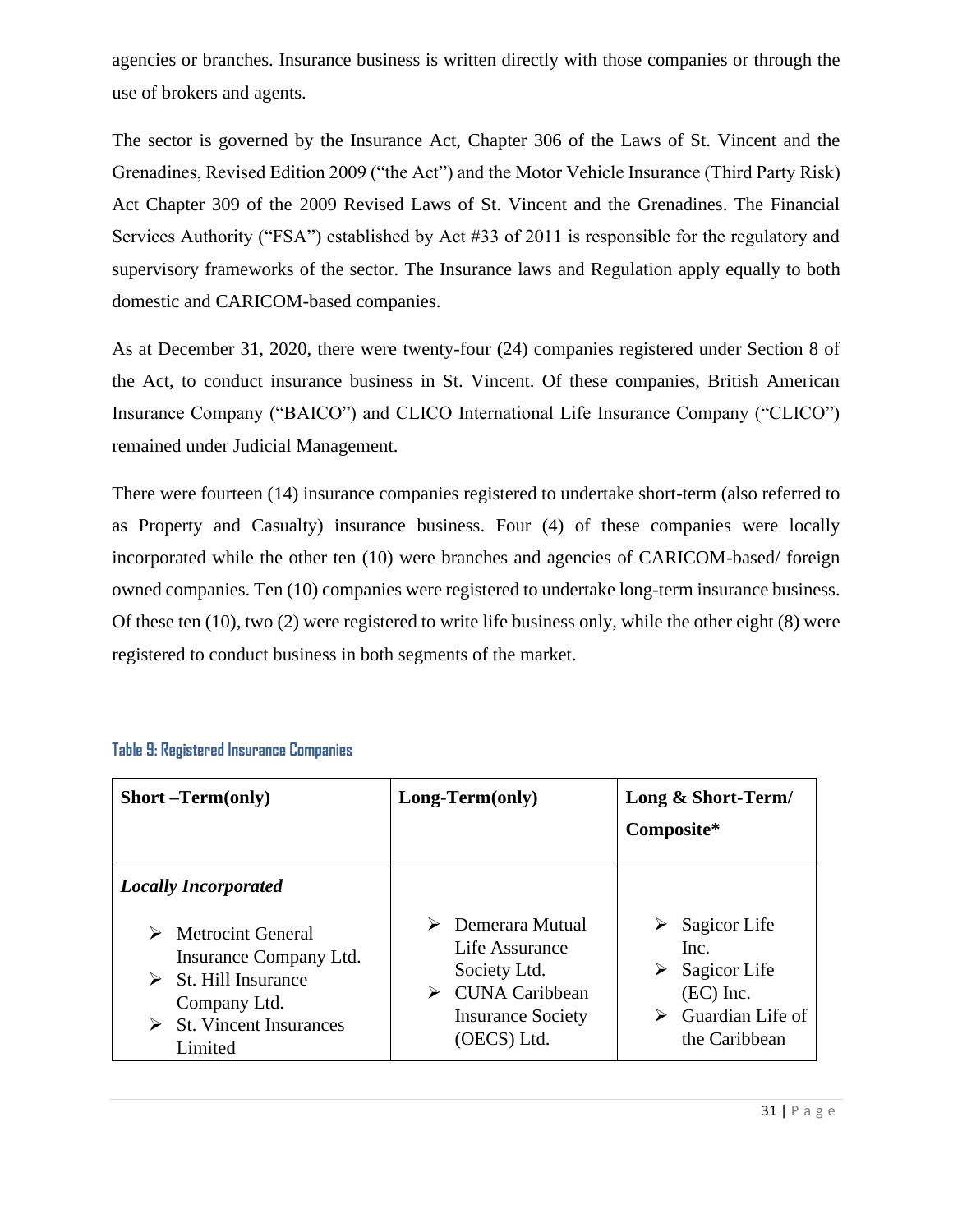| ➤<br><b>West Indian Insurances</b>          | ➤                     | Pan American                 |
|---------------------------------------------|-----------------------|------------------------------|
| Ltd.                                        |                       | Life of the                  |
|                                             |                       | Eastern                      |
|                                             |                       | Caribbean                    |
| <b>Foreign Incorporated</b>                 | $\blacktriangleright$ | G.T.M Life                   |
|                                             |                       | Insurance                    |
|                                             |                       | Company Ltd.                 |
|                                             | ➤                     | Scotia Insurance             |
| <b>Beacon Insurance</b><br>➤                |                       | Eastern                      |
| <b>Company Limited</b>                      |                       | Caribbean                    |
| $\triangleright$ Caribbean Alliance         |                       | Limited                      |
| Insurance Company Ltd.                      |                       |                              |
| Sun General Insurance Inc.<br>➤             | ➤                     | <b>British</b>               |
| $\triangleright$ G.T.M Fire Insurance       |                       | American**                   |
| Company Ltd.                                |                       | $\triangleright$ CLICO Int'l |
| <b>Guardian General</b><br>$\triangleright$ |                       | Life Insurance               |
| <b>Insurance Limited</b>                    |                       | Company**                    |
|                                             |                       |                              |
| <b>Gulf Insurance Limited</b><br>➤          |                       |                              |
| <b>Island Heritage Insurance</b><br>➤       |                       |                              |
| Company Ltd.                                |                       |                              |
| <b>Massy United Insurance</b><br>➤          |                       |                              |
| M & C General Insurance<br>➤                |                       |                              |
| <b>GK</b> Insurance (Eastern<br>➤           |                       |                              |
| Caribbean) Limited                          |                       |                              |

*Source: Financial Service Authority \* \* Under Judicial Management*

The sector plays an essential role in the local economy and contributed roughly \$5.2 million in insurance premium taxes to the government in 2020 (2019 - \$6.4M) and generated \$0.2 million in registration and licence fees (2019 - \$0.2M).

In 2020, Gross Premium income in the insurance industry totaled EC\$100.9 million. This represented approximately 4.6 percent of Gross Domestic Product at market price and a decrease of 6.1 percent over the gross premium income of EC\$107.5 million in 2019. At the end of 2020, long-term insurance premiums were approximately EC\$30.5 million; reflecting a decrease of EC\$8.7 million or 22.2 percent when compared to the previous year. The leading long-term insurer held approximately 63.3 percent of total premiums written.

Gross premium income for the short-term segment of the market totaled EC\$70.5 million in 2020; an increase of 3.2 percent when compared with the 2019 figure of EC\$68.3 million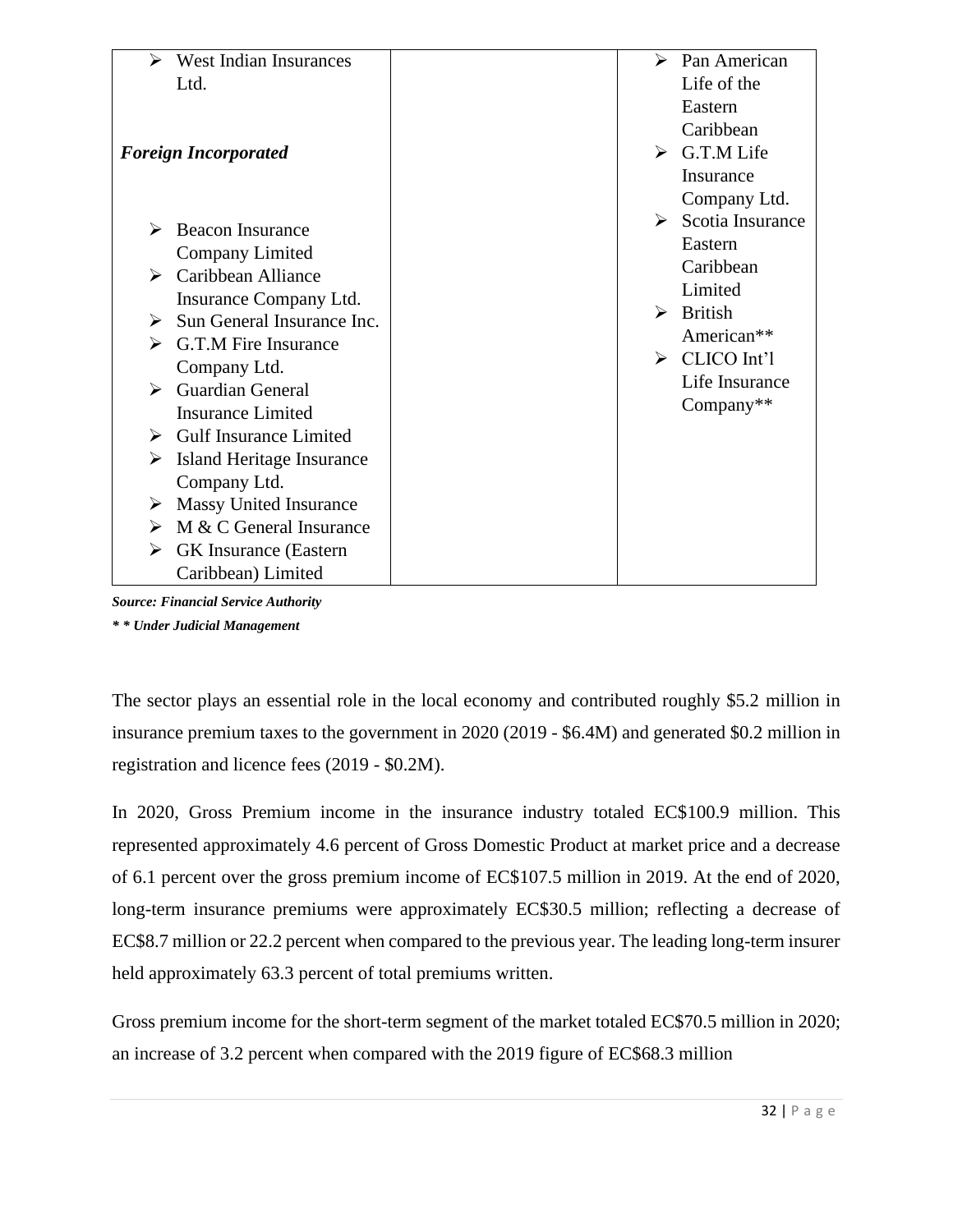Total assets for the domestic insurance sector stood at EC\$295.3 million as at December 31, 2020, an increase of 5.1 percent when compared with EC\$281.0 million for the same period in 2019. Government securities of 34 percent, and cash and deposits of 24.7 percent represented the largest proportion of the industry's assets. At the end of 2020, total liabilities stood at EC\$202.4 million (2019: EC\$184.1 million) while capital was EC\$92.9 million (2019: EC\$96.9 million).

As at December 31, 2020, total liabilities and contingency reserves of all insurance companies (excluding those under judicial management) amounted to approximately EC\$115.6 million. Total assets pledged or identified by those companies for inclusion in their Insurance Fund as at December 31, 2020 was approximately EC\$126.8 million or 109.7 percent of insurance liabilities. In addition, total assets pledged to the Authority exceeded the deposit requirement of the insurance industry as a whole as at the end of December 2020. The industry's statutory deposits held by the Authority during the year amounted to \$51.5 million which comprised of \$20.6 million in Government Securities and \$30.9 million in cash.

There was a reduction in total claims paid in the short-term insurance sub- sector (-14.3 percent). Claims continue to be a significant component of insurance companies' expenditure, amounting to 59.5 percent of expenses for the short-term insurance sub- sector.

Policyholder Benefits (which includes claims, annuity payments, policy surrenders etc.) in the long-term insurance sub-sector for the period under review amounted to EC\$23.4 million, which was a reduction for the previous year (2019: EC\$29 million). Policyholder Benefits represented 61.8 percent of the total expenses.

Life insurance companies traditionally reinsure only a small portion of their insurance business. This sector experienced a decline in the level of retention in 2020. In 2020, EC\$2.2 million was ceded to reinsurers representing a retention ratio of 92.8 percent compared with 94.2 percent in 2019. Meanwhile, the General Insurance companies collected EC\$70.5 million in gross premium, of this amount EC\$39.4 million was ceded to reinsurers representing 55.9 percent.

The loss ratio (ratio of net claims to gross premium) decreased from 26.4 percent in 2019 to 21.9 percent in 2020 for the short-term insurance segment of the industry. With respect to the long-term insurance sector, life claims expenses increased significantly by 84.3 percent in 2020 compared with 2019, this led to an overall increase in the loss ratio to 26.2 percent in 2020 compared with the 11.0 percent reported in 2019.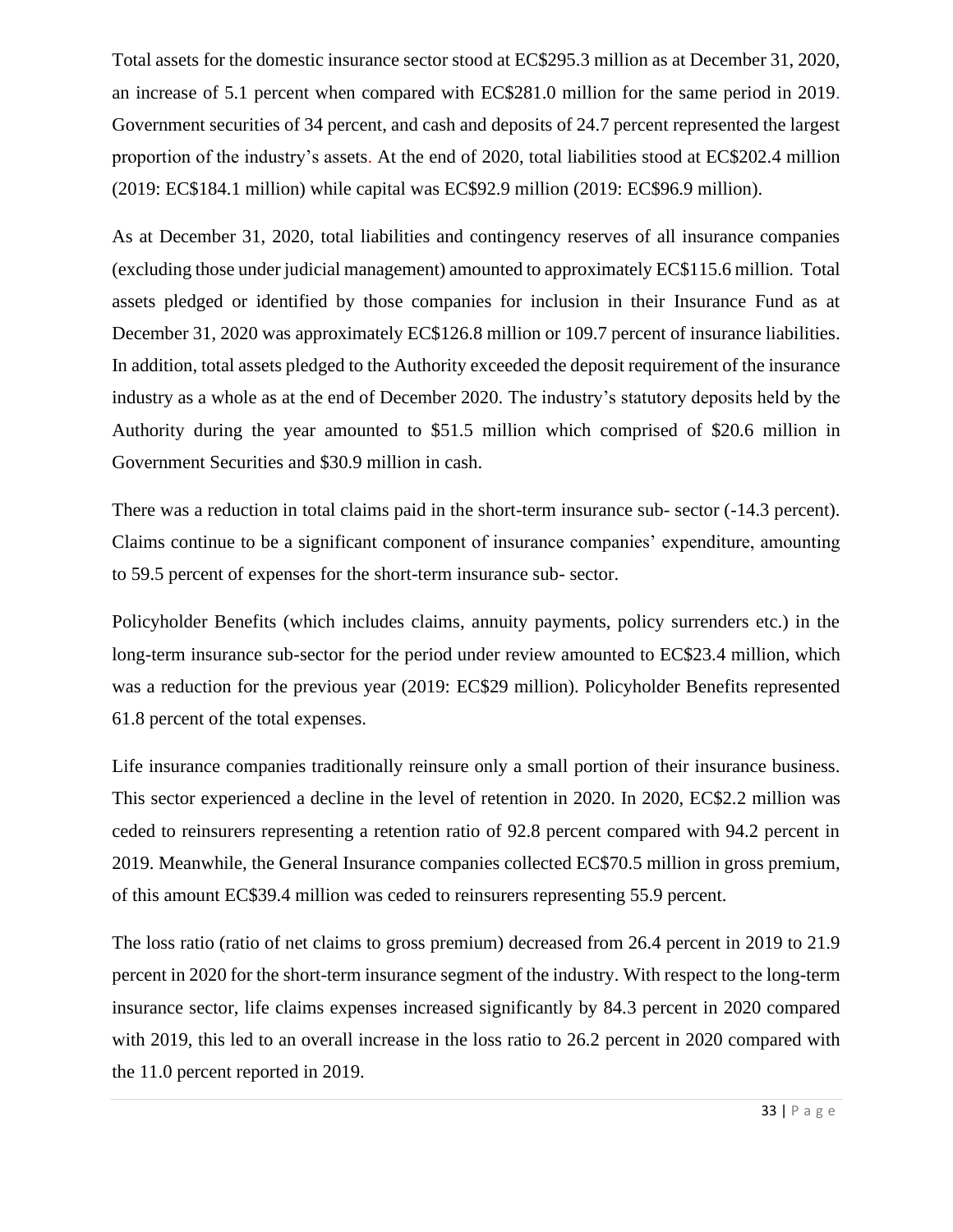Insurance penetration, is used as an indicator of insurance sector development and is calculated as the ratio of total insurance premiums to gross domestic product. In 2020, the premiums ratio to GDP for the sector as a whole was 4.6 percent compared to 4.7 percent in 2019. This represented a 0.1 percent decrease in the level of penetration. The short-term segment of the industry recorded a ratio of 3.2 percent while that of the long-term sector was 1.4 percent.

# <span id="page-33-0"></span>CURRENT ISSUES OF GOVERNMENT SECURITIES

# <span id="page-33-1"></span>1. TREASURY BILLS GENERAL INFORMATION

| <b>Issues Outstanding</b> | 3                          |
|---------------------------|----------------------------|
| Amount offered            | \$84.0 m                   |
| Maturity in days          | 91 days                    |
| Date of Issues            | Every 91 days              |
| <b>Redemption Date</b>    | Every 91 days              |
| Discount rate             | N/A                        |
| Yields                    | Weighted Avg. 2.59 percent |

As at the 15<sup>th</sup> November 2021, the Government's outstanding securities traded on the Regional Government Securities Market are listed hereunder**:**

#### **Table 10: Outstanding Treasury Bills listed on the RGSM**

|               | Redemption   | Issue  | Value   | Amount   | No. of Bids                       | Interest |                 |  |
|---------------|--------------|--------|---------|----------|-----------------------------------|----------|-----------------|--|
| Date of issue | Date         | Amount | of Bids | Accepted | <b>Total</b><br><b>Successful</b> |          | Rate<br>percent |  |
|               |              | \$M    | \$M     | \$M      |                                   |          | $\frac{0}{0}$   |  |
| $06-Sep-21$   | $07$ -Dec-21 | 28.00  | 28.947  | 28.00    | 15                                | 14       | 3.02            |  |
| 13-Oct-21     | $13$ -Jan-22 | 28.00  | 30.427  | 28.00    | 21                                | 19       | 2.50            |  |
| $15-Nov-21$   | 15-Feb-22    | 28.00  | 34.659  | 28.00    | 22                                | 13       | 2.25            |  |

**Source: CDIMU, Ministry of Finance**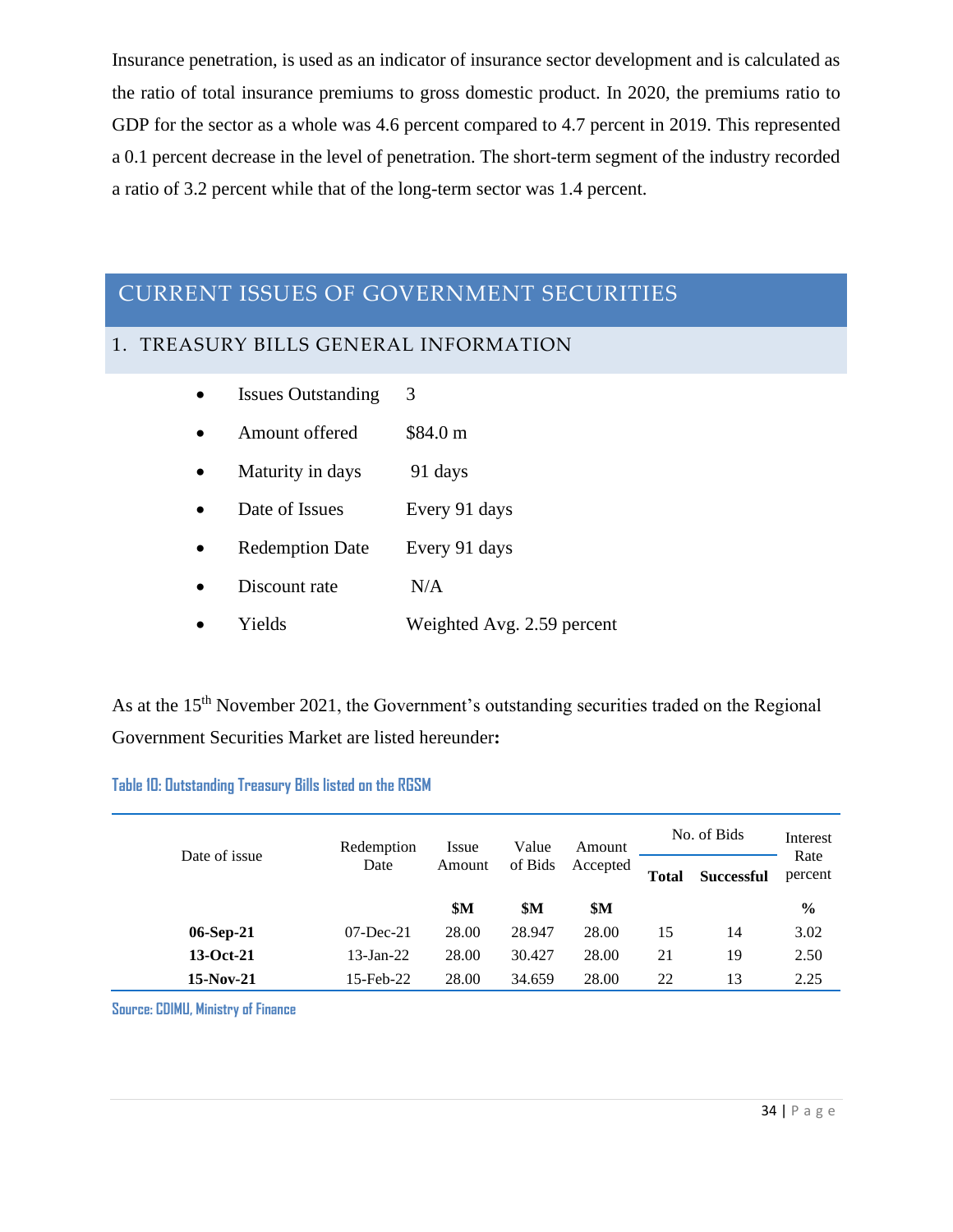| <b>Trading</b><br><b>Symbol</b> | <b>Issue</b><br>amount | <b>Amount</b><br>Outstanding | <b>Original</b><br><b>Maturity</b> | <b>Remaining</b><br><b>Maturity</b> | Date of<br>Subscription | <b>Final</b><br><b>Redemption</b> | Coupon<br>rate |
|---------------------------------|------------------------|------------------------------|------------------------------------|-------------------------------------|-------------------------|-----------------------------------|----------------|
|                                 | \$M                    | \$M                          | (years)                            | (years)                             | Date                    | Date                              | percent        |
| <b>VCG100422</b>                | 40.0                   | 4.0                          | 10                                 | 1                                   | Apr- $12$               | Apr-22                            | 7.50           |
| <b>VCG100323</b>                | 25.9                   | 5.2                          | 10                                 | $\overline{2}$                      | $Mar-13$                | $Mar-23$                          | 7.00           |
| VCG070623                       | 11.2                   | 3.2                          | 7                                  | $\overline{2}$                      | $Jun-16$                | $Jun-23$                          | 7.00           |
| <b>FVG100826</b>                | 16.6                   | 8.3                          | 10                                 | 5                                   | Aug- $16$               | Aug- $26$                         | 7.00           |
| <b>VCG100826</b>                | 0.3                    | 0.15                         | 10                                 | 5                                   | Aug- $16$               | Aug- $26$                         | 7.00           |
| VCG080225                       | 15.0                   | 7.5                          | 8                                  | $\overline{4}$                      | Feb-17                  | Feb-25                            | 7.50           |
| VCG070524                       | 25.0                   | 10.7                         | 7                                  | 3                                   | $May-17$                | May-24                            | 7.50           |
| VCG070625                       | 25.0                   | 14.3                         | 7                                  | $\overline{4}$                      | $Jun-18$                | $Jun-25$                          | 7.00           |
| <b>VCG0725AA</b>                | 13.0                   | 7.4                          | 7                                  | $\overline{4}$                      | Jul-18                  | $Jul-25$                          | 7.00           |
| VCG070725                       | 12.0                   | 6.8                          | $\tau$                             | $\overline{4}$                      | Jul-18                  | $Jul-25$                          | 7.00           |
| <b>VCG101128</b>                | 10.0                   | 7.0                          | 10                                 | 7                                   | $Nov-18$                | $Nov-28$                          | 7.50           |
| <b>FVG101228</b>                | 8.1                    | 5.7                          | 10                                 | 7                                   | $Dec-18$                | Dec-28                            | 7.50           |
| VCG081126                       | 15.0                   | 15.0                         | 8                                  | $\overline{4}$                      | $Nov-18$                | $Nov-26$                          | 7.25           |
| <b>VCG101228</b>                | 8.1                    | 5.7                          | 10                                 | 7                                   | $Dec-18$                | $Dec-28$                          | 7.50           |
| VCG080327                       | 15.0                   | 15.0                         | 8                                  | 6                                   | $Mar-19$                | $Mar-27$                          | 7.25           |
| <b>VCN080524</b>                | 17.6                   | 10.6                         | 5                                  | 3                                   | $May-19$                | $May-24$                          | 6.25           |
| VCG070926                       | 25.0                   | 17.8                         | 7                                  | 5                                   | $Sep-19$                | Sep-26                            | 7.00           |

**Table 11: Outstanding Notes and Bonds issued on the RGSM**

**Source: CIDMU, Ministry of Finance** 

#### **Table 12: Performance of Treasury bill traded on the RGSM during 2020**

| <b>Auction</b><br>Date | <b>Trading</b> | <b>Issue</b> | <b>Value</b><br>of   | Amount   | <b>No.of Bids</b> | <b>Interest</b>   | No.<br>of |                |
|------------------------|----------------|--------------|----------------------|----------|-------------------|-------------------|-----------|----------------|
|                        | <b>Symbol</b>  | Amt<br>\$M\$ | <b>Bids</b><br>\$M\$ | Accepted | <b>Total</b>      | <b>Successful</b> | Rate      |                |
| $21-Jan-20$            | VCB220420      | 28           | 39.710               | 28       | 16                | 13                | 2.000     | $\overline{4}$ |
| 17-Feb-20              | VCB190520      | 28           | 47.361               | 28       | 19                | 11                | 1.890     | $\overline{4}$ |
| $23-Mar-20$            | VCB230620      | 28           | 33.604               | 28       | 17                | 13                | 2.000     | 3              |
| 23-Apr-20              | VCB240720      | 28           | 37.300               | 28       | 16                | 13                | 1.999     | $\overline{4}$ |
| $21-Mav-20$            | VCB210820      | 28           | 42.256               | 28       | 14                | 7                 | 1.749     | 3              |
| $24$ -Jun-20           | VCB240920      | 28           | 28.000               | 28       | 20                | 20                | 4.800     | 5              |
| $24-Jul-20$            | VCB261020      | 28           | 45.311               | 28       | 24                | 10                | 1.500     | $\overline{4}$ |
| $24$ -Aug- $20$        | VCB241120      | 28           | 43.022               | 28       | 14                | 5                 | 1.749     | 2              |
| $28-Sep-20$            | VCB291220      | 28           | 41.546               | 28       | 24                | 11                | 1.900     | 4              |
| $28-Oct-20$            | VCB280121      | 28           | 45.061               | 28       | 20                | 12                | 1.800     | $\overline{4}$ |
| $25-Nov-20$            | VCB250221      | 28           | 52.984               | 28       | 21                | 8                 | 1.500     | 2              |
| $30 - Dec-20$          | VCB010421      | 28           | 40.425               | 28       | 16                | 12                | 1.500     | 3              |

**Source: CIDMU, Ministry of Finance**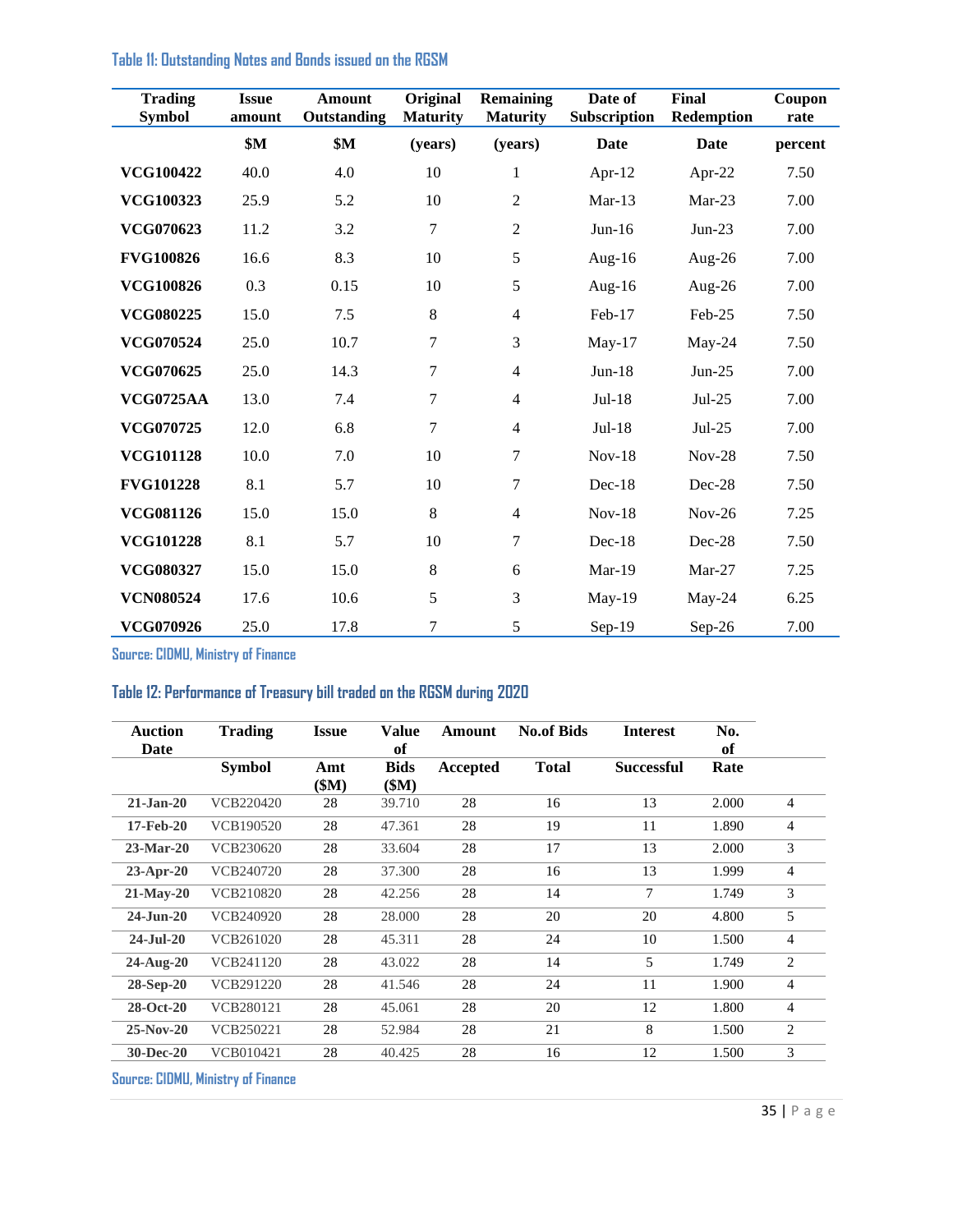# <span id="page-35-0"></span>SECURITY ISSUANCE PROCEDURES, CLEARING AND SETTLEMENT, REGISTRATION OF OWNERSHIP AND SECONDARY MARKET ACTIVITY

The Treasury bills will be issued and listed on the Regional Government Securities Market (RGSM). This market operates on the Eastern Caribbean Securities Exchange (ECSE) trading platform for both primary issuance and secondary trading. The pricing methodology to be used for selling the securities will be a Competitive Uniform Price auction with open bidding. The ECSE is responsible for dissemination of market information, providing intermediaries with market access, administering the auction process and monitoring and surveillance of the auctions.

The ECSE, through the Eastern Caribbean Central Securities Depository (ECCSD), is responsible for facilitating clearance and settlement for securities allotted. The ECCSD ensures that funds are deposited to the issuing government's account. The ECSE, through the Eastern Caribbean Central Securities Depository Ltd (ECCSD), records and maintains ownership of government securities in electronic book-entry form. The ECCSD mails confirmation of proof of ownership letters to all investors who were successful in the auction. The ECCSR will also process corporate action on behalf of issuing governments.

Intermediaries are responsible for interfacing with prospective investors, collecting applications for subscription and processing the same for bidding on the ECSE platform. Investors must provide the intermediaries with funds to cover the cost of the transaction. A list of licensed intermediaries is provided in Appendix 1. Clients that are successful will be informed of their payment obligations and funds deducted from their respective accounts with the intermediary.

As an issuer in the RGSM, the Government of St Vincent and the Grenadines will be subject to the rules, guidelines and procedures developed by the Regional Debt Co-ordinating Committee (RDCC) for the operation of the market including ongoing reporting and disclosure requirements.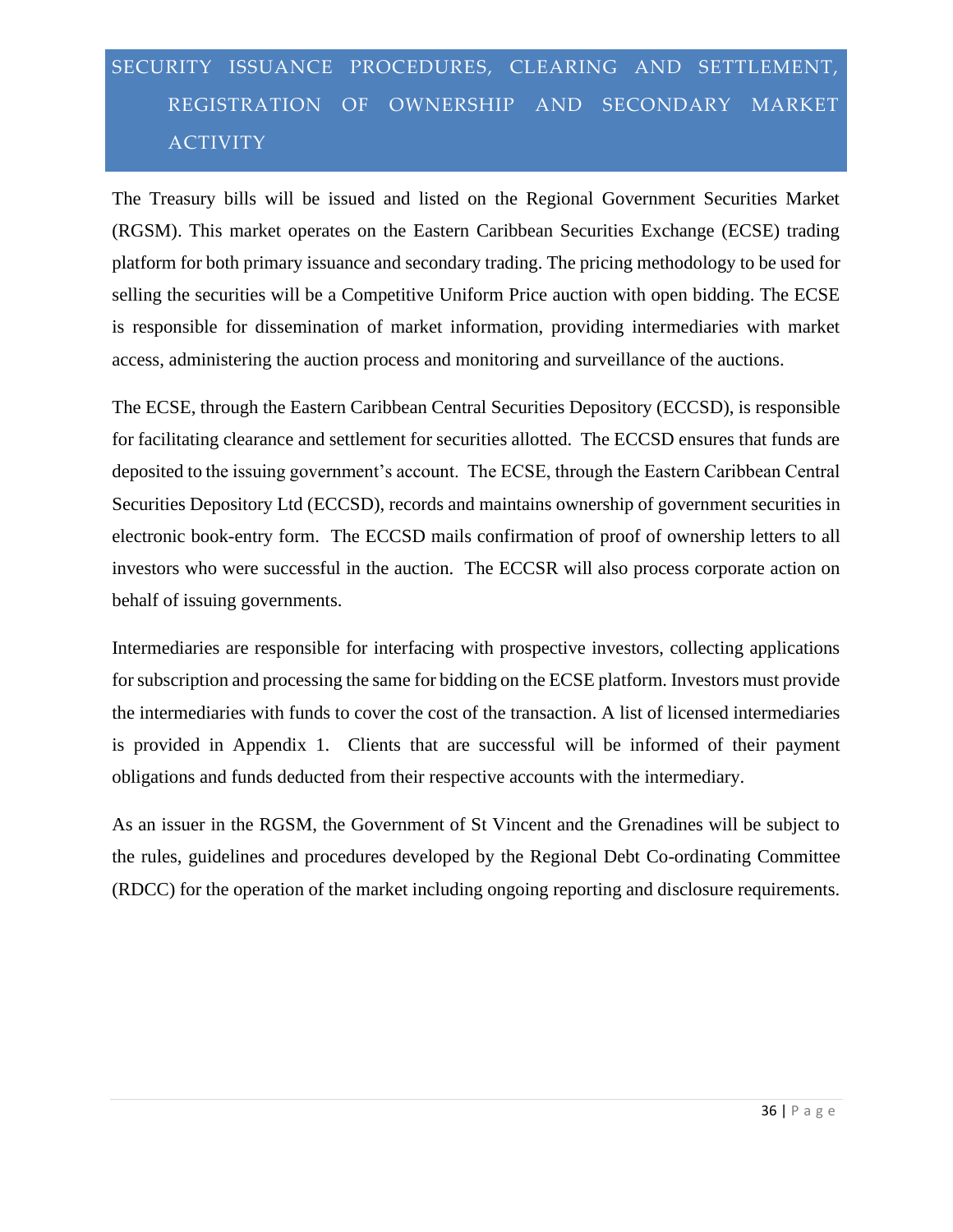# **APPENDIX 1: LIST OF LICENSED ECSE MEMBER BROKER DEALERS**

| <b>INSTITUTION</b>                                                                        | <b>CONTACT INFORMATION</b>                                                                                                                                                                               | <b>ASSOCIATED PERSONS</b>                                                                                                                                                                                                                                                       |  |  |  |
|-------------------------------------------------------------------------------------------|----------------------------------------------------------------------------------------------------------------------------------------------------------------------------------------------------------|---------------------------------------------------------------------------------------------------------------------------------------------------------------------------------------------------------------------------------------------------------------------------------|--|--|--|
| Grenada                                                                                   |                                                                                                                                                                                                          |                                                                                                                                                                                                                                                                                 |  |  |  |
|                                                                                           | No. 8 Church Street<br>St. George's                                                                                                                                                                      | <b>Principals</b><br>Aaron Logie<br>Allana Joseph                                                                                                                                                                                                                               |  |  |  |
| Grenada Co-<br>operative Bank<br>Limited                                                  | Tel: 473 440 2111<br>Fax: 473 440 6600<br>Email: info@grenadaco-opbank.com                                                                                                                               | <b>Representatives</b><br>Keisha Greenidge<br><b>Kishel Francis</b><br>Laurian Modeste                                                                                                                                                                                          |  |  |  |
| <b>St Kitts and Nevis</b>                                                                 |                                                                                                                                                                                                          |                                                                                                                                                                                                                                                                                 |  |  |  |
| <b>St Kitts Nevis</b><br>Anguilla National<br><b>Bank Ltd</b><br>The Bank of<br>Nevis Ltd | P O Box 343<br><b>Central Street</b><br><b>Basseterre</b><br>Tel: 869 465 2204<br>Fax: 869 465 1050<br>P O Box 450<br><b>Main Street</b><br>Charlestown<br>Tel: 869 469 5564 / 5796<br>Fax: 869 469 5798 | <b>Principals</b><br><b>Anthony Galloway</b><br>Petronella Edmeade-Crooke<br><b>Representatives</b><br>Angelica Lewis<br><b>Marlene Nisbett</b><br><b>Principals</b><br>Monique Williams<br><b>Judy Claxton</b><br><b>Representatives</b><br>Denicia Small<br>Nikesia Pemberton |  |  |  |
| <b>St Lucia</b>                                                                           |                                                                                                                                                                                                          |                                                                                                                                                                                                                                                                                 |  |  |  |
| <b>Bank of Saint</b><br>Lucia                                                             | 5 <sup>th</sup> Floor, Financial Centre Building<br>1 Bridge Street<br>Castries<br>Tel: 758 456 6826 / 457 7233<br>Fax: 758 456 6733                                                                     | <b>Principals</b><br><b>Medford Francis</b><br>Lawrence Jean<br><b>Cedric Charles</b><br><b>Representatives</b><br>Deesha Lewis<br>Shaiiede Kallicharan                                                                                                                         |  |  |  |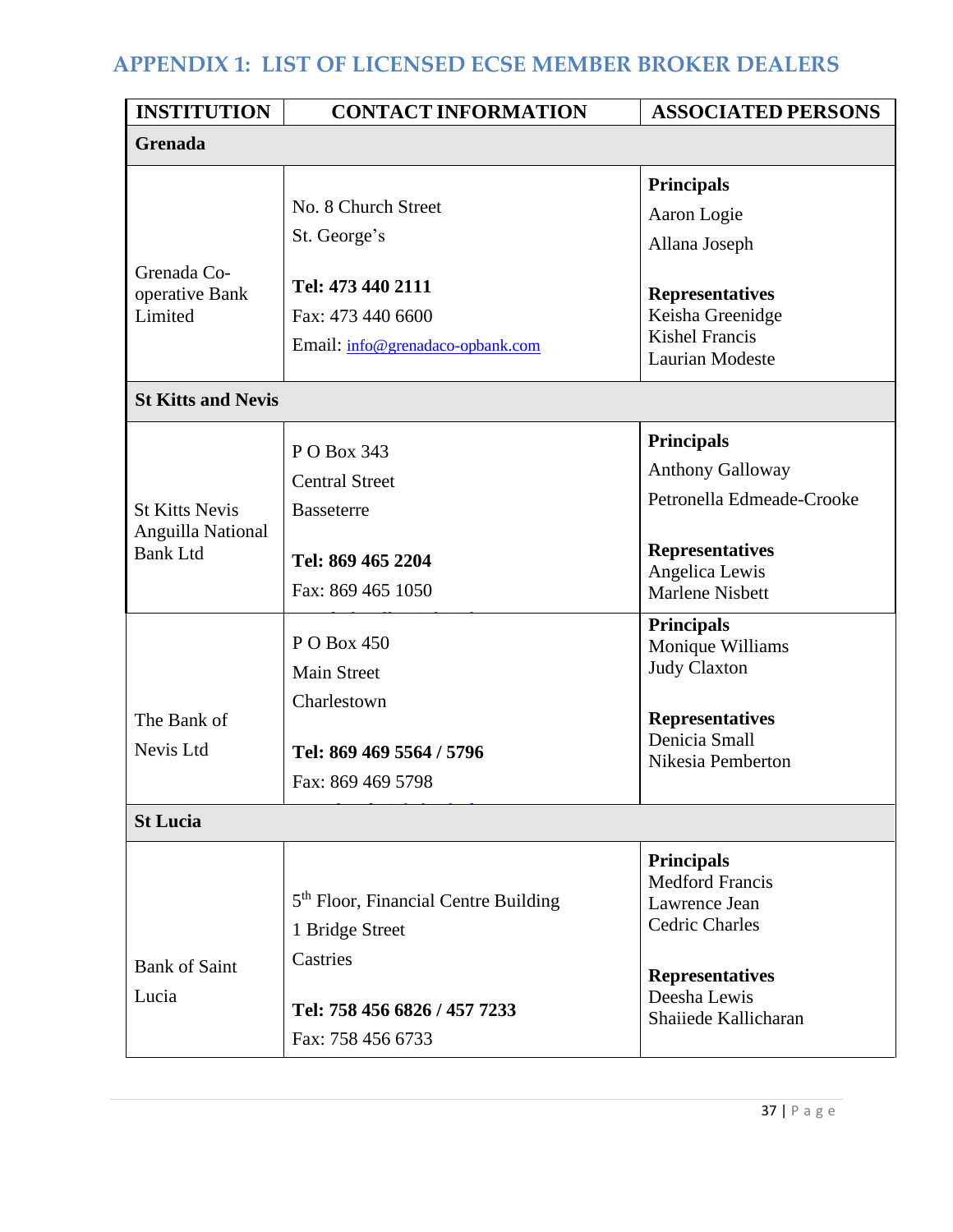# **APPENDIX 2: SELECTED PUBLIC DEBT INDICATORS**

|                                                           | 2010     | 2011    | 2012    | 2013     | 2014    | 2015    | 2016     | 2017    | 2018    | 2019     | 2020     |
|-----------------------------------------------------------|----------|---------|---------|----------|---------|---------|----------|---------|---------|----------|----------|
|                                                           | $(\$m)$  |         |         |          |         |         |          |         |         |          |          |
| <b>Total Public Debt</b>                                  | 1,188.5  | 1,233.2 | 1,336.6 | 1,445.8  | 1,562.5 | 1,594.4 | 1,746.5  | 1,572.0 | 1,657.0 | 1673.97  | 1863.10  |
|                                                           |          |         |         |          |         |         |          |         |         |          |          |
| <b>Total Central Gov't</b>                                | 986.6    | 1,040.7 | 1,140.0 | 1,229.7  | 1,348.8 | 1,379.8 | 1,429.3  | 1,322.2 | 1,404.8 | 1505.66  | 1705.60  |
| <b>External Debt</b>                                      | 734.8    | 764.9   | 738.1   | 809.5    | 887.7   | 922.5   | 1,201.8  | 1,003.6 | 1,080.4 | 1180.77  | 1285.40  |
| <b>Central Government</b>                                 | 623.1    | 668.0   | 652.7   | 728.7    | 811.2   | 855.7   | 962.0    | 830.1   | 899.90  | 1040.70  | 1154.8   |
| <b>Public Corporations</b>                                | 111.6    | 96.9    | 85.4    | 80.8     | 76.5    | 66.8    | 239.7    | 173.5   | 180.55  | 140.1    | 130.6    |
| <b>Domestic Debt</b>                                      | 453.7    | 468.3   | 598.5   | 636.3    | 674.8   | 671.8   | 544.7    | 568.41  | 576.51  | 493.20   | 577.70   |
| <b>Central Government</b>                                 | 363.5    | 372.7   | 487.3   | 501.0    | 537.6   | 524.0   | 467.3    | 492.12  | 504.85  | 464.96   | 550.8    |
| <b>Public Corporations</b>                                | 90.2     | 95.6    | 111.2   | 135.3    | 137.2   | 147.8   | 77.4     | 76.30   | 71.66   | 28.24    | 26.9     |
|                                                           |          |         |         |          |         |         |          |         |         |          |          |
| <b>Private Guaranteed External Debt</b>                   |          | 15.2    | 16.6    | 19.5     | 24.5    | 25.2    | 26.7     |         |         |          |          |
| <b>Debt Servicing</b>                                     |          |         |         |          |         |         |          |         |         |          |          |
| External                                                  | 84.4     | 87.2    | 87.7    | 88.3     | 77.5    | 83.6    | 81.7     | 101.6   | 99.3    | 109.7    | 107.2    |
| <b>Central Government</b>                                 | 71.7     | 74.6    | 72.7    | 72.7     | 60.8    | 62.9    | 65.1     | 83.3    | 76.83   | 90.8     | 92.39    |
| <b>Public Corporations</b>                                | 12.7     | 12.6    | 15.0    | 15.6     | 16.7    | 20.8    | 16.6     | 18.3    | 22.5    | 18.88    | 14.8     |
|                                                           |          |         |         |          |         |         |          |         |         |          |          |
| Domestic                                                  |          |         |         |          |         |         |          |         |         |          |          |
| <b>Central Government</b>                                 | 64.8     | 47.2    | 48.7    | 58.1     | 72.0    | 72.8    | 83.3     | 82.7    | 93.8    | 114.59   | 105.57   |
| (of which sinking fund)                                   | 12.0     | 6.0     | 4.0     | 5.5      | 7.6     | 7.6     | 12.1     | $14.0$  | 22.0    | 32.37    | 45.00    |
| GDP (at market price)                                     | 1,839.3  | 1,825.5 | 1,871.0 | 1,947.3  | 1,963.5 | 2,038.9 | 2,082.7  | 2,123.7 | 2,189.0 | 2,273.40 | 2,196.55 |
| <b>Current Revenue</b>                                    | 490.0    | 462.5   | 472.6   | 491.3    | 535.2   | 519.1   | 592.6    | 592.2   | 594.1   | 600.53   | 605.26   |
|                                                           |          |         |         |          |         |         |          |         |         |          |          |
| Central Gov'T Debt/GDP                                    | 53.64    | 57.01   | 60.93   | 63.15    | 68.69   | 67.67   | 68.63    | 62.26   | 64.17   | 66.23    | 77.65    |
| Total Debt/GDP (%)                                        | 64.6     | 67.6    | 71.4    | 74.2     | 79.6    | 78.2    | 83.9     | 74.0    | 75.7    | 73.6     | $84.8\,$ |
| External Debt/GDP (%)                                     | 39.9     | 41.9    | 39.4    | 41.6     | 45.2    | 45.2    | 57.7     | 47.3    | 49.4    | 51.9     | 58.5     |
|                                                           |          |         |         |          |         |         |          |         |         |          |          |
| Domestic Debt/GDP (%)                                     | 24.7     | 25.7    | 32.0    | 32.7     | 34.4    | 32.9    | 26.2     | 26.8    | 26.3    | 21.7     | 26.3     |
| Central Government Debt Service/Current Revenue (%)       | 25.4     | 25.0    | 24.8    | 25.5     |         | 24.7    | 23.0     |         | 25.0    | 28.8     |          |
|                                                           |          |         |         |          | 23.4    |         |          | 25.7    |         |          | 25.3     |
| Central Government External Debt Service/ Current Revenue | $14.6$   | 16.1    | 15.4    | $14.8$   | 11.4    | 12.1    | $11.0\,$ | 14.1    | 12.9    | 15.1     | 15.3     |
| Central Government Domestic Debt Service/ Current Revenue | $10.8\,$ | 8.9     | 9.5     | $10.7\,$ | $12.0$  | 12.6    | $12.0$   | 11.6    | $12.1$  | 13.7     | $10.0\,$ |
|                                                           |          |         |         |          |         |         |          |         |         |          |          |
| Guarantee Debt % of GDP                                   | 0.11     | 0.11    | 0.11    | 0.12     | 0.12    | 0.12    | 0.17     | 0.12    | 0.12    | 0.07     | $0.07\,$ |

**\*Sinking Fund excluded from Central Government debt servicing**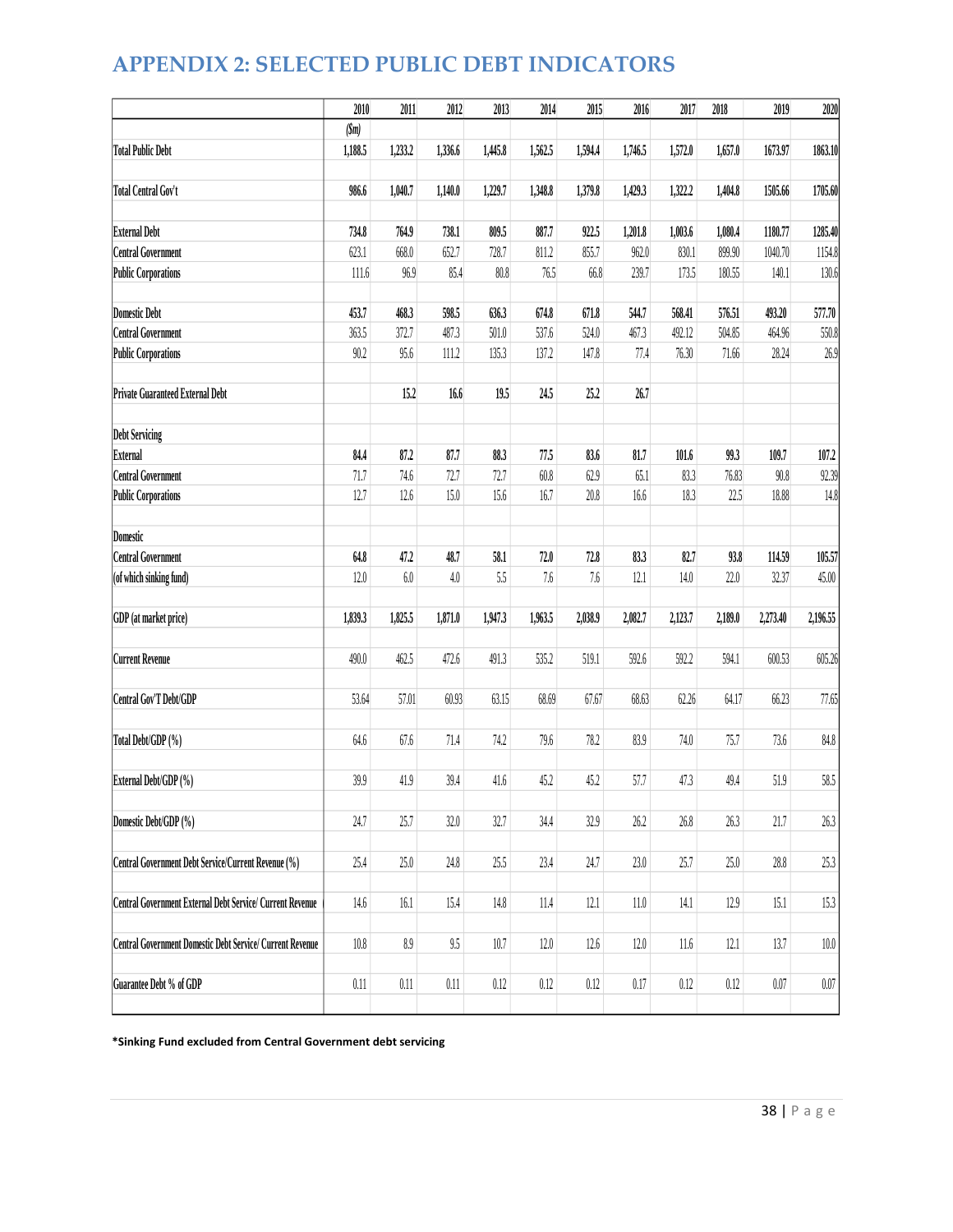# **APPENDIX 3: GDP AT CURRENT PRICES**

# **ST. VINCENT & THE GRENADINES BEST CASE GROSS DOMESTIC PRODUCT BY ECONOMIC ACTIVITY AT BASIC PRICES, IN CURRENT PRICES: 2020 -2024 (EC\$ Million)**

| AT BASIC I MICES, IN CONNENT<br><b>Industry</b>  | 2020     | 2021     | - 12<br>. <i>.</i><br>2022 | 2023     | 2024     |
|--------------------------------------------------|----------|----------|----------------------------|----------|----------|
|                                                  | Proj     |          |                            |          |          |
|                                                  |          | Proj     | Proj                       | Proj     | Proj     |
| Agriculture, Hunting & Forestry                  | 157.15   | 124.47   | 139.13                     | 162.81   | 170.80   |
| Crops                                            | 130.54   | 98.12    | 112.53                     | 135.70   | 143.18   |
| <b>Bananas</b>                                   | 0.55     | 0.33     | 0.31                       | 0.38     | 0.31     |
| Other Crops                                      | 129.99   | 97.79    | 112.22                     | 135.33   | 142.87   |
| Livestock                                        | 25.80    | 25.54    | 25.80                      | 26.31    | 26.84    |
| Forestry                                         | 0.81     | 0.81     | 0.80                       | 0.79     | 0.78     |
|                                                  |          |          |                            |          |          |
| <b>Fishing</b>                                   | 14.94    | 17.99    | 23.97                      | 29.48    | 31.28    |
|                                                  |          |          |                            |          |          |
| Mining & Quarrying                               | 3.26     | 2.95     | 3.16                       | 3.38     | 3.55     |
|                                                  |          |          |                            |          |          |
| Manufacturing                                    | 85.46    | 73.78    | 77.27                      | 80.59    | 84.05    |
|                                                  |          |          |                            |          |          |
| Electricity & Water                              | 78.29    | 74.95    | 76.89                      | 80.11    | 83.49    |
| Electricity                                      | 62.36    | 59.56    | 61.34                      | 64.41    | 67.63    |
| Water                                            | 15.93    | 15.39    | 15.54                      | 15.70    | 15.85    |
|                                                  |          |          |                            |          |          |
| Construction                                     | 143.25   | 132.76   | 145.61                     | 159.69   | 171.87   |
|                                                  |          |          |                            |          |          |
| Wholesale & Retail Trade                         | 236.53   | 230.14   | 246.47                     | 263.96   | 284.08   |
|                                                  |          |          |                            |          |          |
| <b>Hotels &amp; Restaurants</b>                  | 37.80    | 26.58    | 42.59                      | 58.94    | 64.14    |
| Hotels                                           | 14.25    | 4.80     | 17.53                      | 31.37    | 34.51    |
| Restaurants                                      | 23.55    | 21.79    | 25.06                      | 27.56    | 29.63    |
|                                                  |          |          |                            |          |          |
| <b>Transport, Storage and communications</b>     | 200.92   | 164.70   | 271.96                     | 317.78   | 346.94   |
| <b>Transport and Storage</b>                     | 133.45   | 95.75    | 201.50                     | 245.78   | 273.35   |
| Road                                             | 81.04    | 63.14    | 84.84                      | 104.02   | 114.93   |
| Sea                                              | 22.40    | 18.21    | 56.77                      | 61.45    | 67.14    |
| Air                                              | 8.19     | 2.61     | 9.79                       | 17.96    | 20.25    |
| Supporting and auxiliary transport activities    | 21.82    | 11.79    | 50.10                      | 62.35    | 71.04    |
| <b>Communications</b>                            | 67.47    | 68.95    | 70.46                      | 72.01    | 73.58    |
|                                                  |          |          |                            |          |          |
| <b>Financial Intermediation</b>                  | 143.93   | 158.05   | 165.48                     | 171.06   | 177.41   |
| Banks & Other Financial Institutions             | 94.45    | 106.61   | 112.00                     | 115.38   | 119.45   |
| Insurance and pension funding                    | 42.05    | 43.75    | 45.52                      | 47.35    | 49.27    |
| Activities auxiliary to financial intermediation | 7.43     | 7.69     | 7.96                       | 8.32     | 8.70     |
|                                                  |          |          |                            |          |          |
| <b>Real Estate, Renting and Business Activ</b>   | 290.45   | 300.69   | 311.29                     | 322.26   | 333.62   |
| <b>Owner Occupied Dwellings</b>                  | 193.03   | 199.83   | 206.88                     | 214.17   | 221.72   |
| Real estate activities                           | 32.42    | 33.57    | 34.75                      | 35.97    | 37.24    |
| Renting of machinery and equipment               | 9.45     | 9.78     | 10.12                      | 10.48    | 10.85    |
| Computer and related activities                  | 7.53     | 7.80     | 8.08                       | 8.36     | 8.65     |
| <b>Business Services</b>                         | 48.02    | 49.71    | 51.46                      | 53.28    | 55.15    |
|                                                  |          |          |                            |          |          |
| Public Administration, Defence &                 | 241.86   | 246.03   | 250.27                     | 254.60   | 259.01   |
| <b>Compulsory Social Security</b>                |          |          |                            |          |          |
| Central                                          | 229.58   | 233.25   | 236.98                     | 240.78   | 244.63   |
| Local                                            | 4.51     | 4.70     | 4.89                       | 5.08     | 5.29     |
| NIS                                              | 7.76     | 8.08     | 8.40                       | 8.74     | 9.10     |
|                                                  |          |          |                            |          |          |
| Education                                        | 100.60   | 106.06   | 108.13                     | 110.24   | 112.40   |
| Public                                           | 86.15    | 91.03    | 92.49                      | 93.97    | 95.47    |
| Private                                          | 14.45    | 15.03    | 15.64                      | 16.27    | 16.93    |
|                                                  |          |          |                            |          |          |
| <b>Health and Social Work</b>                    | 66.21    | 71.10    | 72.72                      | 74.37    | 76.07    |
| Public                                           | 47.54    | 51.68    | 52.51                      | 53.35    | 54.20    |
| Private                                          | 18.67    | 19.42    | 20.21                      | 21.02    | 21.87    |
|                                                  |          |          |                            |          |          |
| Other community, social & personal serv          | 41.22    | 42.88    | 44.61                      | 46.42    | 48.29    |
|                                                  |          |          |                            |          |          |
| <b>Private Households with Employed Perso</b>    | 5.39     | 5.58     | 5.78                       | 5.98     | 6.19     |
|                                                  |          |          |                            |          |          |
| <b>Less FISIM</b>                                | 24.80    | 27.99    | 29.40                      | 30.29    | 31.36    |
|                                                  |          |          |                            |          |          |
| <b>Gross Value Added at Basic Prices</b>         | 1,822.47 | 1,750.73 | 1,955.91                   | 2,111.38 | 2,221.85 |
|                                                  |          |          |                            |          |          |
| <b>GROWTH RATE</b>                               | $-4.27$  | $-2.73$  | 11.72                      | 7.95     | 5.23     |
|                                                  |          |          |                            |          |          |
| Taxes on products                                | 371.80   | 382.26   | 389.07                     | 412.67   | 434.94   |
| Less Subsidies                                   | 1.10     | 1.10     | 1.10                       | 1.10     | 1.10     |
|                                                  |          |          |                            |          |          |
| <b>GDP</b> at Market Prices                      | 2,193.16 | 2,131.88 | 2,343.88                   | 2,522.95 | 2,655.68 |
|                                                  |          |          |                            |          |          |
| <b>GROWTH RATE</b>                               | $-3.92$  | $-2.03$  | 9.94                       | 7.64     | 5.26     |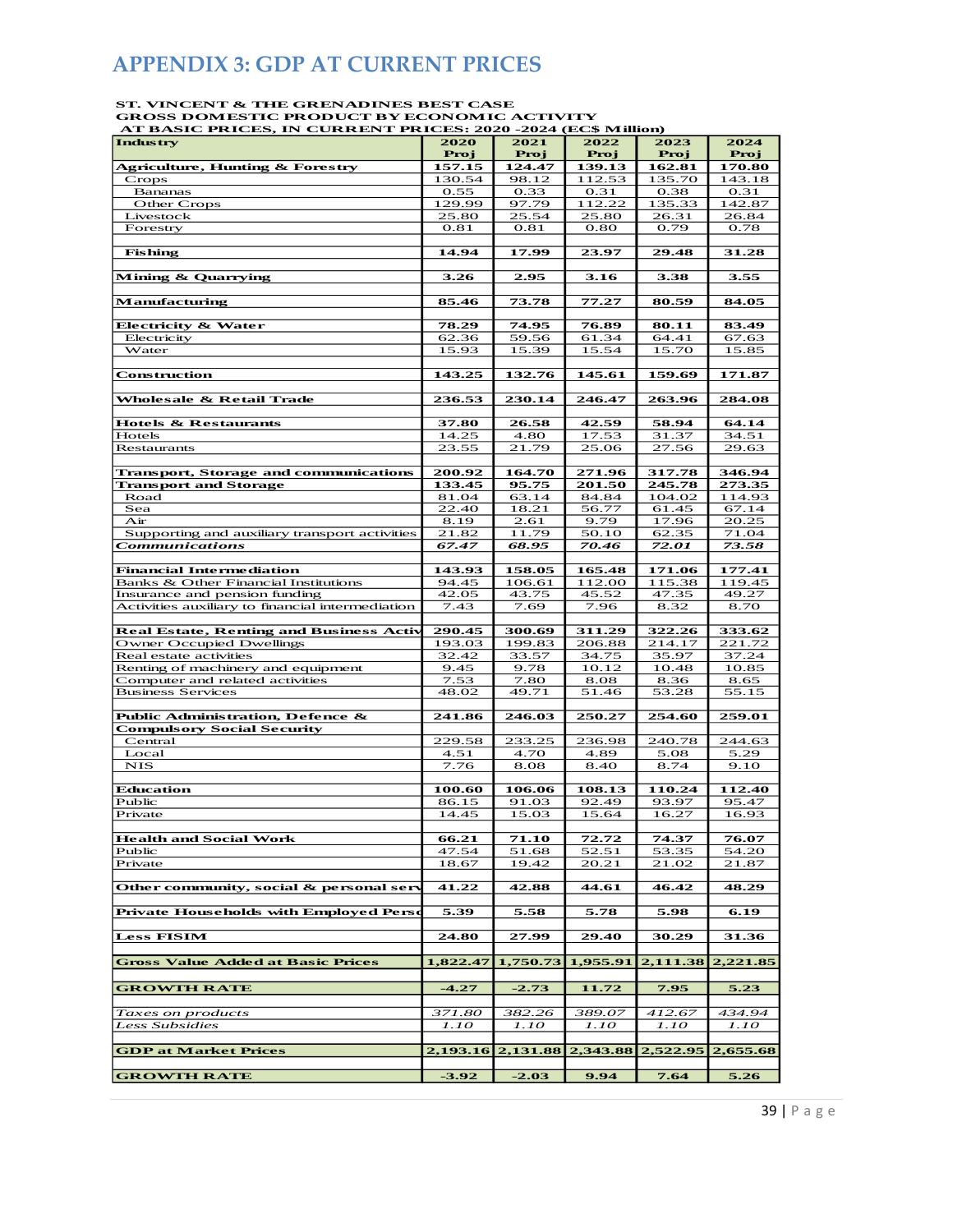## **APPENDIX 4: GDP AT CONSTANT PRICES**

#### **ST. VINCENT & THE GRENADINES**

**GROSS DOMESTIC PRODUCT BY ECONOMIC ACTIVITY,**

**AT BASIC PRICES, IN CONSTANT (2006) PRICES: 2020 -2024 (EC\$ Million) SECTOR 2020 2021 2022 2023 2024 Proj Proj Proj Proj Proj Agriculture, Hunting & Forestry 100.05 79.50 86.31 97.77 100.34** Crops 75.99 55.68 62.27 73.26 75.37 Bananas 0.61 0.36 0.33 0.39 0.31 Other Crops 2010 12.38 75.38 75.32 61.94 72.87 75.06 Livestock 23.37 23.14 23.37 23.83 24.31 Forestry 10.69 0.68 0.68 0.67 0.66  **Fishing 9.01 10.59 13.76 16.51 17.09 Mining & Quarrying 3.51 3.18 3.40 3.64 3.82 Manufacturing 51.34 44.32 46.42 48.41 50.49 Electricity & Water 65.67 62.90 64.47 67.04 69.73** Electricity 18.98 48.98 46.78 48.19 50.60 53.13 Water 16.68 16.12 16.28 16.44 16.61 **Construction 116.82 105.63 113.03 120.94 126.99 Wholesale & Retail Trade 208.38 197.81 206.67 215.94 226.74 Hotels & Restaurants 22.67 13.97 26.09 38.79 42.35** Hotels 11.89 4.00 14.63 26.18 28.80 Restaurants 10.77 9.96 11.46 12.61 13.55 **Transport, Storage & Communication 150.22 120.29 199.09 224.49 239.66 Transport, Storage 106.54 76.75 155.68 181.22 196.51** Road 67.70 51.46 67.46 80.69 86.98 Sea 18.83 14.93 145.42 14.96 151.13 Air 0.90 0.28 1.02 1.83 2.01 Supporting and auxiliary transport activities 19.12 10.08 41.78 50.73 56.39<br> **43.67 43.54 43.41 43.28 43.15** *Communications* **43.67 43.54 43.41 43.28 43.15** Telecommunication Postal & Courier Services **Financial Intermediation 121.56 130.16 132.95 134.08 135.67** Banks & Other Financial Institutions 78.88 86.86 89.02 89.47 90.37 Insurance and pension funding 37.78 38.35 38.92 39.51 40.10 Activities auxiliary to financial intermediation  $\begin{array}{|c|c|c|c|c|c|c|c|c|} \hline 4.90 & 4.95 & 5.00 & 5.10 & 5.20 \hline \end{array}$ **Real Estate, Renting & Business Services 260.01 262.61 265.23 267.88 270.56** Owner Occupied Dwellings 183.80 185.64 187.50 189.37 191.27<br>Real estate activities 30.87 31.18 31.49 31.81 32.13 Real estate activities 30.87 31.18 31.49 31.81 Renting of machinery and equipment 9.80 9.90 10.00 10.10 10.20<br>
Computer and related activities 4.65 4.69 4.74 4.79 4.83 Computer and related activities <br>Business services <br>30.88 31.19 31.50 31.82 32.14 Business services 30.88 31.19 31.50 31.82 **Public Administration, Defence and 189.48 192.50 195.57 198.69 201.86 Compulsory Social Security** Central 179.51 182.38 185.30 188.26 191.27 Local 1 3.05 3.09 3.14 3.19 3.23 NIS 6.93 7.03 7.14 7.25 7.35 **Education 74.87 78.69 79.94 81.21 82.50** Public **64.73 68.39 69.49 70.60 71.73** Fublic Private 10.15 10.15 10.30 10.45 10.61 10.77 **Health and Social Work 49.16 52.58 53.41 54.25 55.11** Public 2003 1 27.17 40.41 41.06 41.71 42.38 Private 12.72 12.17 12.17 12.35 12.54 12.72 **Other community, social & personal services41.05 41.66 42.29 42.92 43.56 Private Households with Employed Persons 3.45 3.48 3.52 3.55 3.59 Less FISIM 17.37 19.13 19.61 19.71 19.90 Gross Value Added at Basic Prices 1,449.87 1,380.74 1,512.54 1,596.42 1,650.16 GROWTH RATE -4.65 -3.58 9.55 5.55 3.37**